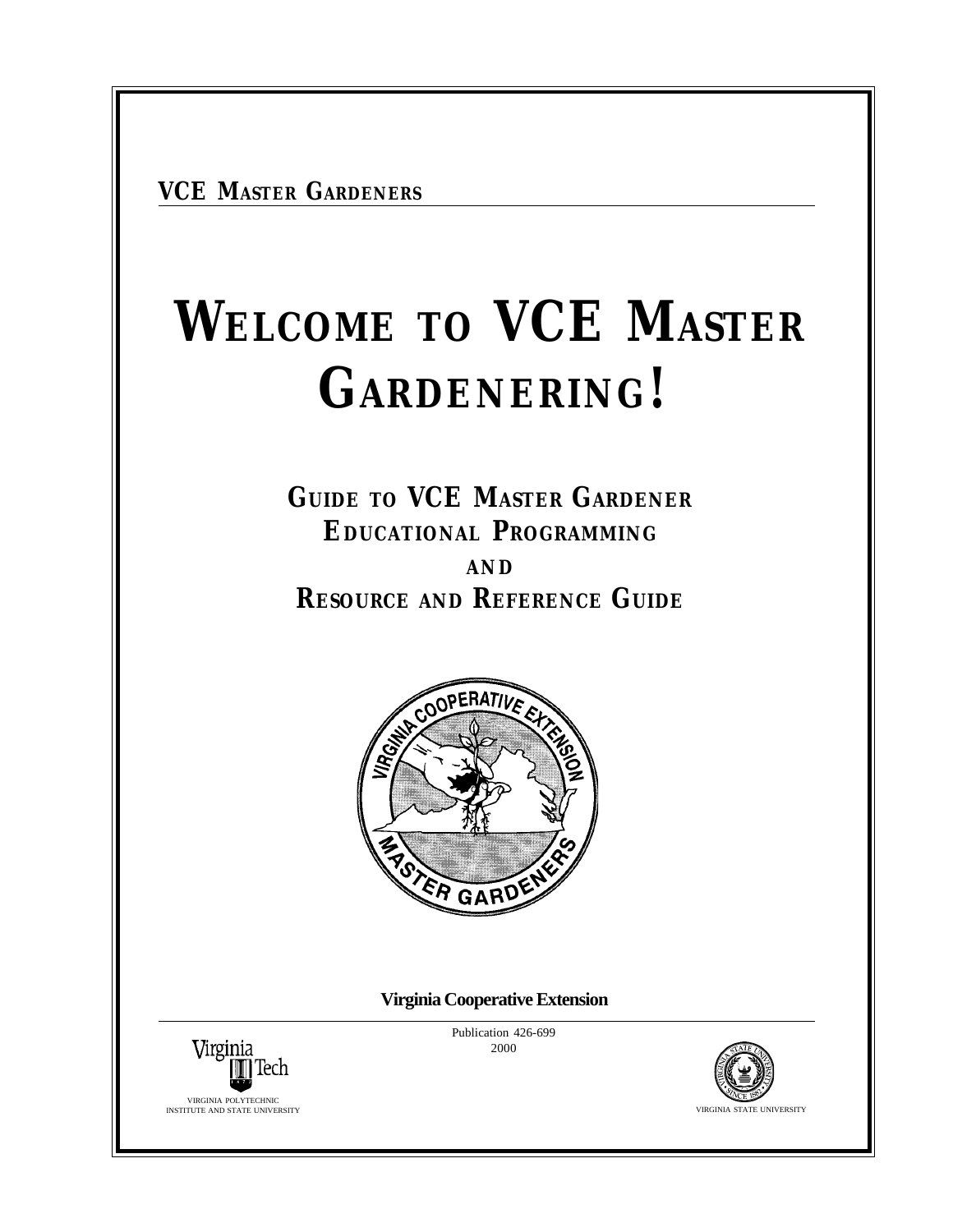# **REFERENCES**

Cotner, Samuel D. and Douglas F. Welsh. *Texas Master Gardener Manangement Guide.* College Station, TX: ©1989

Relf, Diane, ed. *The Virginia Master Gardener Handbook.* Blacksburg, VA: ©1999

Virginia Cooperative Extension. *Policies for the Virginia Master Gardener Program.* Blacksburg, VA: ©1997

Virginia Cooperative Extension. *VCE Master Gardener Program Management Guidelines.* Blacksburg, VA:©1997 (under revision)

Virginia Cooperative Exension programs and employment are open to all, regardless of race, color, religion, sex, age, veteran status, national origin, disability, or political affiliation. An equal opportunity/affirmative action employer. Issued in furtherance of Cooperative Extension work, Virginia Polytechnic Institute and State University, and the U.S. Department of Agriculture, cooperating. J. D. Barrett, Director, Cooperative Extension, Virginia Tech, Blacksburg; L.W. Lyons, Administrator, 1890 Extentions Program, Virginia State, Petersburg.

This material has been prepared for the use of the VCE Master Gardener in his or her volunteer experience with Virginia Cooperative Extension. Portions of this publication are revised from Chapter 17 of *The VCE Master Gardener Handbook* **(1994).** Supplemental information for topics covered in this publication can be found in the *VCE MG Program Management Guidelines.*

> **Editors:** Sarah Lineberger, *VCE State Master Gardener Coordinator* Sheri Dorn*, former VCE State Master Gardener Coordinator* **Project Advisor:** Diane Relf, *Extension Specialist, Environmental Horticulture* **Editorial Assistant:** Elizabeth Ball, *Office Manager, Environmental Horticulture* Kate Dobbs, *Research Associate, Environmental Horticulture*

#### **©2000**

Office of Environmental Horticulture Department of Horticulture Virginia Polytechnic Institute and State University Blacksburg, VA 24060-0327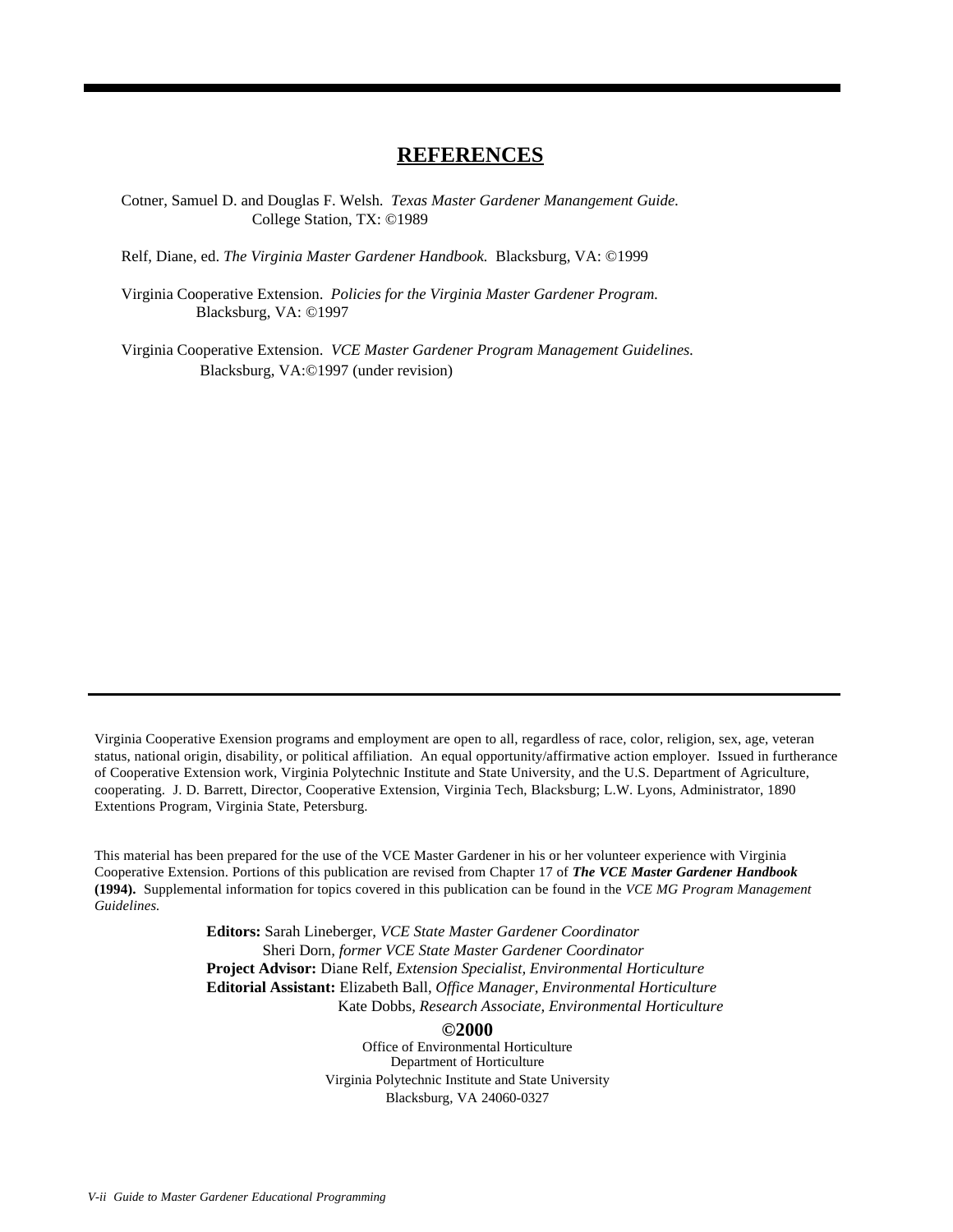# **GUIDE TO VCE MASTER GARDENER EDUCATIONAL PROGRAMMING AND RESOURCE AND REFERENCE GUIDE**

 **FOR THE VCE MASTER GARDENER**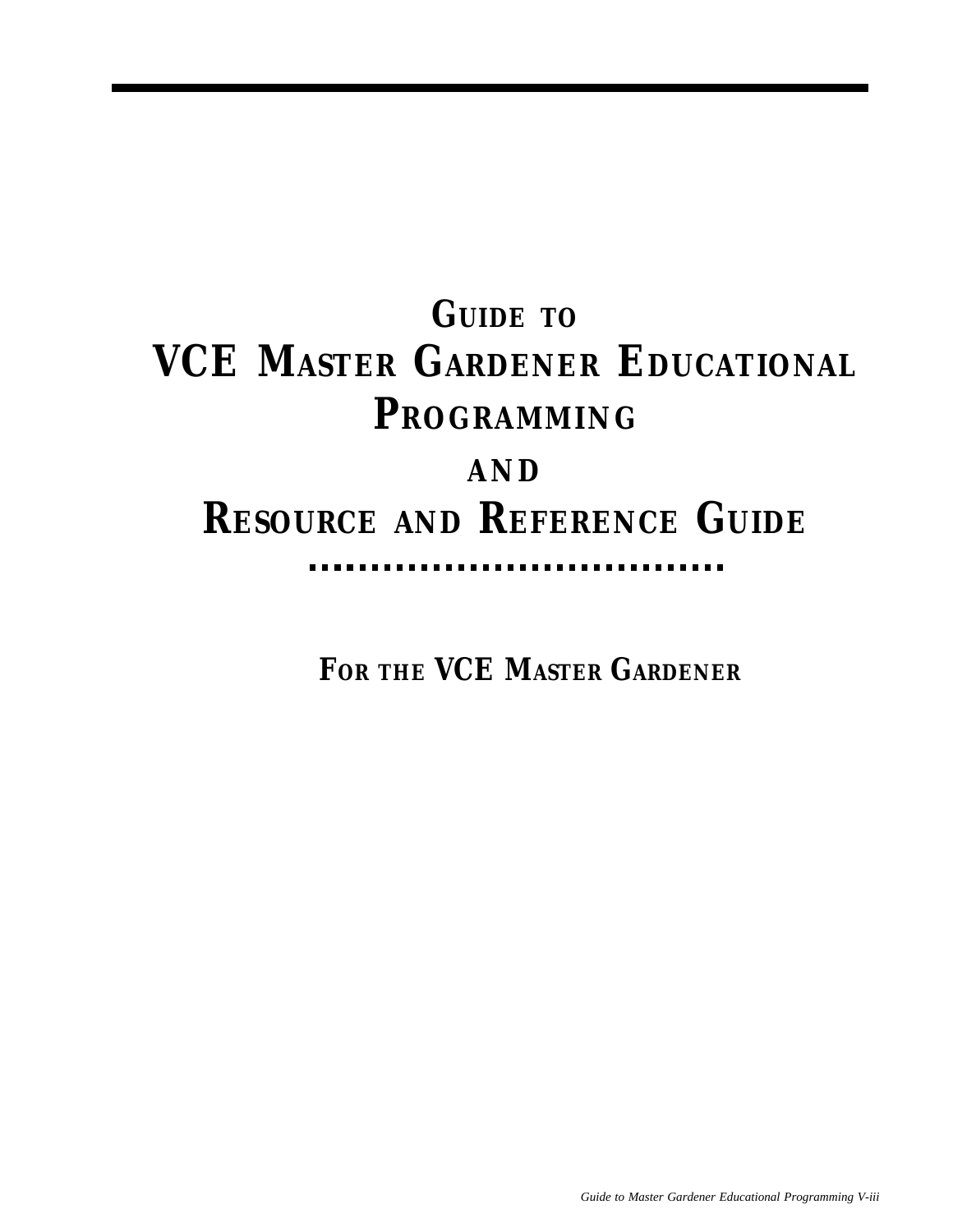*V-iv Guide to Master Gardener Educational Programming*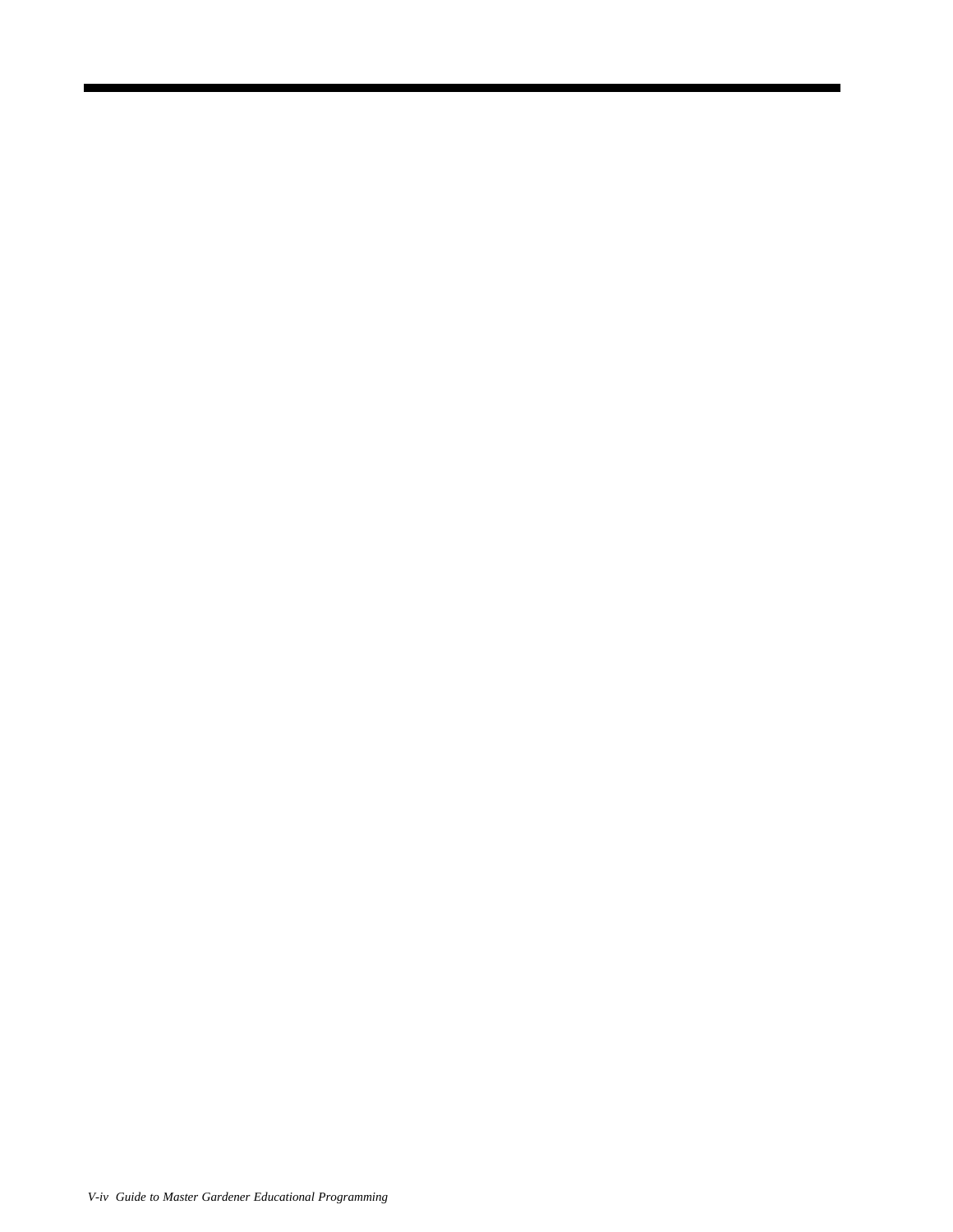# **TABLE OF CONTENTS**

| Creating a Lasting Impact Through Educational Programming 15    |
|-----------------------------------------------------------------|
|                                                                 |
|                                                                 |
|                                                                 |
|                                                                 |
|                                                                 |
|                                                                 |
|                                                                 |
|                                                                 |
|                                                                 |
|                                                                 |
|                                                                 |
|                                                                 |
|                                                                 |
|                                                                 |
|                                                                 |
|                                                                 |
|                                                                 |
| Appendix D: VCE Pesticide Policy Statement #93-00141            |
| Appendix E: Communication: Keys to Successful Implementation 43 |
|                                                                 |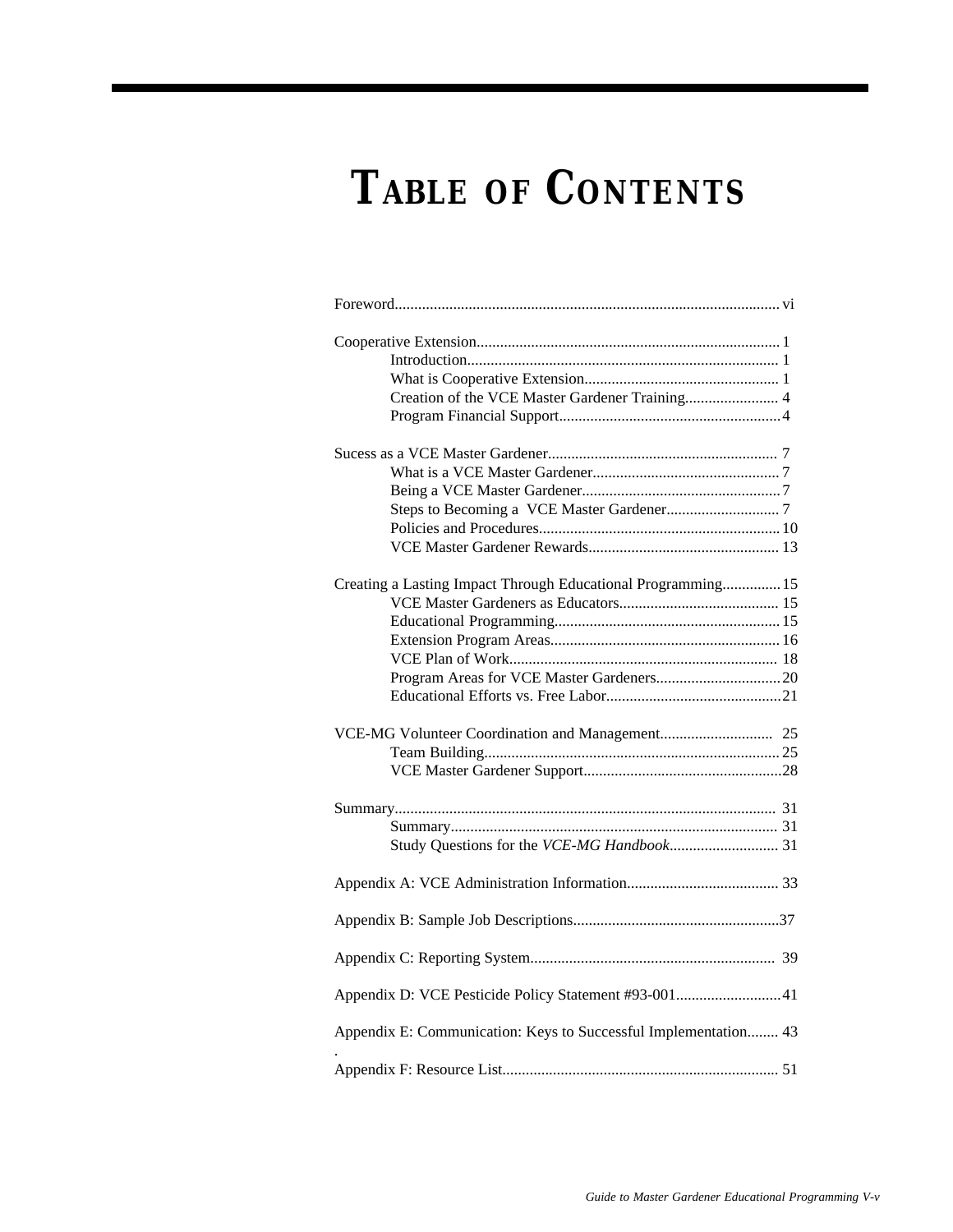# **FOREWORD**

Welcome to VCE Master Gardenering! The VCE Master Gardeners (VCE-MGs) are volunteer education partners with VCE, dedicated to working with the community to encourage and promote environmentally sound horticulture practices through sustainable landscape management (SLM). SLM provides many benefits, such as protecting water quality, improving air quality, and increasing property values; making your area a more attractive and desirable place to live and work. Through SLM educational programs, VCE-MGs provide knowledge and skills to youth and adults in the community.

Because of your interest in educating and improving your community through horticulture, you are joining a unique group of volunteers trained under the auspices of Virginia Cooperative Extension to provide an effective network of horticultural programs and activities to enhance communities, protect the environment, and educate others. In concert with Extension Agents, the VCE Master Gardener training provides you with the organizational and horticultural training to launch community horticulture education programs to benefit your locality. As a VCE Master Gardener, you will contribute to the improvement of horticultural practices in your community. You will also work with other organizations and agencies to share knowledge and coordinate efforts, thus providing the greatest benefit to the community.

As a VCE-MG volunteer, you are expected to work within VCE-MG policies to conduct educational programs with an identifiable goal, keep records, and report on progress toward reaching that goal and the impact on the quality of life in your community. These reports will be used to inspire other VCE-MGs to conduct similar programs, to solicit funds from foundations and industry to support your program efforts, and to demonstrate to local and state agencies the value and impact of VCE-MG programs.

The purpose of this *Guide to VCE Master Gardener Educational Programming* is to explain the history and philosophy of Cooperative Extension and the Master Gardener concept, and how to volunteer as a VCE Master Gardener.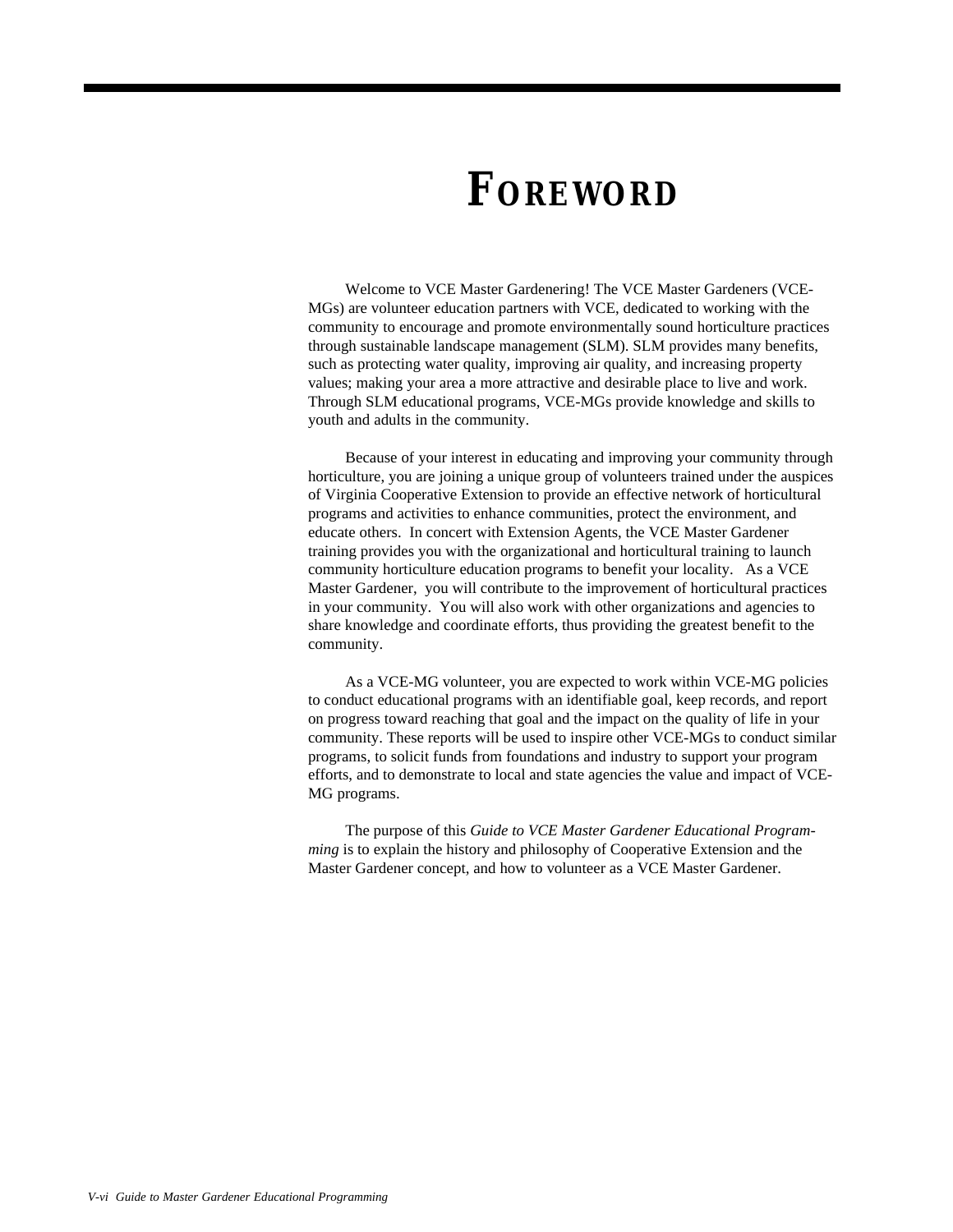# **COOPERATIVE EXTENSION**

# **INTRODUCTION**

In all states where the program exists, Master Gardeners are trained and supervised through a partnership with Cooperative Extension, which created the Master Gardener training. When an individual works as a Master Gardener, he or she acts as a representative of Cooperative Extension. So, what is Cooperative Extension?

# **WHAT IS COOPERATIVE EXTENSION**

Cooperative Extension serves as a link between land-grant universities and the community. Extension provides outreach to the average citizen and works to disseminate the latest information and research.

# **HISTORY OF COOPERATIVE EXTENSION**

Prior to the Civil War, very few college curriculums addressed the problems of citizens who made their livelihood from agriculture. In 1862, Congress passed the Morrill Act, which provided for a university in every state that would educate citizens in agricultural and mechanical fields. These colleges are known today as "land-grant universities."

Congress soon realized that to be effective, the educational function of land-grant universities must be supplemented with a research capability. Consequently, it passed the Hatch Act in 1887. This act provided for the establishment of facilities where colleges could conduct research into agricultural, mechanical, and related problems faced by rural citizenry. (In Virginia, VCE Master Gardeners sometimes assist with the research done at these research stations.)

Finally, in order to spread the benefits of the land-grant universities throughout each state, Congress passed the Smith Lever Act of 1914. This act provided for the establishment of Cooperative Extension. As a result of the Smith Lever Act, there are now Extension offices in every county in Virginia (sometimes in cities also) that serve to "extend" to the public the information developed on the campuses and research stations of the land-grant universities. In fact, Extension agents are members of the university faculties since their roles are primarily educational.

# **MISSION AND VISION OF VIRGINIA COOPERATIVE EXTENSION**

Mission Statement of VCE: "Virginia Cooperative Extension enables people to improve their lives through an educational process that uses scientific knowledge focused on issues and needs" (Revised July 1994. Excerpt from the VCE webpages. Full text version at *http:// www.ext.vt.edu/about.vce/miss.html).*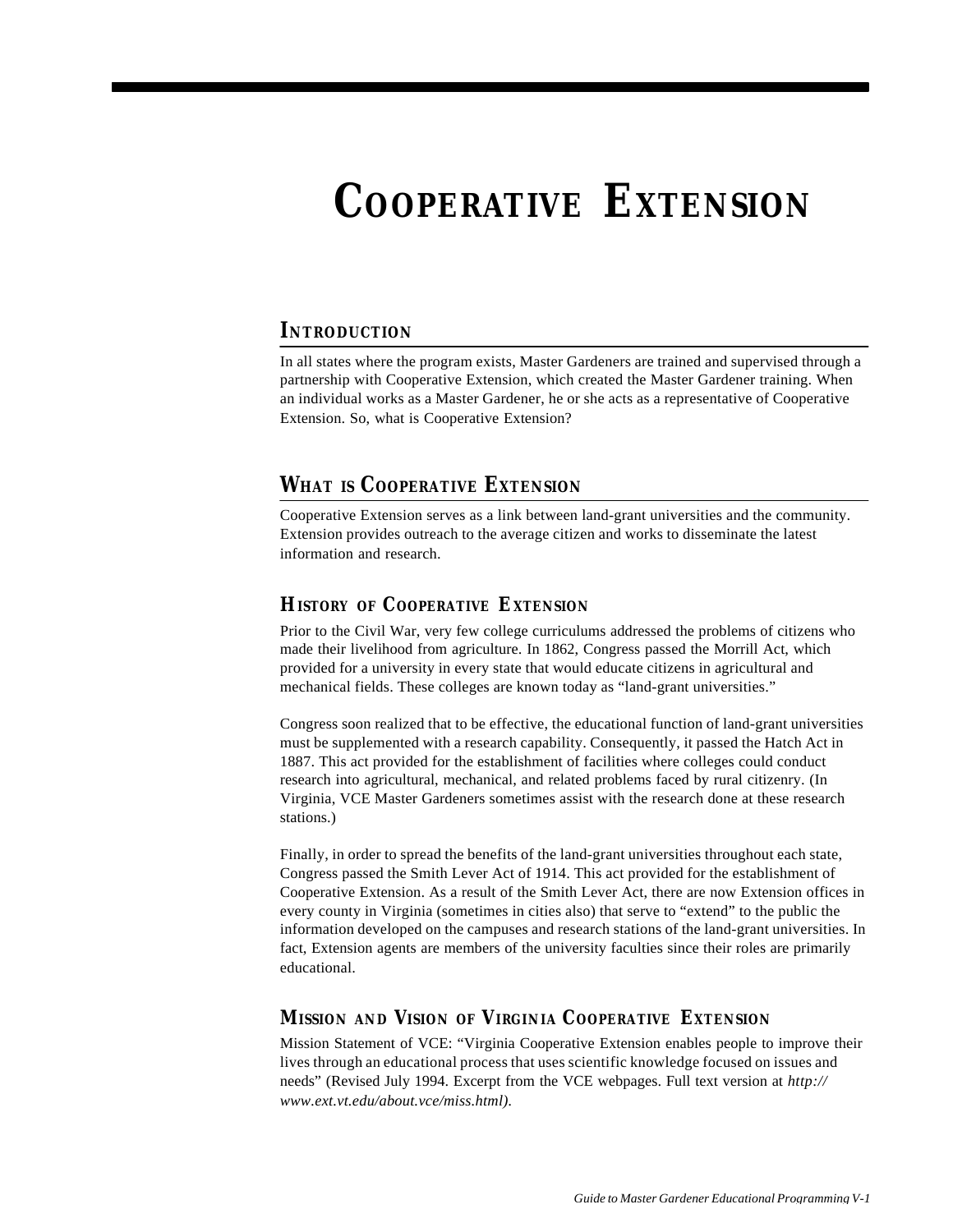VCE is all about Virginians working with Virginians in communities, homes, and businesses. A product of cooperation among local, state, and federal governments, VCE operates 107 county/city offices to create a communication network among all the people of the Commonwealth. VCE representatives are Extension educators, led by local agent and campus faculty, taking knowledge from the land-grant universities of Virginia State and Virginia Tech and their nationwide sister institutions to everyday people with everyday problems.

Helping people solve their own problems through educational programs is VCE's business. Help is provided through issue-based programs conducted in workshops, seminars and demonstrations, over the phone, in research-based publications, radio and TV programs, satellite broadcasts and interactive computer programs to reach people in their homes, workplaces, and local communities. What is taught varies from place to place as local people participate in the design, implementation, and evaluation of needs-driven programming. VCE is a dynamic organization advocating positive change, which will lead to more productive lives and vibrant communities.

# **ORGANIZATION OF COOPERATIVE EXTENSION**

There are a number of components that make up the structure of VCE including the local offices and agents, local Extension Leadership Council, the district office, the state office, and Virginia Tech.

#### *Local Extension Office*

The local Extension office is the point of contact for the public and houses the local VCE Master Gardeners. Each Extension office or unit in Virginia conducts programs in three program areas: Agriculture and Natural Resources (including horticulture), Family and Consumer Science (FCS), and 4-H. An Extension agent is assigned to work with each area and can be funded by local, state, and federal dollars. VCE Master Gardeners generally work most closely with the Agriculture agent, but also use their horticultural skills to conduct programs in cooperation with FCS and 4-H agents.

### *Extension Leadership Councils (ELCs)*

Each Extension office has a Leadership Council that is a partnership between local citizens and civic leaders who provide feedback and direction to ensure that Extension educational programs will be relevant in their community, will be forward thinking, and will combine VCE resources with others in an effective manner to meet the needs of the citizens. Many Extension agents ask VCE Master Gardeners to serve on these boards and others similar in nature. Educational programs conducted by VCE-MGs should be in line with the goals identified by the local ELC.

#### *District and State Office*

Virginia's 107 Extension units are divided among six districts. District staff includes a district director (see Appendix A for a list of district director names and addresses) who provides administrative and program development assistance to the local unit offices. These six districts are, in turn, responsible to state-level administrators at the land-grant university. The state Extension administrators are liaisons between the state Extension service and the U.S. Department of Agriculture, which oversees and evaluates state Extension programs. (See the VCE Organization Chart, Appendix A for further detail.)

#### *Virginia Tech*

Extension units are also closely linked to Virginia Tech. In addition to administrative and program development assistance, the land-grant universities provide many other types of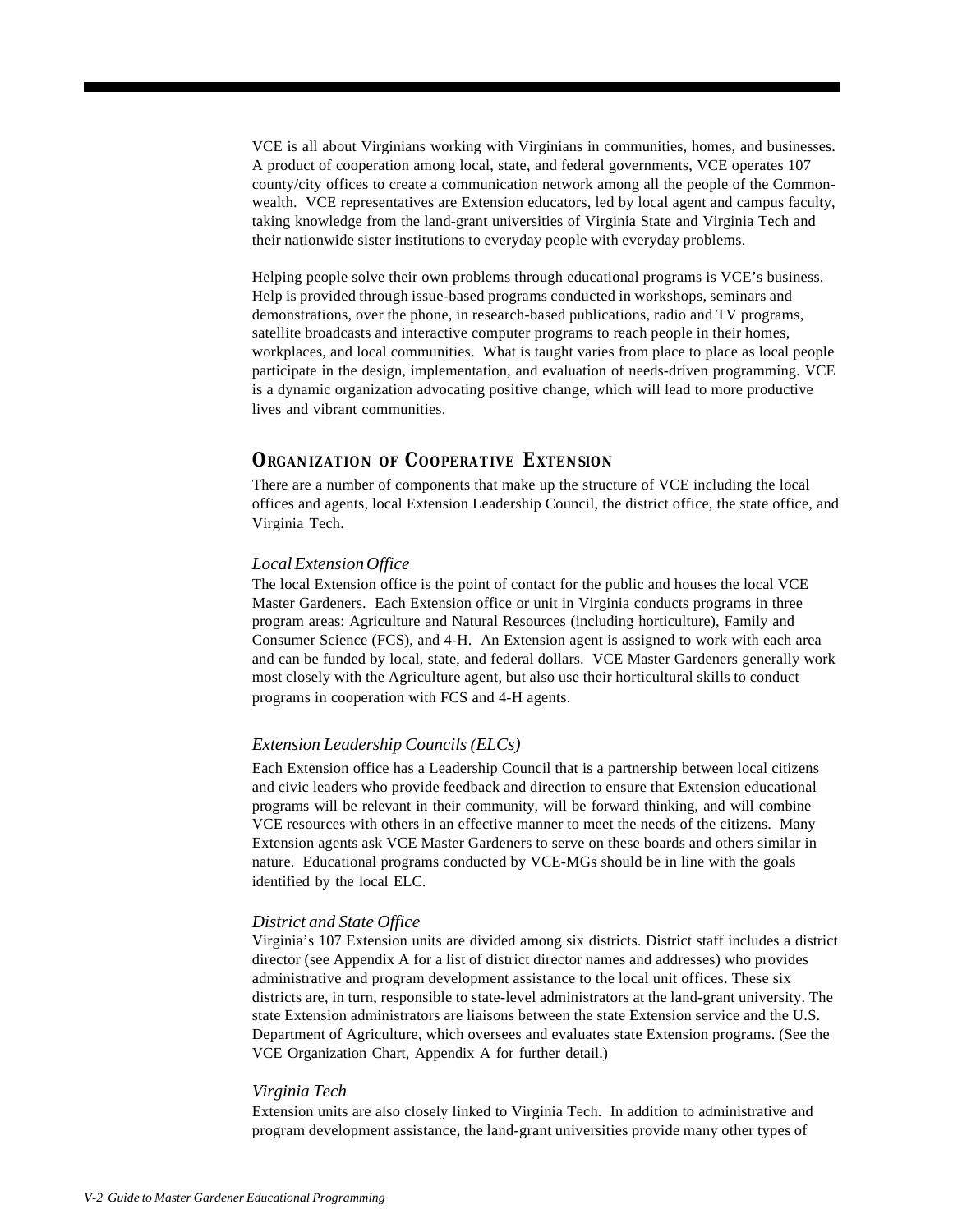support to the local Extension office. This is essential, since no Extension agent can know the answer to every question posed by the public. Consequently, universities employ experts, called Extension Specialists, in specific areas, such as horticulture, soils, turf, tree diseases, insect problems, etc. Specialists provide in-service training, subject matter support (written and computer materials), and other necessary types of support to agents in the field. They are responsible for statewide program development, design, and reporting.

In Virginia, most of the administrative and program development support for the VCE-MG program comes from Virginia Tech's Office of Environmental Horticulture. This office is under the direction of Environmental Horticulture Specialist, Diane Relf, and houses the State Master Gardener Coordinator. The staff in this office address horticultural concerns of consumers of horticultural products and services through several venues, mainly The Virginia Gardener and Master Gardener training. Of specific concern to VCE-MG programming, the Office of Environmental Horticulture also develops materials and publications, such as *The Virginia Master Gardener Handbook*, for use by coordinators administering local VCE-MG training and VCE-MG volunteers who are coordinating education programs. In addition, the office publishes the quarterly *Virginia Master Gardener Leadership Development Newsletter*, maintains consumer horticultural information on the VCE Internet web pages (*http:// www.ext.vt.edu*), and provides slides and videos for use in conducting programs (see Appendix F for a list of available resources).

## **VOLUNTEERS IN EXTENSION**

Volunteer involvement is one of the most important and unique aspects of Cooperative Extension. This is in keeping with Extension's philosophy that active citizen participation in planning and implementation insures program success. Volunteers (non-paid staff working jointly with paid staff) are a valuable resource and an integral part of the education mission of VCE. VCE-MGs are part of this family of volunteers as they are education partners with VCE. VCE-MGs are NOT a clientele group of VCE.

In 1999, VCE was joined by 65,000 volunteers, including Master Gardeners, who contributed millions of hours to help VCE reach and teach more than one million Virginians. VCE works closely with hundreds of private and public sector agencies and organizations to complement and supplement our resources so that collaboratively, Virginia is better served.

The VCE-MGs provide a resource for all VCE program areas and for professionals from many other agencies. VCE-MGs provide communities with locally identified programs, including answers to individual questions via: hotlines and plant clinics; radio, newspaper, and computer links; educational programs to meet targeted needs, such as the establishment of community gardens for low income and elderly persons; education for the preservation of historic landscapes; urban tree planting programs; and guidance in making the natural environment accessible to all residents regardless of disabilities, incomes, or where they live.

VCE-MGs primarily interact in program delivery with an Environmental Horticulture Extension agent and/or Master Gardener Coordinator and the local Extension office. However, any Extension agent (state or locally funded) can act in an advisory capacity to VCE-MG groups and approve of the activities and programs chosen to be affiliated with Extension and conducted under the auspices of the local unit office. 4-H and Family and Consumer Science (FCS) agents are urged to work with VCE-MGs on relevant, gardening-based programs.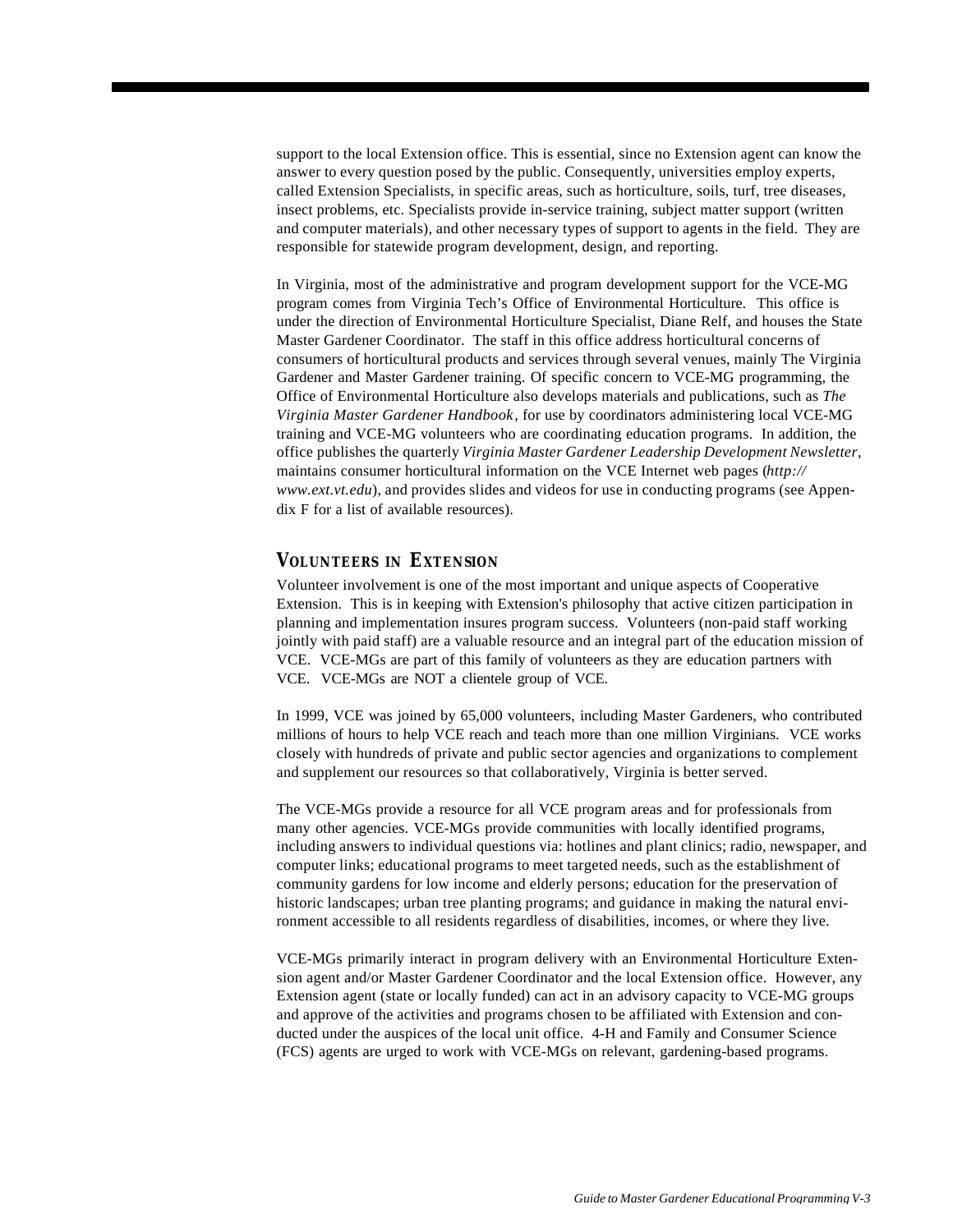# **CREATION OF THE MASTER GARDENER TRAINING**

The VCE-MG training was created by Extension to meet an enormous increase in requests from home gardeners for unbiased, research-based horticultural information. This increase was a result of the urban and transient nature of modern American life. Fifty years ago, an Extension agent dealt with the questions of a few hundred farm families. In many regions, however, land that once constituted a single farm now encompasses several subdivisions, increasing the number of families an Extension office must serve by hundreds. In addition, many of these families are new to the area and are unfamiliar with the grasses, shrubs, trees, pests, etc. that comprise the microenvironment of their new urban, suburban, or rural homes. They often call their local Extension office for advice on what to plant and how to care for it.

Consequently, the VCE-MG training was created in 1972 in the state of Washington. Since then, it has spread to 48 states. VCE-MGs have become a vital part of Extension's ability to provide consumers with up-to-date, reliable knowledge so they can enjoy and protect the value of the natural environment around their homes. In addition, VCE-MGs work with professionals, such as teachers, activity therapists, and others who work with people, thus carrying the benefits of horticulture to a much broader population than homeowners alone. The VCE-MG training has also become a fun and useful volunteer activity that has given its participants a sense of community spirit, accomplishment, and intellectual stimulation.

Extension Agents assume ulitimate responsibility for VCE-MGs and teach many of the training classes; however, a VCE-MG coordinator is in charge of scheduling the training and day to day management. Depending on the level of local funding support, coordinators are either locally funded agents, locally funded technicians or equivalent, or VCE-MG or other volunteers who serve as program coordinators.

These coordinators serve as liaisons between the Office of Environmental Horticulture and the local VCE-MGs. They organize the local program so that through their efforts (or by delegation of responsibility to other individuals) training, supervision, and evaluation of volunteer VCE-MGs are provided. In addition, they ensure VCE-MG activities are initiated and/or maintained in each participating unit so that the VCE-MGs serve as a resource for effective programming for all VCE program areas.

# **PROGRAM FINANCIAL SUPPORT**

The VCE-MG program is supported by several types of funds, primarily handbook sales and grant monies.

Upon acceptance into the VCE-MG training, each individual usually pays a supply fee, of which \$65 goes to the Office of Environmental Horticulture for the purchase of a copy of *The Virginia Master Gardener Handbook,* the training textbook. In addition to the receiving the handbook, this purchase also provides registration of the individual in state records as a VCE Master Gardener, documentation of VCE-MG status for substantiating liability coverage for volunteer activities as an VCE-MG on behalf of VCE, and a subscription to *The Virginia Master Gardener Leadership Development Newsletter* for as long as the individual remains an active VCE-MG.

The handbooks are purchased from the Office of Environmental Horticulture at Virginia Tech. In addition to covering the cost of revising, printing, and shipping the handbook, these funds partially support the salary of the State Master Gardener Coordinator and travel throughout the state to provide training, advice, and support to local programs. The production of *The Virginia Master Gardener Leadership Development Newsletter* and the development of new VCE-MG program resources, including guides for volunteering as a VCE-MG;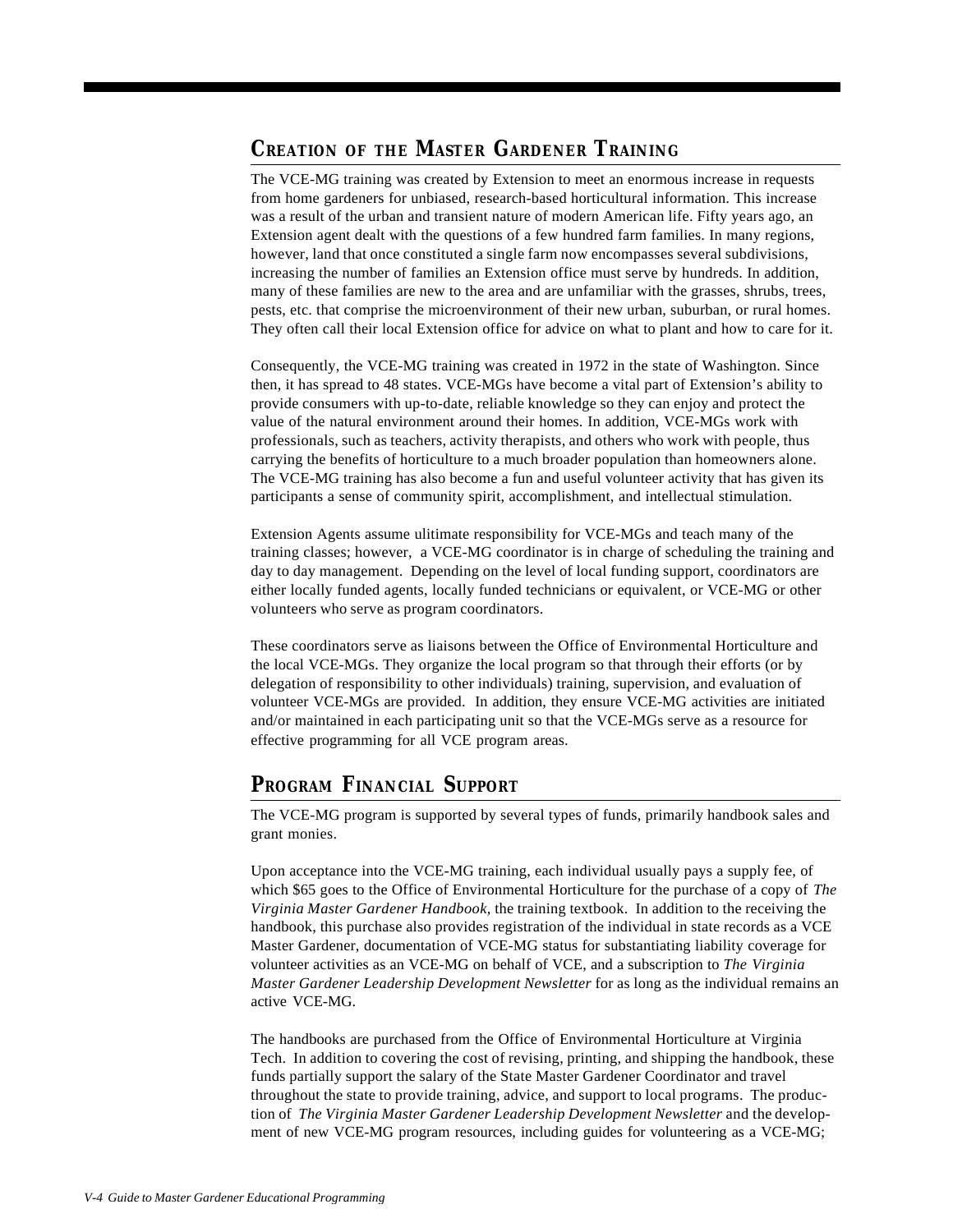management guidelines; advanced VCE-MG training, such as Tree Steward and Water Steward; and slide sets, are also supported by these funds.

Through sales of *The VCE Master Gardener Handbook,* VCE-MGs assist in underwriting the state MG College, and allow flexibility to seek grant dollars for additional program support. Reports on VCE-MG volunteer contributions and accomplishments are used to substantiate grant proposals for additional resource development and other forms of program assistance (hence, the importance of reporting VCE-MG accomplishments!) Combined, these efforts benefit the VCE-MGs directly by increasing support for expanding educational programs and the continuing development of horticulture information resources available to VCE-MGs and the general public.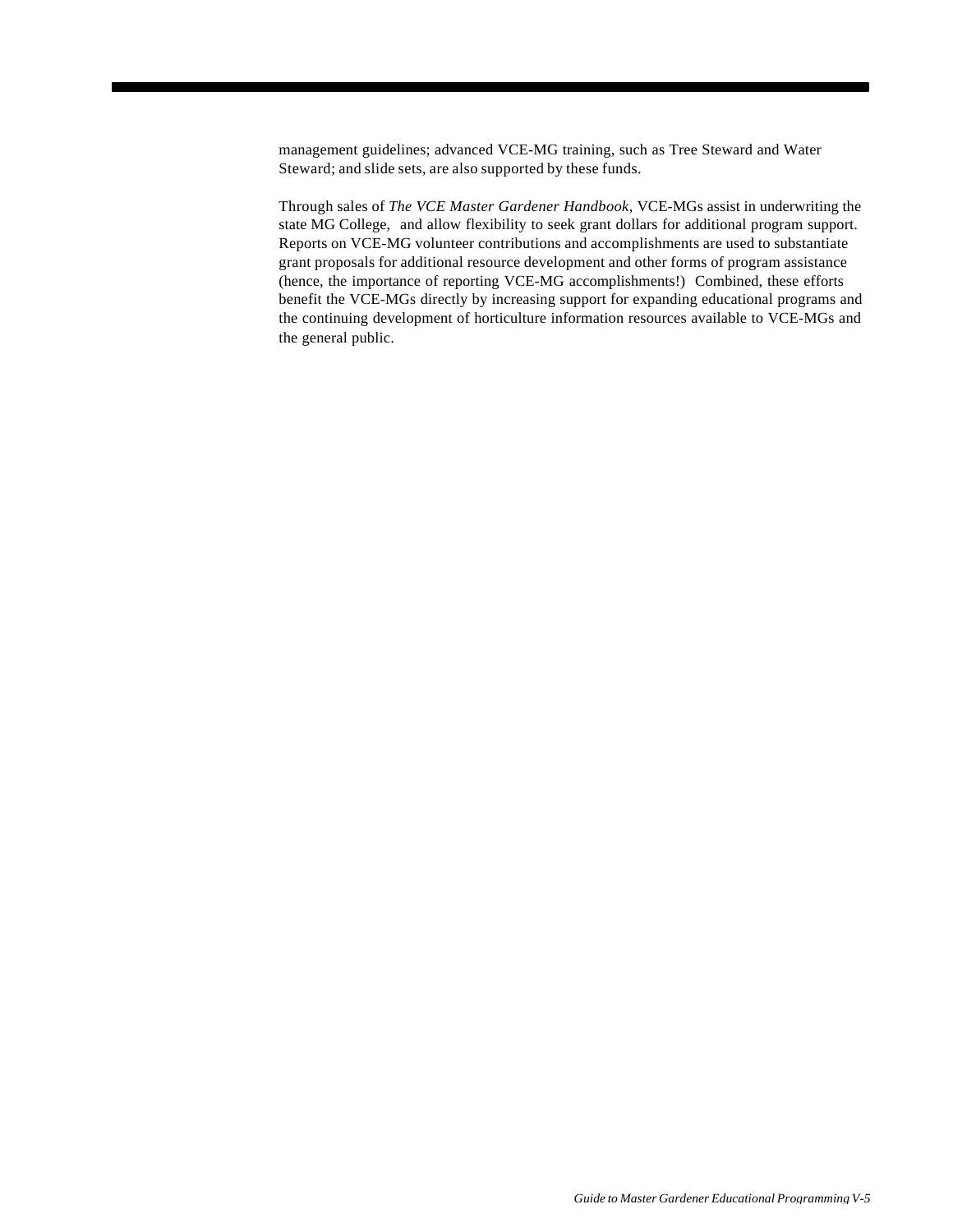*V-6 Guide to Master Gardener Educational Programming*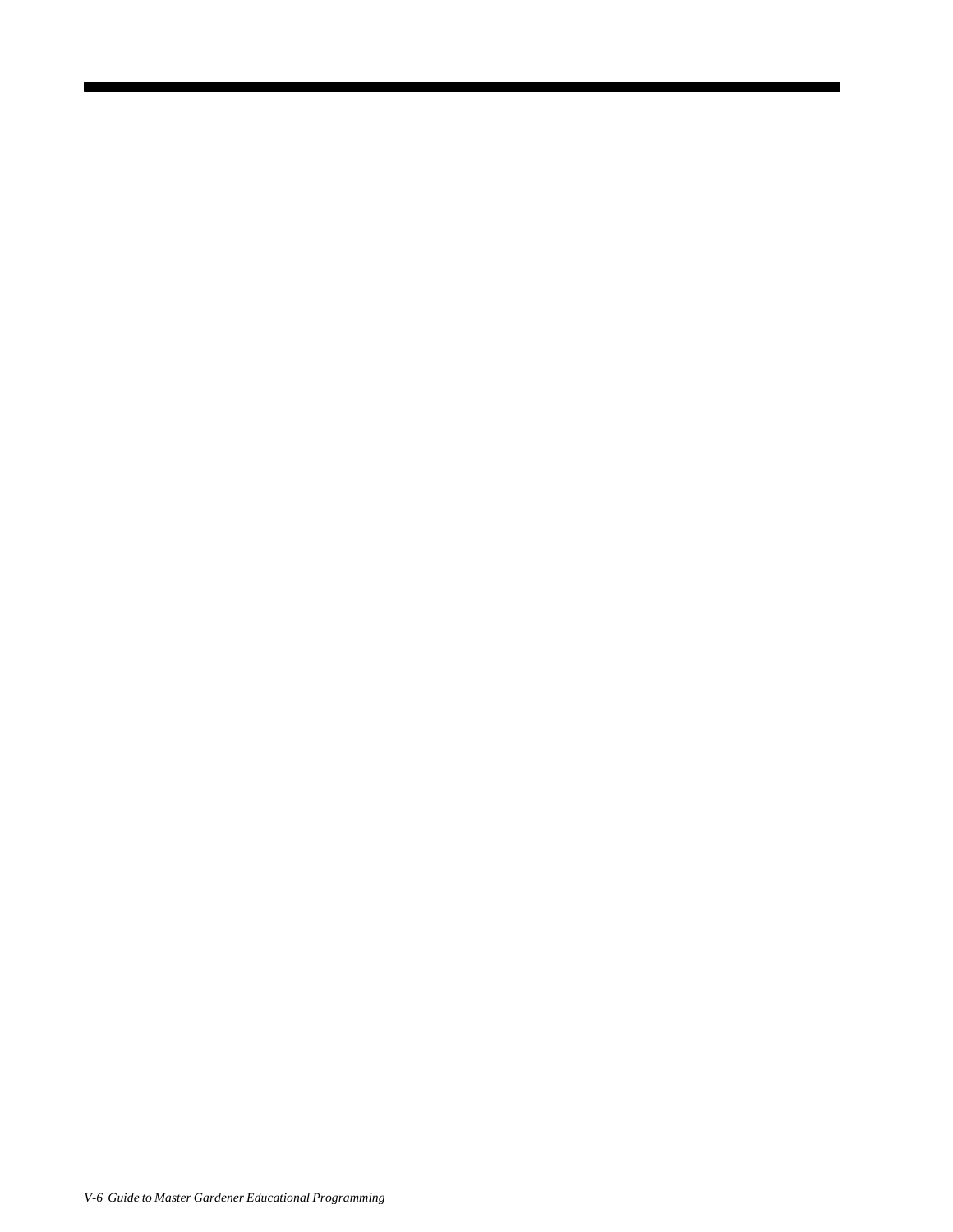# **SUCCESS A<sup>S</sup> <sup>A</sup> VCE MASTER GARDENER**

# **WHAT I<sup>S</sup> <sup>A</sup> VCE MASTER GARDENER?**

A VCE-MG is an individual who acts on behalf of VCE as a volunteer educator within his or her community after receiving specialized training in environmental horticulture through cooperative programming with VCE. These volunteer educators serve as partners with VCE to promote; inform; and work with communities, leaders, industry, and individuals by presenting programs on all aspects of horticulture to protect and enhance the environment, including turf, landscape, vegetables, trees and shrubs, and pest management practices.

# **BEING <sup>A</sup> VCE MASTER GARDENER**

VCE-MG volunteer opportunities are unique in that they provide opportunities to build the local community through education about environmentally sound horticulture and to improve quality of life through horticulture for special populations, such as low income, elderly, or physically challenged. VCE-MG volunteer opportunities increase individual knowledge of horticulture through activities that help the community and assist VCE in its mission to provide knowledge for the Commonwealth. Individuals joining VCE as a VCE-MG are joining a local group of volunteers that is part of a state group, which is part of a national group of distinguished volunteers recognized for their knowledge, skills, and for the significance of the work they do in improving their communities.

The next section will further explain the identity and responsibilities of the individual VCE-MG volunteering on behalf of VCE.

# **STEPS TO BECOMING <sup>A</sup> VCE MASTER GARDENER**

There are five levels of VCE-MG status. Each status category is determined by level of training and internship (community education service) experience. The levels include: VCE-MG Trainee, VCE-MG Intern, VCE-MG, Specialized VCE-MG, and Emeritus VCE-MG.

Upon entering the VCE-MG training, the volunteer is entering into a contract. In essence, he/ she agrees that in return for the training received, he/she will volunteer an equal number of hours with Extension in an approved internship experience to be completed within one year of the contract date. Failure to complete this obligation means the individual does not receive the title of VCE-MG, is not entitled to wear the VCE Master Gardener nametag, and cannot participate in VCE-MG activities. All individuals receiving VCE-MG training must be able to commit to a minimum of 100 hours within 12 months. A minimum of 50 hours will be spent in classroom instruction, and an additional 50 hours (minimum) hands-on internship will be spent on field experience in horticulture-based, education programs.

Before volunteers are accepted into the VCE-MG training program, the local coordinator or training coordinator should make sure that there are volunteer opportunities available that fit the schedules of the trainees. Some jobs require work day hours and other volunteers can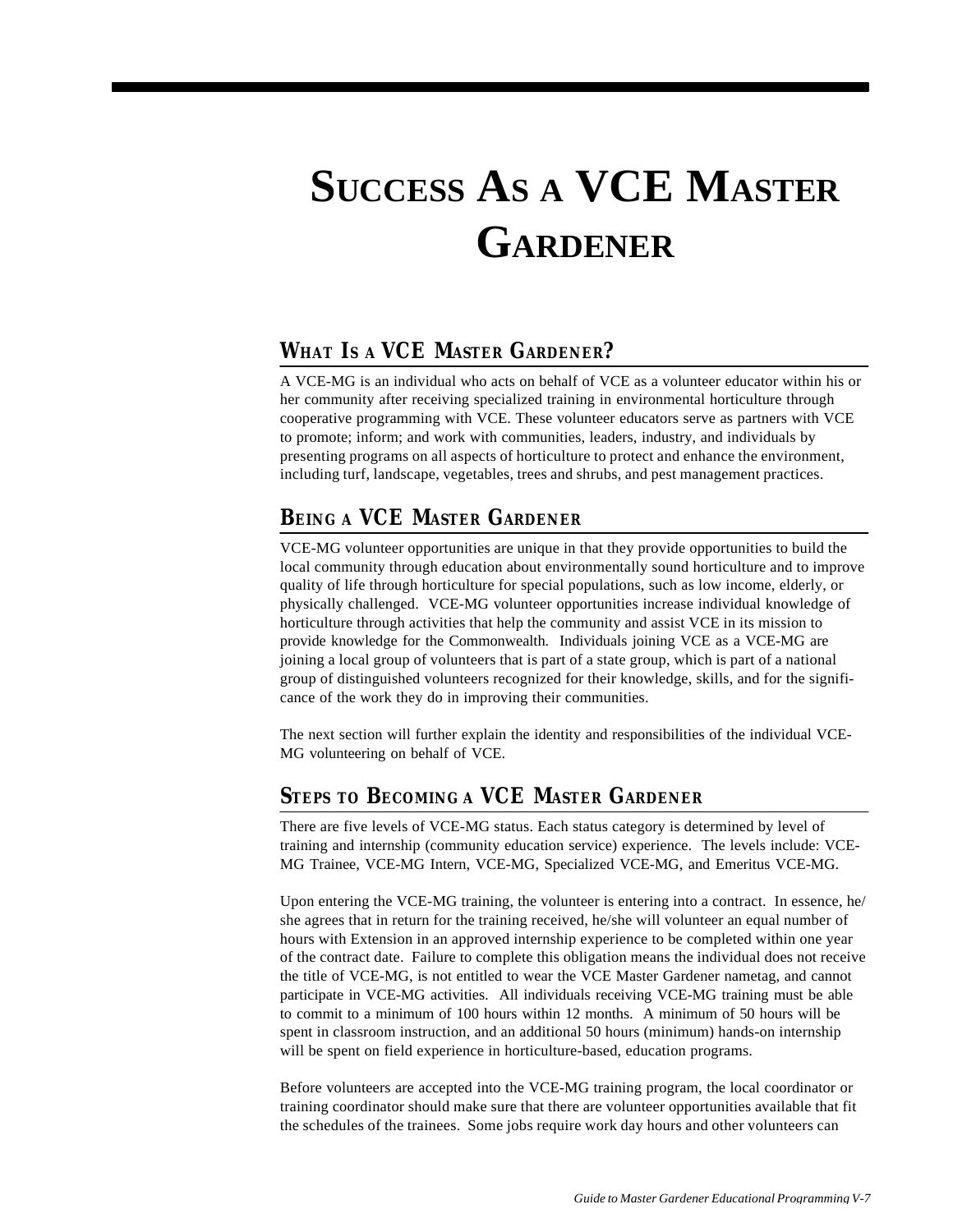perform tasks that can be done after-hours, such as research, writing, telephone calling, and record keeping. Specific job descriptions for volunteer internships should be available so volunteers know exactly what is expected of them and to ensure that program needs are met. Appendix B includes sample job descriptions that assist the volunteer in completing his/her obligations and in assisting VCE with identified needs.

# **VCE MASTER GARDENER TRAINEE**

One who is currently in classroom training to become a VCE-MG but has not yet taken, or satisfactorily passed, the final examination on course material.

# **VCE MASTER GARDENER INTERN**

One who has completed the VCE-MG program classroom training requirement, achieved 70 percent or better cumulative average on the final examination, and is currently fulfilling the initial internship experience of 50 hours educational efforts/work time.

During the minimum 50-hour internship, at least 40 hours must consist of public or community **educational** efforts (programs or activities), and up to 10 hours may be volunteer coordination activities for the business of the VCE-MG program (such as planning and conducting next year's VCE-MG class, being an officer of the local MG association, or editing the local VCE-MG newsletter).

To properly track all efforts of VCE-MG volunteer educators contributed their community through VCE, information will be recorded on a regular basis. These records should be submitted to the local VCE-MG coordinator for biannual entry into the state record keeping system by a designated VCE-MG volunteer. If an individual's records are not recorded on this system, that individual is dropped from active status. This can jeopardize recognition records, registration at the annual MG College, and subscription to the *Virginia Master Gardener Leadership Development Newsletter.* **If an individual does not volunteer, then he or she is not a VCE Master Gardener***.*

#### **VCE MASTER GARDENER**

One who has completed the VCE-MG training— classroom and internship — and is actively volunteering with VCE and thus, fulfilling the requirements necessary to remain active.

VCE-MGs who desire to remain active after completing their initial training and volunteer internship commitments are required to complete an annual recertification process. This process insures that VCE-MGs are trained in current, up-to-date information. Recertification consists of 28 hours annually spent in training and service, as described in the following paragraphs.

A minimum of eight (8) hours of recertification training is required annually (hours to be spent in further developing and sharpening horticultural and educational program delivery skills). This training obligation can be met through continuing education programs offered through the Virginia Master Gardener Association; lecture-style presentations at local VCE-MG monthly meetings; advanced training credits earned through participation in the annual MG College in June at Virginia Tech; completion of advanced-level VCE-MG training programs, such as Master Gardener Tree Steward; and similar educational opportunities, or college credits. Recertification training activities must be approved by the local VCE-MG coordinator. In the case that a VCE-MG participates in a VCE-MG specialization training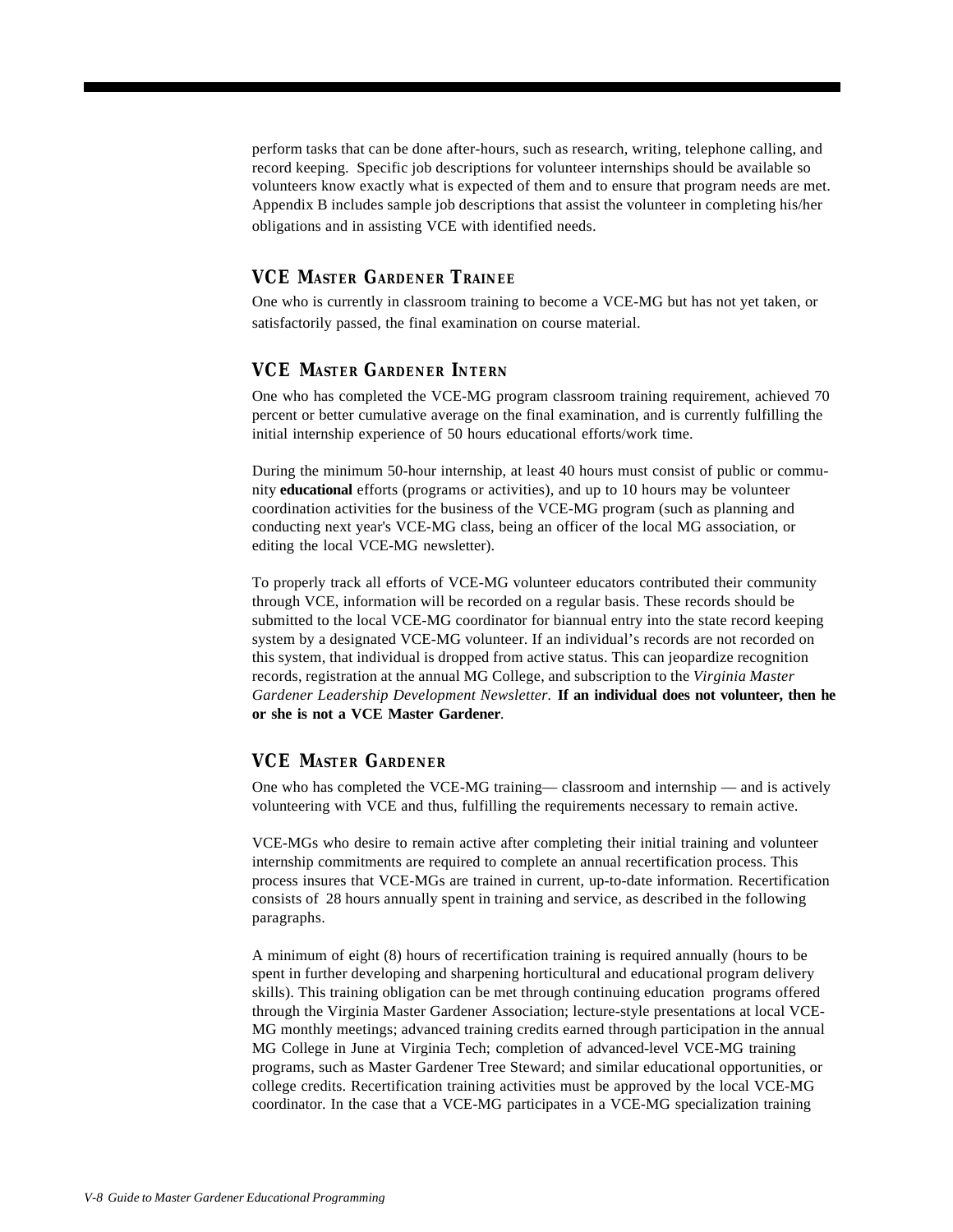program, such as VCE Master Gardener Tree Steward, the education hours can be prorated over a three-year period.

Twenty (20) hours of work time/educational programming and/or volunteer coordination efforts are required annually to meet the recertification service obligation. These activities must be conducted in conjunction with the VCE agents' program objectives. They must also be approved by the local VCE-MG coordinator and, for liability purposes, appropriate Extension personnel. VCE-MGs should continue to submit time sheets and keep track of their volunteer contributions as they did when they were interns.

When a person ceases active volunteering with VCE and/or no longer pursues continued education, he or she also relinquishes the title of VCE Master Gardener. If these requirements have not been met, the VCE-MG is considered inactive. Inactive status is *temporary* and is available for a one or two year period upon request of the individual and approval of the local coordinator. Coordinators may choose to review this status annually and may require additional training to reactivate an individual to VCE-MG status. The individual is subject to removal from mailing lists and is **not** eligible to attend advanced training programs during the inactive period.

#### **SPECIALIZED MASTER GARDENER**

One who has received specialized training in any of the advanced-level VCE-MG training programs and has completed the program requirements. Specialized training is available in various areas including arboriculture (VCE-MG Tree Steward) and water quality (VCE-MG Water Steward). Other project specialization areas will include composting, integrated pest management, 4-H/youth horticulture and horticulture therapy. These advanced training modules provide VCE-MG volunteer educators the opportunity to expand the influence of VCE through leadership in their communities and enables VCE-MGs to get involved in and lead programs concerning a community's greatest assets. The advanced training has three goals:

- ♦ Provide a type of training that integrates programming and technical expertise.
- ♦ Promote cooperative community efforts.
- ♦ Enhance the community**.**

Training materials, upon completion, will be available for purchase from the Office of Environmental Horticulture, 407 Saunders Hall, Blacksburg, VA, 24061-0327; (540) 231- 6254.

### **EMERITUS MASTER GARDENER**

A dedicated VCE-MG who "retires" due to health or other reasons after 300 hours of service or as determined by the coordinator. This is a high honor status and should have limited use. This title is specifically for individuals who can no longer complete (usually for health reasons) the requirements for remaining active VCE-MGs, but who have earned continued affiliation with the program.

#### **Master Gardener College**

The MG College is an annual advanced training program held the third weekend in June on the Viginia Tech campus. All active VCE-MGs who have completed initial internships are invited to participate. This conference provides VCE-MGs the chance to receive current information on program issues and horticulture training, and it encourages volunteers from across the state to share ideas and experiences.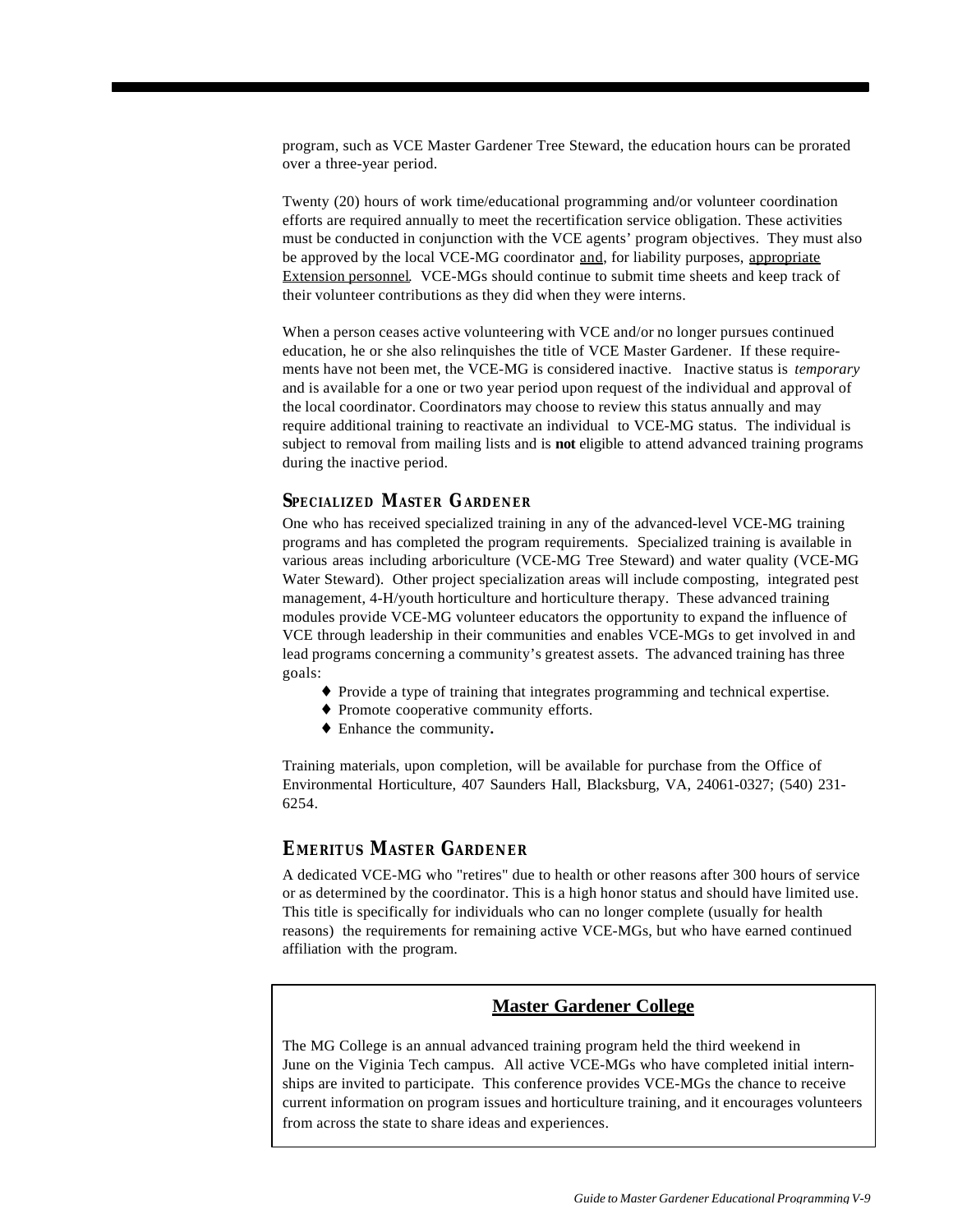# **POLICIES AND PROCEDURES**

# **USE OF THE TITLE "VCE MASTER GARDENER"**

After completion of the requirements to become a VCE-MG volunteer, the official title shall be *Virginia Cooperative Extension Master Gardener* (usually shortened to VCE Master Gardener). Use of this title is a privilege, and this title is to be used only by individuals trained as a VCE-MG while volunteering under the auspices of VCE. This relationship should be clearly stated in nametags, signs, etc. The VCE-MG Coordinator (volunteer or paid staff) serves as the immediate supervisor for VCE-MGs. The ultimate responsibility for VCE-MG volunteers and the ability to approve activites and projects falls to the local Extension agent.

VCE-MGs work under the guidance of VCE to provide unbiased, research-based, environmentally sound, horticulture information to the public; and any implied commercial endorsement resulting from use of the VCE-MG title is improper. Therefore, the title may not be used for commercial publicity or private business. Participating in a commercial activity, association with commercial products, or giving implied VCE endorsements to any product or place of business is a violation of VCE-MG policies. VCE-MGs may only identify themselves as such while volunteering in conjunction with official/approved VCE programs or activities, such as a plant clinic conducted at a retail store, NOT for business or personal gain.

VCE-MG training and experience may be given as qualifications when seeking employment; however once employed, credentials may not be displayed by the VCE-MG or the employer. Individuals who wish to use their horticulture training for distinction in the workplace should pursue Virginia Nursery and Landscape Association certification by exam, as the VNLA course work is very similar in nature to the VCE-MG training.

# **VOLUNTEER CONTRIBUTION AREAS**

VCE-MG volunteer hours should be recorded in the following areas. Only hours recorded in the "Work Time/Educational Programming" section apply toward completing the internship and recertification obligations. Hours under "Contributed Time" apply toward career service totals only.

# *Work Time/Educational Programming*

#### *Educational Efforts*

Activities or programs in which the VCE-MG educates the public. This includes presentations at demonstration sites; presentations at fairs, booths, etc.; plant clinics; and educational presentations to identified audiences, such as garden clubs, school groups, homeowner associations, church groups, etc. This also includes training of other non VCE-MG volunteers or identified groups of volunteers to assist VCE-MGs in delivering a program. Work to construct or develop a site used for educational programming, such as a water-wise landscape demonstration garden, qualifies as educational efforts if the educational program has been designed and the work is in preparation for implementation. **Educational efforts include the time spent planning, implementing, and evaluating.** To determine if activities are appropriate educational programming, ask the questions: "Would an Extension agent do this himself or herself?" and "Does this activity contribute to the goals and mission of the local Extension program set forth by the ELC?"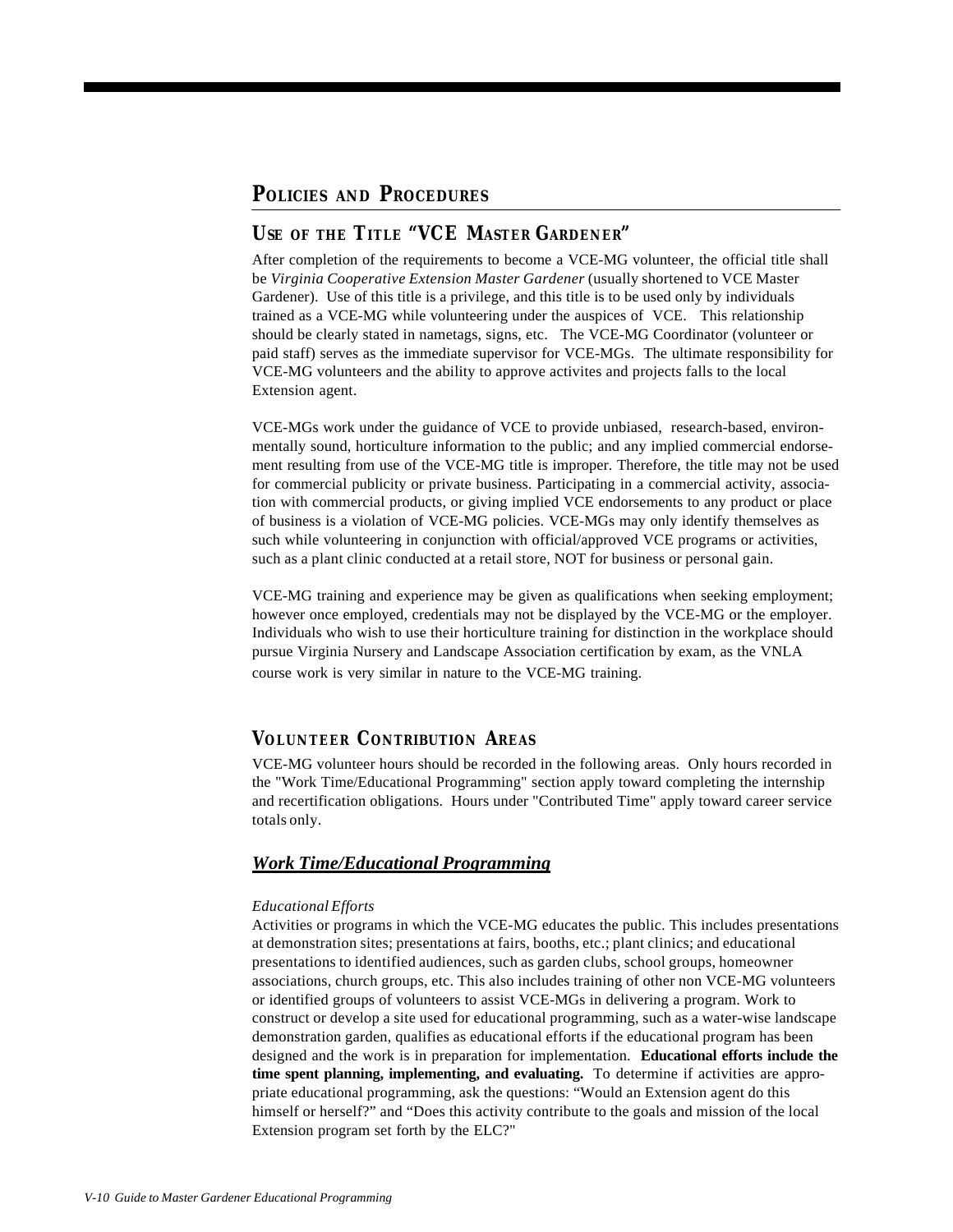Appropriate volunteer projects are those that educate others to enhance horticulture practices on public, community, or private lands. This includes educational projects, such as conducting workshops about proper tree and shrub plantings; 4-H clubs/youth horticulture programs in public schools; and, answering consumer horticulture questions. Activities to answer questions may include telephone hot lines, plant clinics, and newspaper articles/radio and TV programs.

#### *Volunteer Coordination Time*

Time spent on volunteer development, training and other management roles. This may include: general VCE-MG business meetings; planning and supervising VCE-MG training classes; working on the VCE-MG group newsletter; communication efforts, such as telephone trees; attending state association meetings; and any other activities that maintain and support the effectiveness of VCE-MGs. Volunteer Coordination Time does not include management activities associated with planning, implementing or reporting on specific public educational programming that is reported under education programming time.

## *Contributed Time*

#### *Training Time*

Time spent in personal education to increase skills and knowledge; for example, advanced training, education conferences, or other settings that qualify as recertification training.

#### *Noneducational Programming*

Noneducational programming includes activities such VCE-MGs' involvement in the design, installation, upkeep, and maintenance for public or demonstration gardens without the VCE-MGs conducting educational activities (such as active demonstrations, hands-on workshops, etc.). **In order to record as volunteer contributed time, the activity must be approved and documented by an Extension agent as contributing to the goals and mission of the local Extension program set forth by the ELC**.

Noneducational programming also includes travel time and other non-work time necessary to do the job of volunteering.

# **WORKING WITH YOUTH**

Any VCE-MG that works with youth, must receive special training from their local 4-H agent. This training includes orientation to the 4-H program, introduction to the "Above Suspicion" policy and explanation of the 4-H enrollment forms. It is the VCE-MGs responsibility to inform their agent of youth program activities. Volunteer time and number of youth contacts should be reported to the 4-H Agent and to the VCE-MG coordiator or record keeper. Only horticulture-related educational projects can count towards VCE-MG programming time.

# **REPORTING SYSTEM**

VCE-MGs use time sheets to keep track of hours spent on educational efforts as a VCE-MG volunteer. (An example of a time sheet appears in Appendix C). These are turned in on a regular basis, usually every month. Most VCE-MG coordinators will appoint a VCE-MG to keep track of and tally hours. The reporting system provides the information critical for recognition and acknowledgement of individual, group and county-wide efforts of VCE-MGs and the overall VCE educational program. Each individual's contribution is critical because it is the basis of success. Therefore, it is extremely important for each VCE-MG to report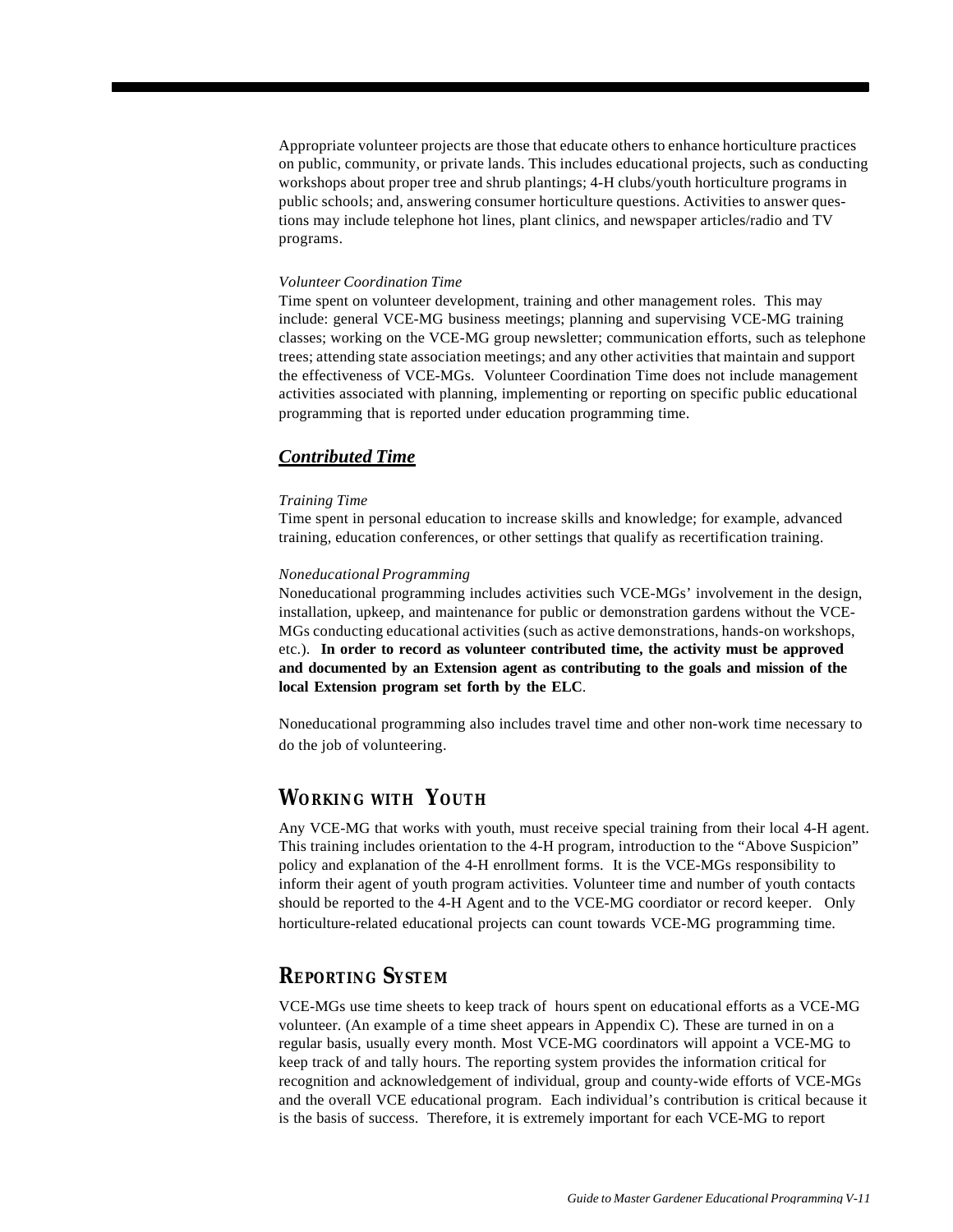accomplishments and hours. Reporting of VCE-MG accomplishments also justifies to funding agencies, such as grant sources and county governments, the expenditure of their money.

VCE-MGs should not be modest about their volunteer contributions. One way for VCE-MGs to share achievements is through these reports -- promote VCE-MG accomplishments and results, describe helpful resources that are being used, indicate impacts VCE-MG efforts are having in the local community, and what VCE-MGs intend to accomplish in the future. VCE-MG hours tracked on time sheets are totaled and used to provide annual recognition for VCE-MG service, including discounts for attendance at MG College at Virginia Tech.

These volunteer reports are also used to complete many types of annual reports. Extension agents report VCE-MG accomplishments on the VCE Plan of Work, primarily under Sustainable Landscape Management. These figures are then used by the state Extension Specialist in the Office of Environmental Horticulture (OEH) to quantify the efforts and accomplishments of state-wide VCE-MG participation and complete additional reports to the VCE administration, legislators, and grant funders. These reports are largely used in getting competitive grants to support the work done in OEH, such as the development of the *Advanced Master Gardener — Tree Steward* training manual, slide sets, and teacher's guide. VCE/VT also uses state-wide reported information to work with local governments to increase local funding support. These time sheets and records that the VCE-MG keeps have far greater importance than most individuals realize.

Volunteer work is usually done within the geographical area served by the Extension unit office conducting the training. VCE-MGs trained in a multi-county program, however, should make arrangements with their local VCE-MG coordinators to volunteer in the communities in which the VCE-MGs reside. VCE-MGs who volunteer in counties other than those in which they trained should let their training coordinators know of their activities, but for inclusion in annual VCE reports, the volunteer activities should be reported under the county in which the activities were conducted.

# **PESTICIDE RECOMMENDATIONS**

VCE-MGs must follow the VCE Pest Management Guide recommendations. Part of the training of VCE-MGs includes use of these Pest Management Guides (PMGs). The PMGs represent the most up-to-date knowledge of VCE concerning the use of chemicals and the LEGAL recommendations meeting all government agency standards for labeled use of pesticides in Virginia. Use of other pesticide recommendations is not approved. Any questions about use of chemicals in **commercial** operations must be referred to an Extension agent. VCE-MGs must be very careful about pesticide recommendations because the registration and use of pesticides are governed by the United States Environmental Protection Agency and the Virginia Department of Agriculture and Consumer Services. Under the amended Federal Insecticide, Fungicide, and Rodenticide Act (Federal Environmental Control Act of 1972), **it is illegal to use a pesticide on a crop unless the crop is listed on the pesticide label**. The given rate of application on the label may not be exceeded. Fines and other penalties vary according to the laws broken. VCE-MGs **must** follow the VCE Pesticide Policy, as stated in Appendix D.

# **LIABILITY COVERAGE**

VCE/VT extends liability coverage to representatives of the university in conducting business related to/on behalf of the university. This includes coverage of VCE-MGs volunteering on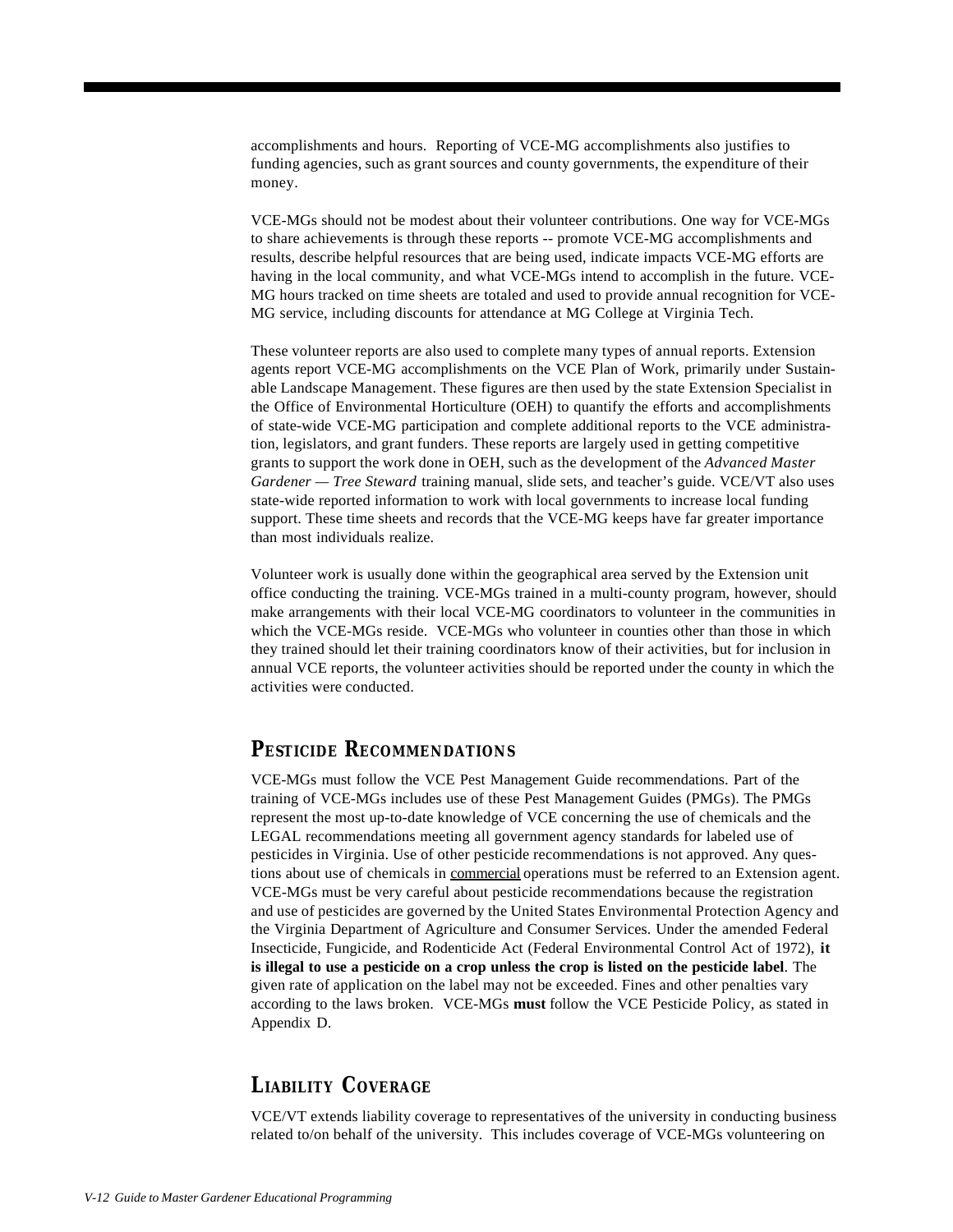behalf of VCE, under the Commonwealth of Virginia self-insurance program, as authorized by Section 2.1-526.8 of the Code of Virginia. This insurance program covers employees and volunteers **while participating in VCE Master Gardener activities approved by Extension personnel for cases of negligence or liability only**. Any medical problem, however, arising from volunteer work for VT/VCE is the individual VCE-MG's responsibility through his/her own personal health care coverage. Questions regarding VCE/VT liability coverage should be directed to the Office of Risk Management at Virginia Tech (540-231-7439).

# **VCE MASTER GARDENERING REWARDS**

Volunteers are not compensated financially, but the rewards are realized by the gratitude of the people served in their communities and the positive changes they can see around themselves. VCE Master Gardeners should know that their work is valued and appreciated by their fellow workers in the Extension office as well as district and state staff. Certainly, the number of citizens who come to VCE-MGs with plant problems indicates that they and their knowledge are needed and greatly appreciated. VCE-MGs should be proud of the positive impact they have on the quality of the environment. The title and status of being a VCE-MG is highly regarded. Earning the title demonstrates an individual's knowledge, skills and dedication to community service. The sense of accomplishment and pride in a job well done are assets that only VCE-MG volunteers can collect.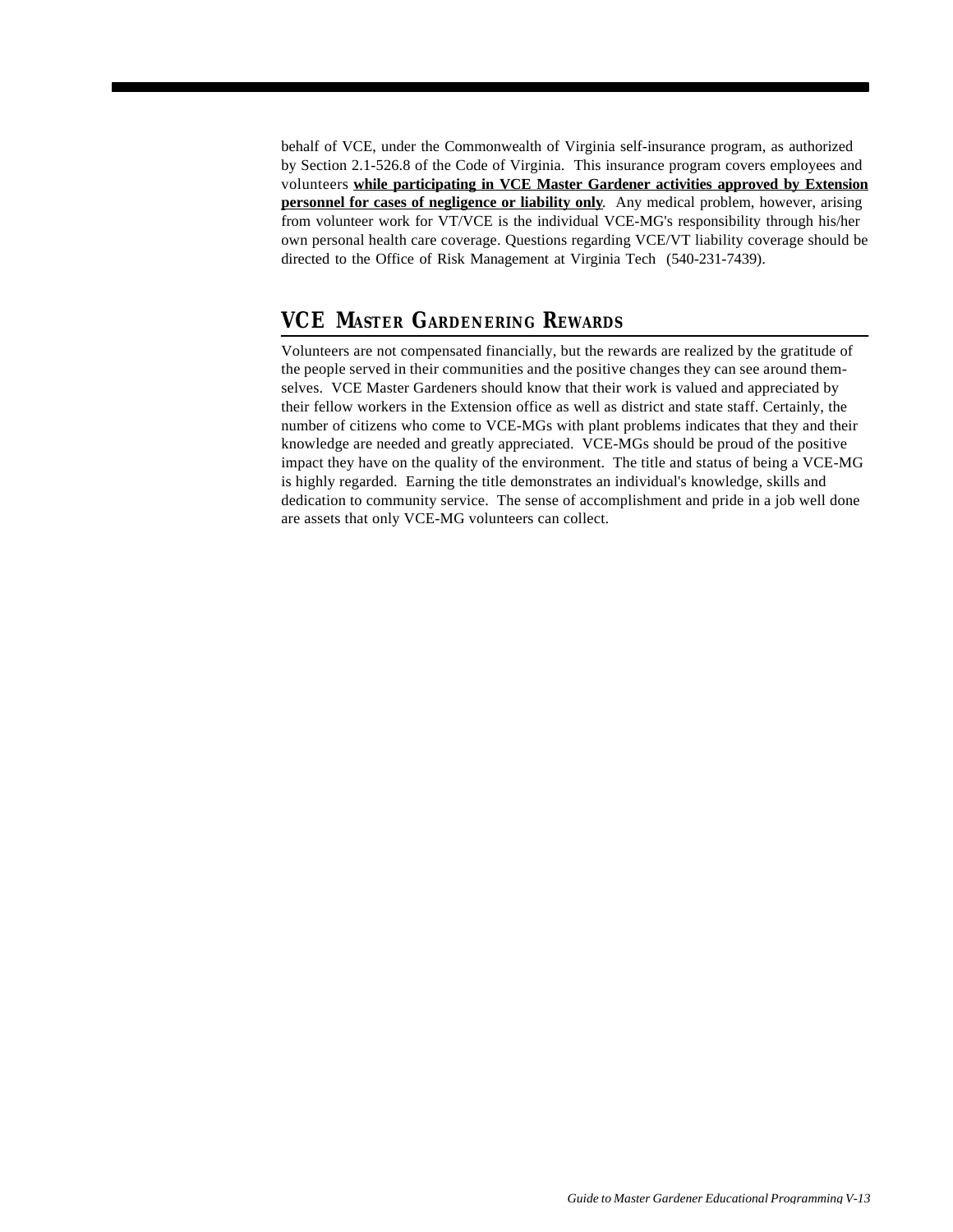*V-14 Guide to Master Gardener Educational Programming*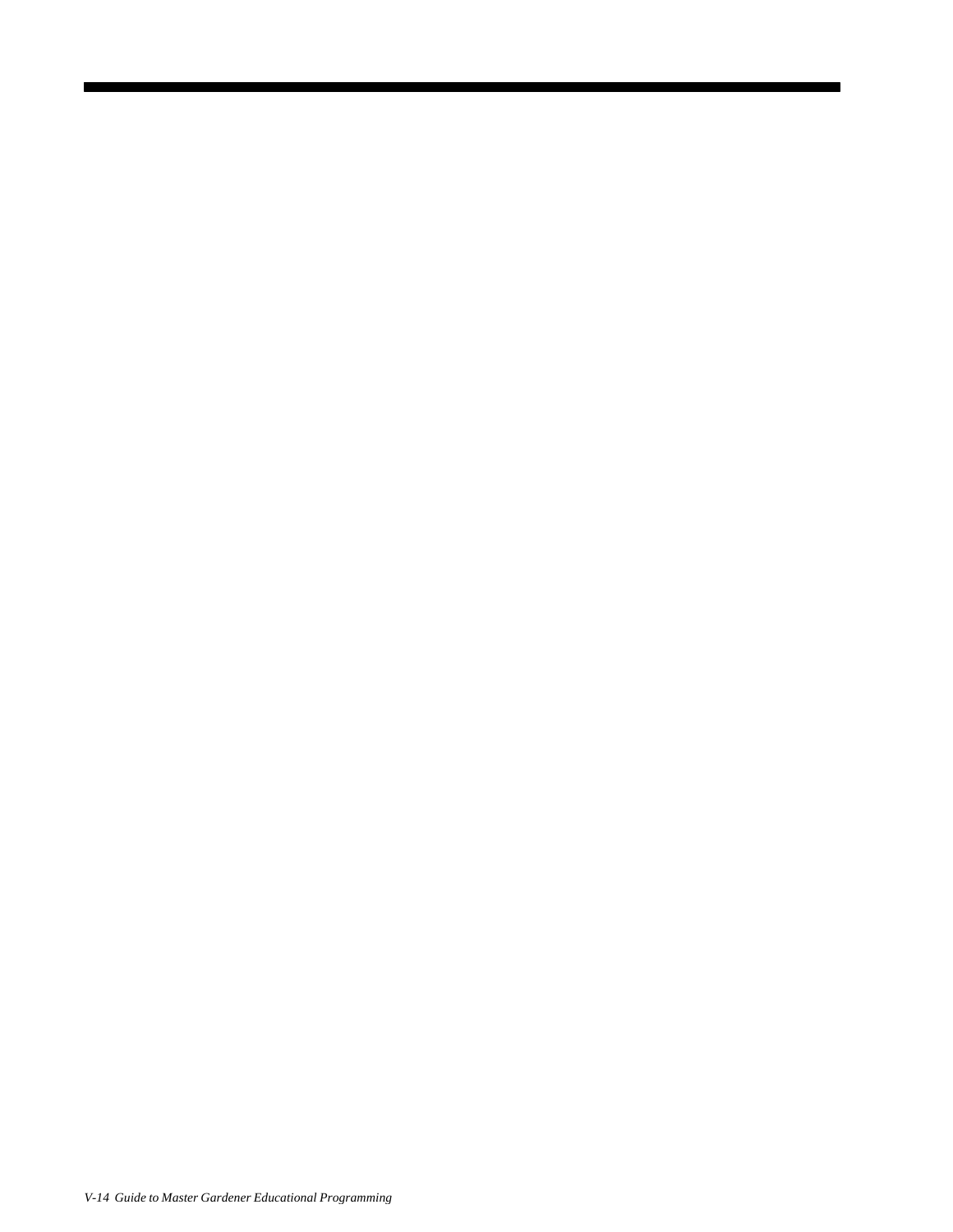# **CREATING A LASTING IMPACT THROUGH EDUCATIONAL PROGRAMMING**

# **VCE MASTER GARDENERS AS EDUCATORS**

VCE-MG volunteer educators are trained community leaders working with people to increase knowledge and understanding of environmentally sound horticulture. Being a VCE-MG volunteer educator is making an investment in the local community and its people. VCE-MG volunteers offer services and skills without monetary compensation so that others may benefit. This volunteer service has far-reaching results, such as the improvement of community resources (like water quality), positive impacts on environmental quality through sustainable landscape management, and improved health and quality of life for individuals in the community. When VCE-MGs educate citizens of Virginia in sustainable landscape management, they empower people through improved horticulture skills and bring the benefits of horticulture to many people. In preparation for volunteering, VCE-MGs personally gain training and knowledge in horticulture and leadership skills. Volunteering develops new skills and identifies new personal strengths while bettering the community.

A successful VCE-MG conducted educational program is based on careful thought and formation of a comprehensive action plan tailored to needs of the local community. VCE-MG efforts are focused, educational programs rather than "random acts of education" that may or may not benefit the community. The local VCE-MG coordinator and program planning committee work together with appropriate VCE agents to target community needs identified by the ELC that the VCE-MGs can meet. With oversight by their Extension Agents, VCE-MG volunteers then work to meet these needs through a variety of activities that build public awareness of the importance of horticulture to people, increase interest in environmentally sound horticulture activities, and involve other community volunteers who are necessary for the ultimate success of the program. Educational programming based on identified community needs makes the VCE-MGs more effective in bringing the many benefits of environmentally sound horticulture to the community.

# **EDUCATIONAL PROGRAMMING**

Educational programming is a complete approach to teaching people about environmentally sound horticulture and sustainable landscape management. It has three equally important stages: planning, implementing/evaluating, and reporting. Once the planning is completed, the actions are carried out and the event is evaluated to determine whether or not goals were accomplished and methods were effective for the given resources, goals, etc. Depending on the event, reports can be prepared for the particular results achieved or notes can be made for inclusion in VCE-MG reporting system. A VCE-MG counts all time involved in that process (planning, implementing/evaluating, reporting) as educational programming/work time. This means volunteers do fewer projects, but projects are conducted more thoroughly.

Planning a VCE-MG educational activity starts with identifying achievable goals or outcomes that support the overall goals of the local VCE program. Then an audience, topic, and appropriate actions are identified. Identified actions supporting educational programming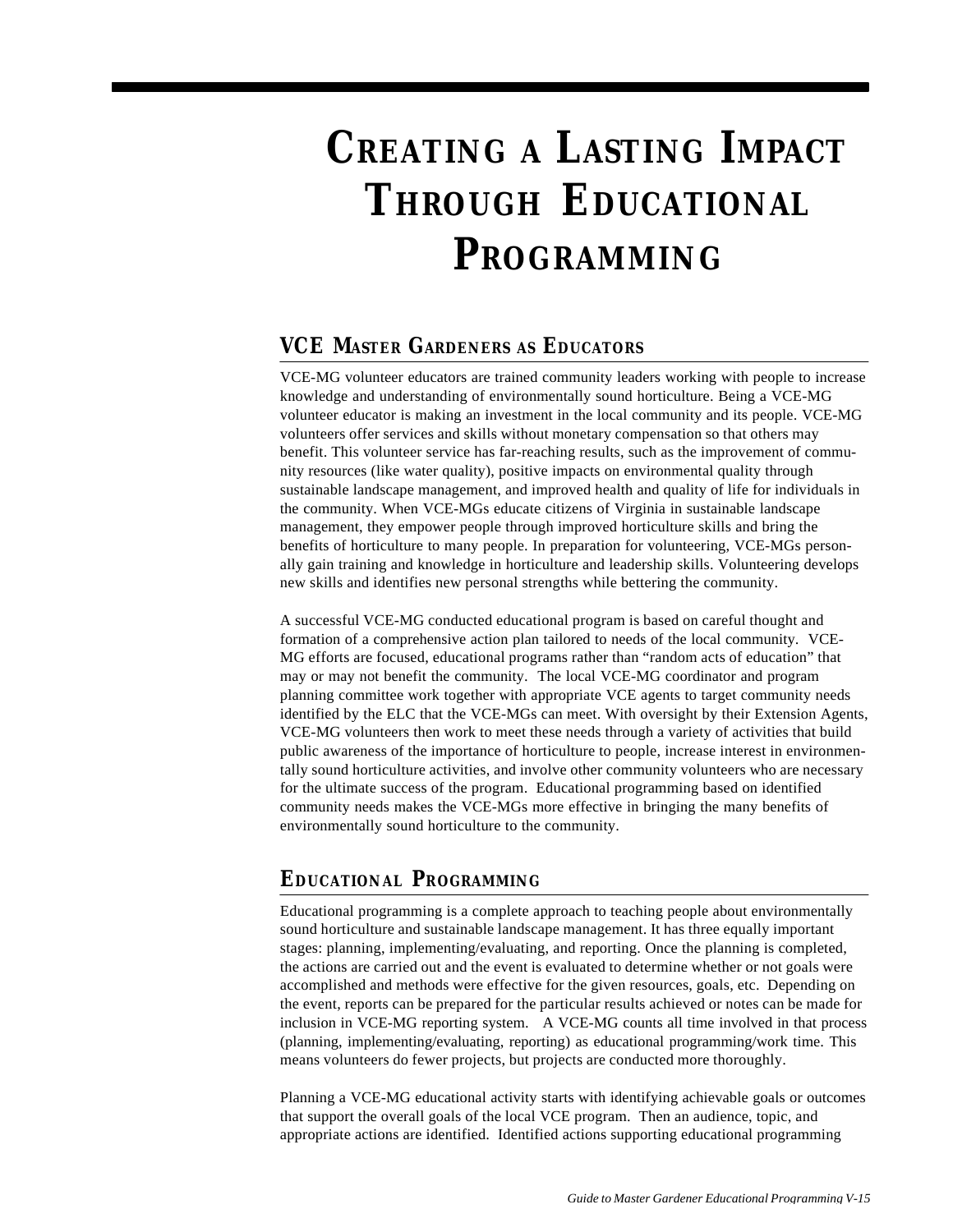generally involve educational tools and activities. Tools aid the teaching of the identified audience (and sometimes unidentified audiences) and include signage that illustrates a point or technique, such that an individual may read and replicate in his or her own garden, and information dispersal, such as through pamphlets and brochures. Activities, such as physical demonstrations, lectures, and hands-on participation from the target audience, enhance the learning process. Success in teaching is indicated by reaching identified outcomes and can be measured in terms of increase in knowledge (pre- and post-tests), adoption of practices (initial and follow-up surveys) and changes in behavior (observations before and after).

**VCE-MGs are teachers of the community, rather than gardeners offering free horticultural services to the community**. Teaching others to garden involves more effort than doing the gardening personally, much like teaching a child to clean his or her room is often harder than actually doing it. VCE-MGs actually doing gardening work rather than teaching others how to garden are like parents still cleaning a 35-year-old child's room. The child never learns how to do the cleaning as long as it is always done for him or her. Similarly, citizens of Virginia will be less likely to change their horticultural behaviors if they are not given opportunities to learn for themselves. To have maximum impact on water quality and other identified issues, VCE-MG efforts should focus on teaching citizens of Virginia to garden and practice horticulture in an environmentally sound way.

# **EXTENSION PROGRAM AREAS**

In VCE's efforts to provide knowledge for the Commonwealth, VCE educational programs are conducted in each of the main Extension emphasis areas including Agriculture and Natural Resources, 4-H, and Family and Consumer Science.

### **AGRICULTURE AND NATURAL RESOURCES**

Horticulture, particularly environmental horticulture, falls under Agriculture and Natural Resources and is the area that VCE-MGs most frequently work with. The Sustainable Landscape Management horticulture program addresses the issue of landscaping and gardening that are:

- ♦ environmentally sound.
- ♦ economically viable.
- ♦ acceptable to members of the community.
- ♦ enhance the psychological well-being of people.

For example, proper selection, installation, and maintenance of plants are essential to economically and effectively reduce erosion, landfill overload (about 15 to 20 percent is yard waste), right-of-way maintenance, air pollution, and many other problems associated with rural and urban development. In addition, proper lanscaping protects our cultural heritage and increases tourism. The program utilizes workshops, demonstration sites, newsletters, Internet information, and certification training to provide research-based information to public and private landscapers, landfill operators, school ground managers, developers, park and golf course superintendents, retail nurserymen, and garden center staff whose skills protect the environment, enhance human health, and contribute to economic stability.

### **4-H PROGRAMS**

4-H is the comprehensive youth development program of VCE. Youth between the ages of 5 and 18 engage in hands-on learning experiences under the guidance of adult or teen 4-H volunteers trained by 4-H agents. 4-H programs use experiential learning opportunities to teach the latest research-based subject matter knowledge and to foster skill development in effective citizenship, leadership, and other life skills. The ten areas of 4-H curriculum focus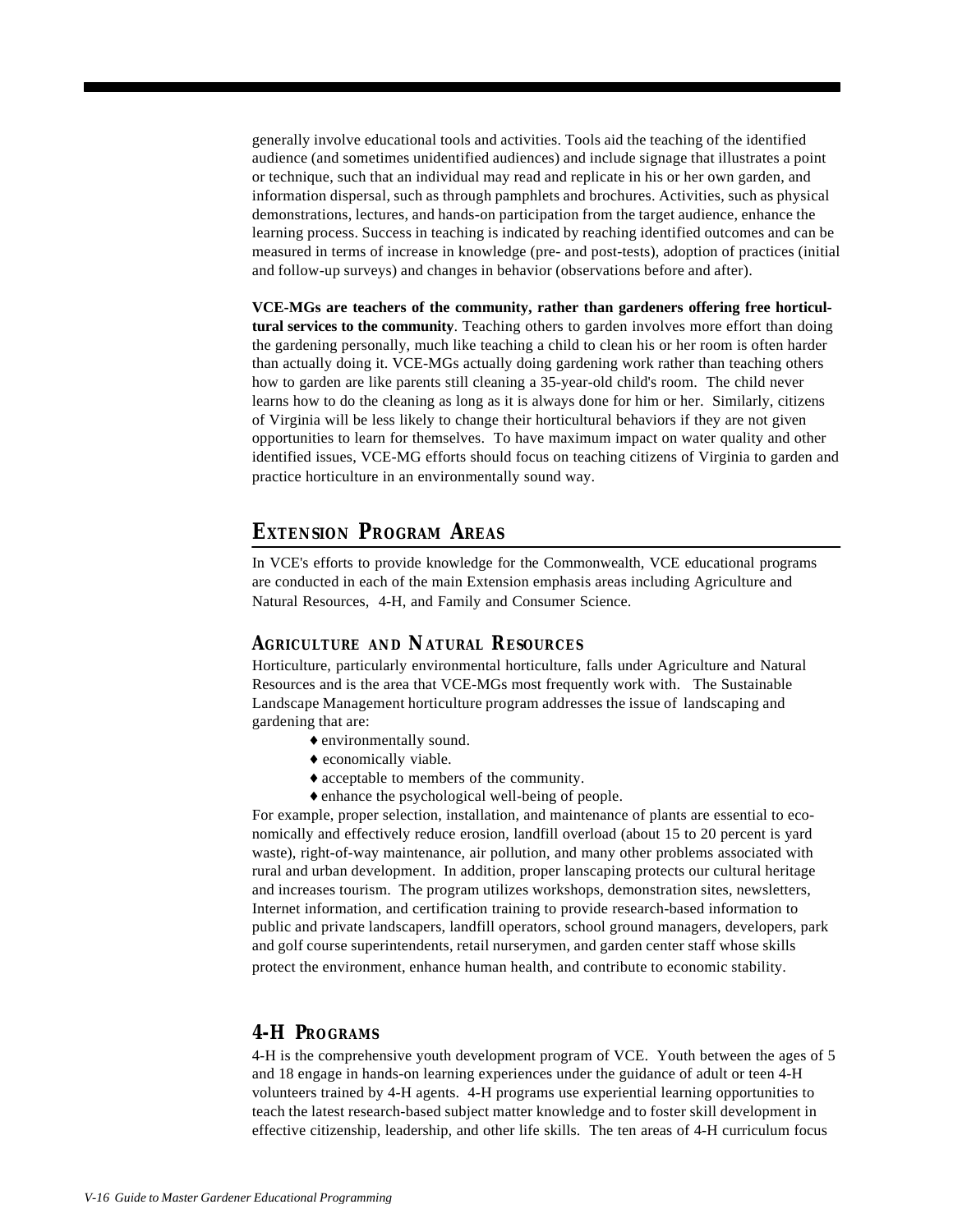are: Animal Sciences; Communications and Expressive Arts; Environmental Education and Natural Resources; Jobs, Careers and Economics; Plant and Soil Sciences; Citizenship; Consumer and Family Sciences; Health, Nutrition and Wellness; Leadership and Personal Development; and Science and Technology. Youth also participate in educational experiences at six 4-H educational centers. 4-H has both a school-based delivery model and a community-based delivery model so maximum access to Virginia's youth is provided. The specific learning experiences a 4-H member participates in are shaped locally and supported at the state and national levels. 4-H members learn how to make decisions, manage resources, work with others, and utilize effective communication skills. 4-H serves as an effective prevention educational program. Involvement in 4-H reduces the potential for dysfunctional involvement in the community by youth.

VCE-MGs use horticulture projects and horticultural activities to conduct the 4-H clubs and school programs and can address nine of the ten 4-H program areas. **All VCE youth programs must be coordinated with the 4-H agent.**

# **FAMILY AND CONSUMER SCIENCES PROGRAMS**

#### *Nutrition and Wellness*

Nutrition, health, and wellness educational programming relates to food and nutrition and food safety. Heart disease, cancer, strokes, diabetes, and atherosclerosis accounted for 67% of all deaths in the Commonwealth in 1992. The cost for treatment of any one of these diet-related diseases averaged \$27,000 per person, for an annual cost to the state of \$883,440,000. Nutrition and wellness programs provide education so people can make informed decisions and adopt food and nutrition practices that will promote optimal growth, health, and productivity and reduce disease risks and health care costs. Audiences for these programs include school age youth, child care providers, teachers, parents, and limited resource families. Workshops, exhibits, and fact sheets are among the delivery methods used by trained staff.

VCE-MGs contribute to nutrition and wellness programs, through community or school vegetable gardens and other educational programs to teach gardening for nutrition, especially to target audiences listed above. Work with community groups or individuals to grow food for Food Banks and Homeless Shelters can contribute to the overall VCE nutrition program.

#### *Family and Human Development*

Families are an integral building block in the structure of the economics and social fabric of Virginia. Our families face a variety of challenges, issues, problems, and opportunities in our constantly changing world. The primary goal of this programming is to enhance the functioning of Virginia's citizens to achieve improved levels of self-sufficiency and effectiveness in everyday living within their families and communities. The target audiences include families with children and with aging members and special needs families, such as those dealing with welfare and the court systems. Other programming provides education for providers of child care, enhancing child care in the community, and the ability of child care providers to earn income. Workshops, newsletters, and fact sheets are examples of delivery methods used. Involvement of participants in small groups through which personal, on-going attention is provided makes VCE family programs uniquely successful.

VCE-MGs can contribute to family and human development programs, by providing leadership in developing educational programs for preschools, nursing homes, and senior citizens groups or by working with the juvenille court system or by working with family, staff and clients in rehabilitation facilities.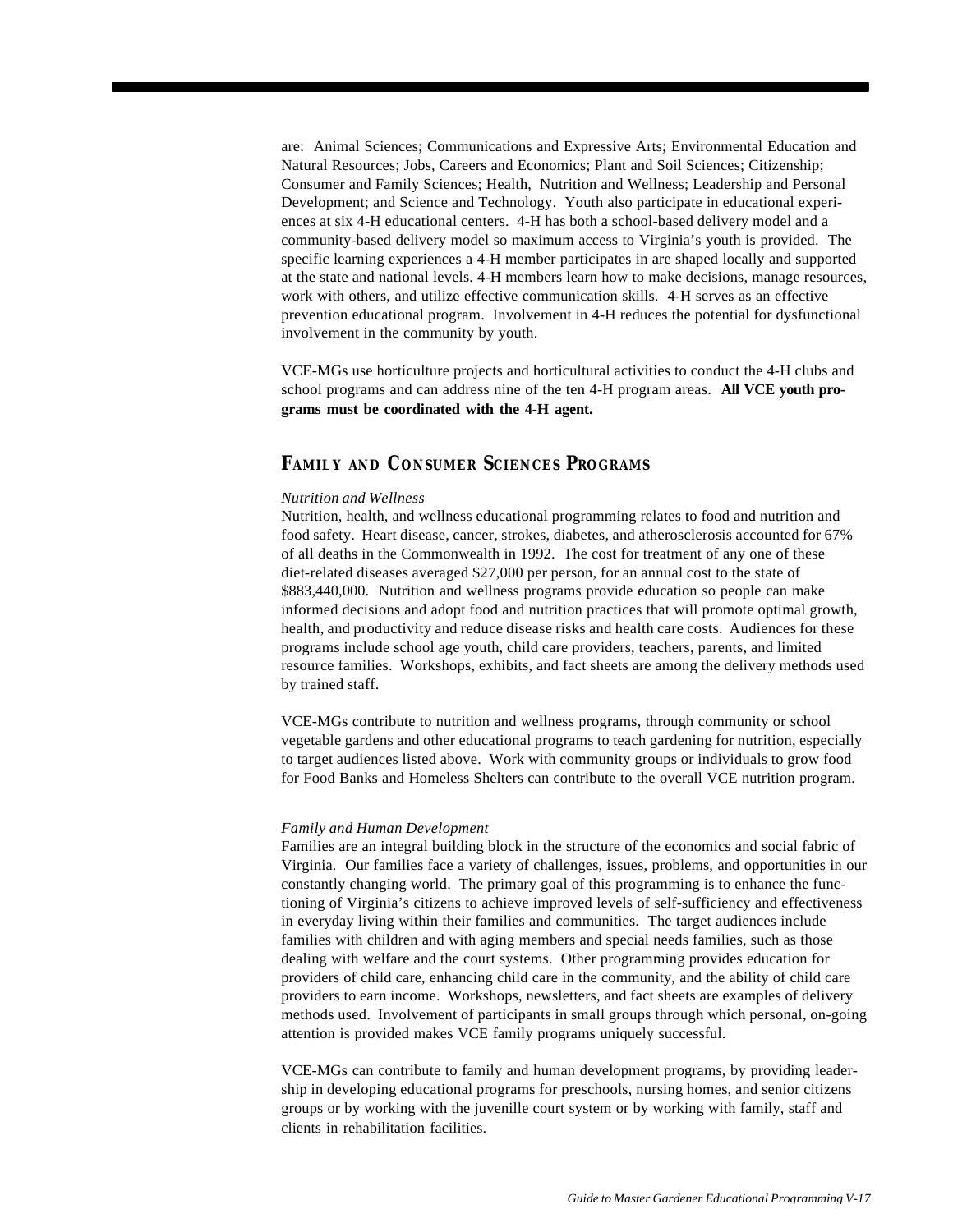# **MEETING THE GOALS OF VCE**

The VCE program planning and reporting system includes long-term goals and annual program proposals. The foundation upon which program proposals are developed is strategic issues. Strategic issues are identified by specialists, agent faculty, and others through a collaborative strategic program planning process. Program proposals for client-focused programs are developed by campus-based Program Leadership Teams (PLT) after identifying foreseeable or anticipated problems appropriate for VCE programming, using information from strategic issues analyses and other pertinent information (e.g., research, successful programs, past programming experience, etc.).

Program proposals serve as a communication and planning tool for developing, delivering, and reporting VCE programs. They are used to communicate information about programs within the system, such as priority issues, planned time, measurable indicators for program impacts, and reporting expectations. They serve as a planning tool by communicating PLT support for programs, including suggested educational strategies, inservice training, etc. Program proposals are also used to communicate with external audiences, such as the state legislature and federal government, about VCE client-focused programs.

Once approved, the program proposals are distributed to all staff. All units and personnel respond ("buy in") to the appropriate program proposals by providing a brief local situation statement, estimates of program participants, and amount of time planned on the proposal. Personal or team action plans and individual staff development plans are also prepared. The strategic issues analysis, program proposals, personal and team action plans, and staff development plans become the Plan of Work for VCE (a written list of objectives and action statements). At the end of the programming year, an annual accomplishment report is developed for each program proposal. In addition, units and staff are able to amend, or update, their plan of work annually, or as needed.

Most VCE-MG goals and interests closely compliment the work of Environmental Horticulture (EH) agents. Many EH Extension agents work towards objectives that have been listed under the subject of Sustainable Landscape Managment in the formal Plan of Work. They may also work to create programs to meet objectives listed under Water Quality and Waste Management. The programming goals and objectives of the Plan of Work should be very similar in nature to goals and objectives created for VCE-MGs educational programs. The following is a summary of Plan of Work VCE goals and objectives that apply to programming conducted by VCE-MGs.

# **VCE PLAN OF WORK**

# **SUSTAINABLE LANDSCAPE MANAGEMENT (SLM) -**

#### *Goals:*

For individuals/businesses/agencies in the non-agricultural sector (including residences, public and private landscapes, right-of-ways, parks and golf courses, landfills, schools, developers, utilities, etc.) to acquire skill in SLM (with emphasis on IPM) that protects the environment, enhances human health, and ensures economic stability.

#### *Programming Direction and Impact:*

*Objective 1:* For residents, public and private landscape maintenance professionals, retail garden centers employees, state and local government employees, and professionals in impacted fields such as tourism and real estate development to increase awareness and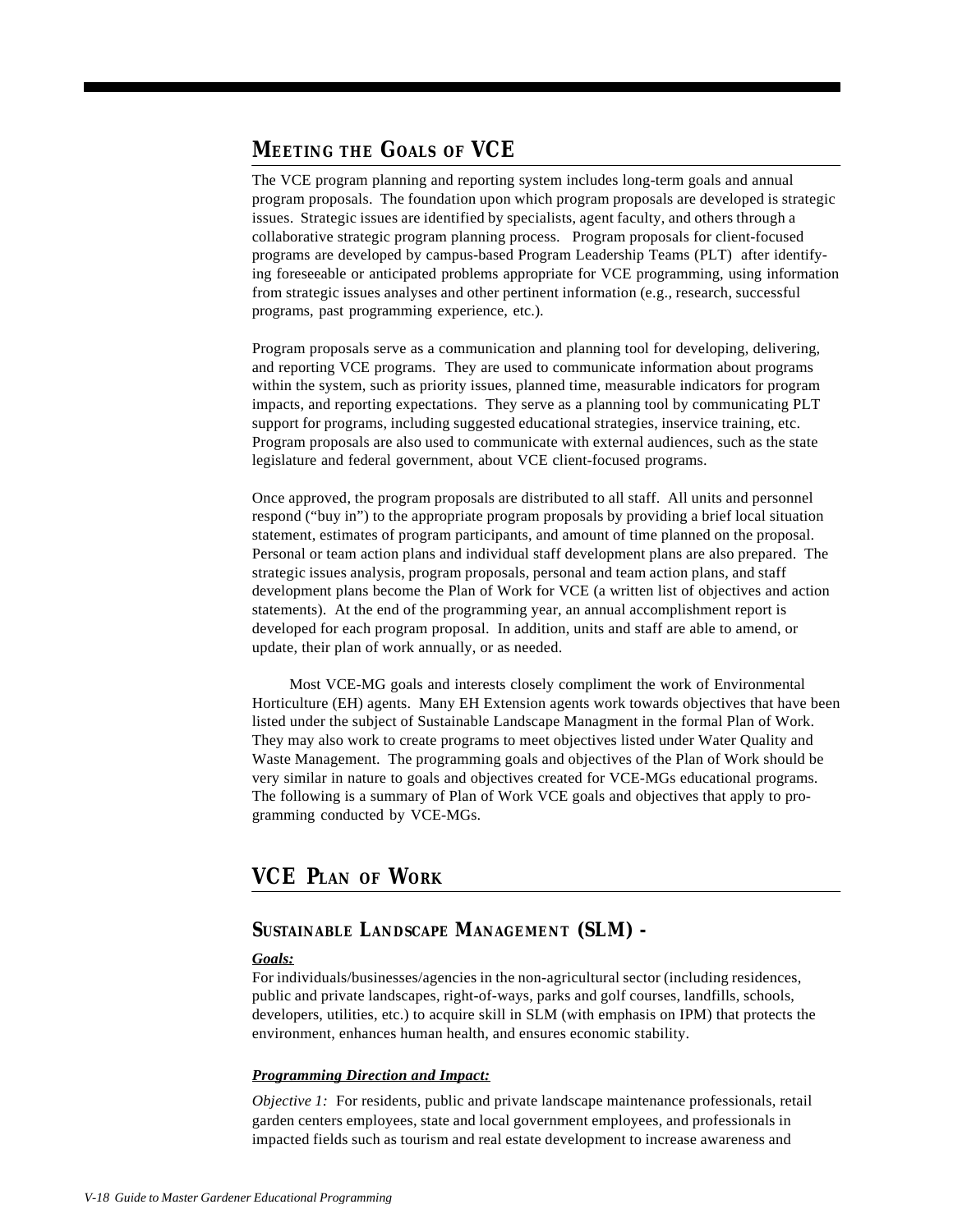knowledge of sustainable landscape management for the optimum use and protection of the environment, including: management of all aspects of the residential/urban public and commercial landscape (soil, plants, insects, diseases and wildlife); and, understanding and proper use of equipment, pesticides, fertilizers, and other landscaping inputs to have the greatest value with little negative impacts. Educational programs are targeted at water quality, yard waste management, erosion control, and related issues.

*Objective 2:* For youth and the volunteers and professionals who work with youth: to increase awareness and understanding of the value of horticulture and landscaping to young people; to gain the knowledge and skills needed to conduct horticultural-based activities in such a fashion as to meet the goals of the individuals and professionals (i.e., SOL for teachers); and, to use horticulture as a tool to increase responsibility and leadership for youth. Note this objective should be addressed working in cooperation with the 4-H agents.

*Objective 3:* For residents, public and private landscape maintenance professionals, retail garden center employees, state and local government employees and agencies, and professionals in impacted fields such as tourism and real-estate development to increase awareness and understanding of the value of the landscape. For this same group to acquire knowledge and skill to insure the proper design, installation and maintenance of sustainable landscapes for economic benefit to the individual and community. This objective is directed to any horticultural activity that is focused on value and techniques within horticulture other than on environmental protection, 4-H, foods and nutrition, or human health and quality of life.

*Objective 4:* For individuals (homeowners, renters, residents in halfway houses and heath care facilities employees), organizations (civic, church, professional), and local government agencies to gain awareness of the benefits of home food production and to develop skill and knowledge in growing food, managing community gardens or contributing to food banks and kitchens. This programming should be conducted in cooperation with the VCE Nutrition Education and Health Promotion Program (#85901) working with the FCS agent.

*Objective 5:* For health care workers, horticultural industry members and residents of Virginia regardless of their income, physical or mental disabilities, age or other limiting factors: to gain the awareness of the value of the interior and exterior landscape to human health, well-being and quality of life; and, to acquire knowledge and skills that will allow them to utilize this information for personal health and a healthier work place and community. The development of horticultural therapy programs at nursing care facilities, rehabilitation hospitals and hospice all contribute to the quality of life of Virginians. Health related issues such as the use of toxic chemicals, proper protection against skin cancer, and safe use of garden equipment are included here. Work in this area should be conducted in cooperation with the VCE program area Families Across Life Cycles (#86601) and the FCS agents.

# **WATER QUALITY AND WASTE MANAGEMENT**

#### *Goal:*

The goal of the program is to provide appropriate education and program development/ implementation assistance to allow government officials and individuals to decide on appropriate levels of environmental quality and to place farmers, homeowners, businesses, elected/appointed local officials and individuals in a position to better meet federal/state/local goals for water quality and other environmental issues in the most effective and cost-efficient manner.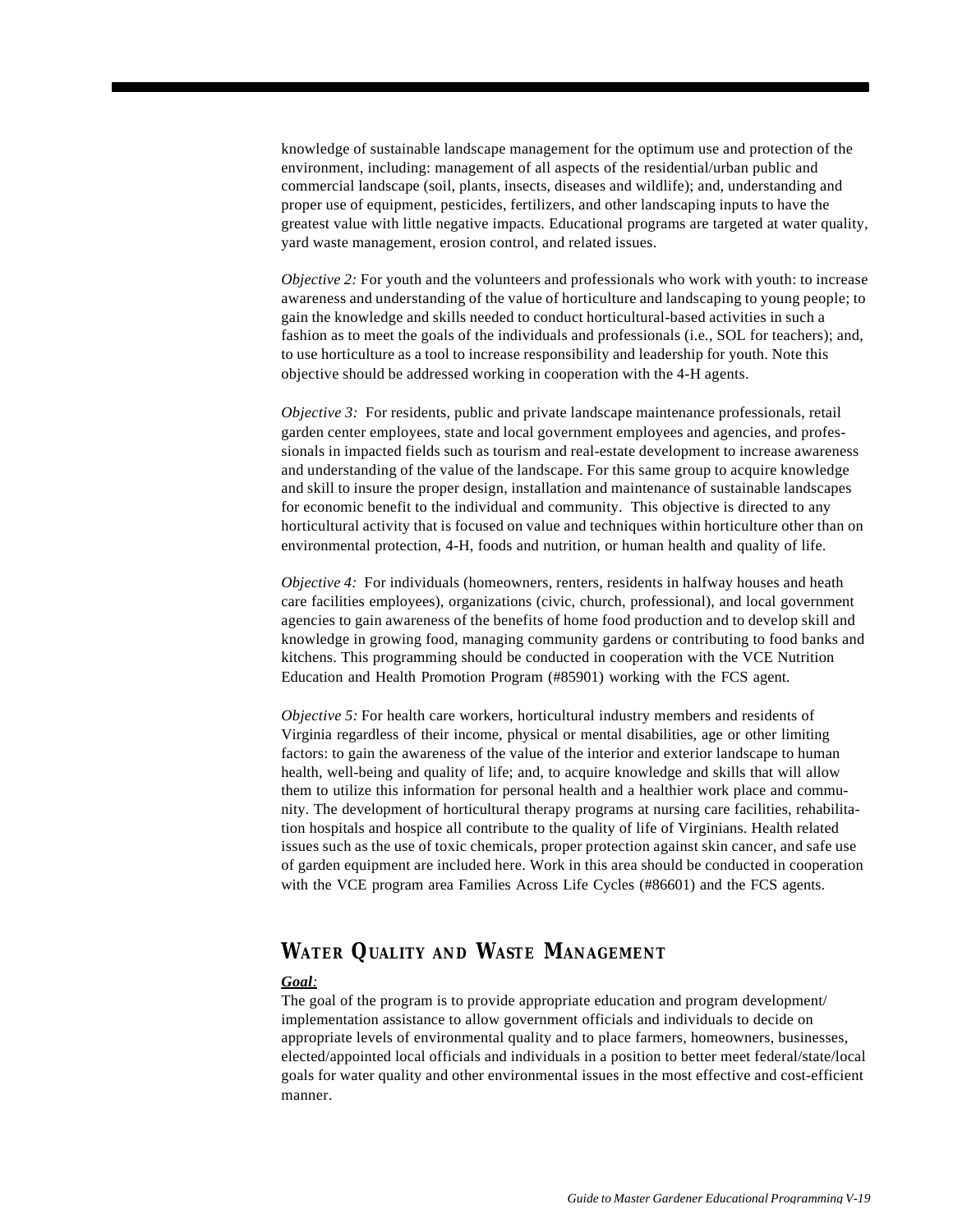### *Programming Direction and Impact***:**

*Objective 4:* Urban/Residential Water Quality Management. For individuals/businesses in non-agricultural sector (including residential, public and private landscapes, right-of-ways, parks and golf courses, etc.) to increase awareness and understanding and acquire knowledge and skills that foster water quality protection and conservation in the Commonwealth. To increase awareness, acquire knowledge and skills, change behaviors and realize an end result change to protect water quality.

# **PROGRAM AREAS FOR VCE MASTER GARDENERS**

The VCE-MGs were originally recruited to meet the community need for answering consumer horticulture questions. Today, local VCE-MGs address many other needs including water quality, recycling, and the effects of plants on human well-being and the community. In this light, the VCE-MG volunteers are clearly one of the most relevant and important groups of Virginia Cooperative Extension. Some examples of VCE-MG educational programs conducted to meet community needs include:

- Answering Environmental Horticulture Questions VCE-MGs have done a superb job of assisting local Extension units in the dissemination of horticultural information to the gardening public by conducting plant clinics and gardening classes, answering telephone questions, and many other means of information transfer. Additional information on answering environmental horticulture questions is found in Appendix E.
- **Environmental Impact** VCE-MGs have become an important link in Extension's efforts to slow pollution of the Chesapeake Bay by non-point pollution from urban runoff. Using materials developed by the Office of Environmental Horticulture, VCE-MGs educate citizens all across Virginia on proper fertilizer and pesticide management in the home landscape.
- **Increasing Life Quality Many particularly worthwhile VCE-MG projects** have been aimed at citizens who are lower income, handicapped, young, or elderly. Educational activities have included demonstrations of pruning and planting in low-income areas; working with the elderly to develop food gardens; working with residents to landscape a shelter for abused women; and delivering horticulture programs, such as "Ready, Set, Grow" to schools.
- **Community Landscaping** VCE-MGs are valuable resources to Virginia communities concerned with improving the quality of life and protecting the environment through landscaping. VCE-MGs teach the community about environmentally sound horticulture practices by involving the community in planting and labeling trees, rejuvenating the landscapes of historic sites, and other community projects.
- ♦ **VCE-MG Volunteer Administration** VCE-MGs have successfully acted as administrators and managers of local VCE-MGs, producing newsletters, organizing training, and even temporarily continuing Extension programming in offices without a horticulture agent.
- ♦ **Extension Research** VCE-MGs have played an increasingly valuable role in Extension research efforts, working in agricultural experiment stations, at the Virginia Tech research farm and with local agents, as well as participating in surveys.

Information on acquiring resources to utilize in community education programs can be found in Appendix F.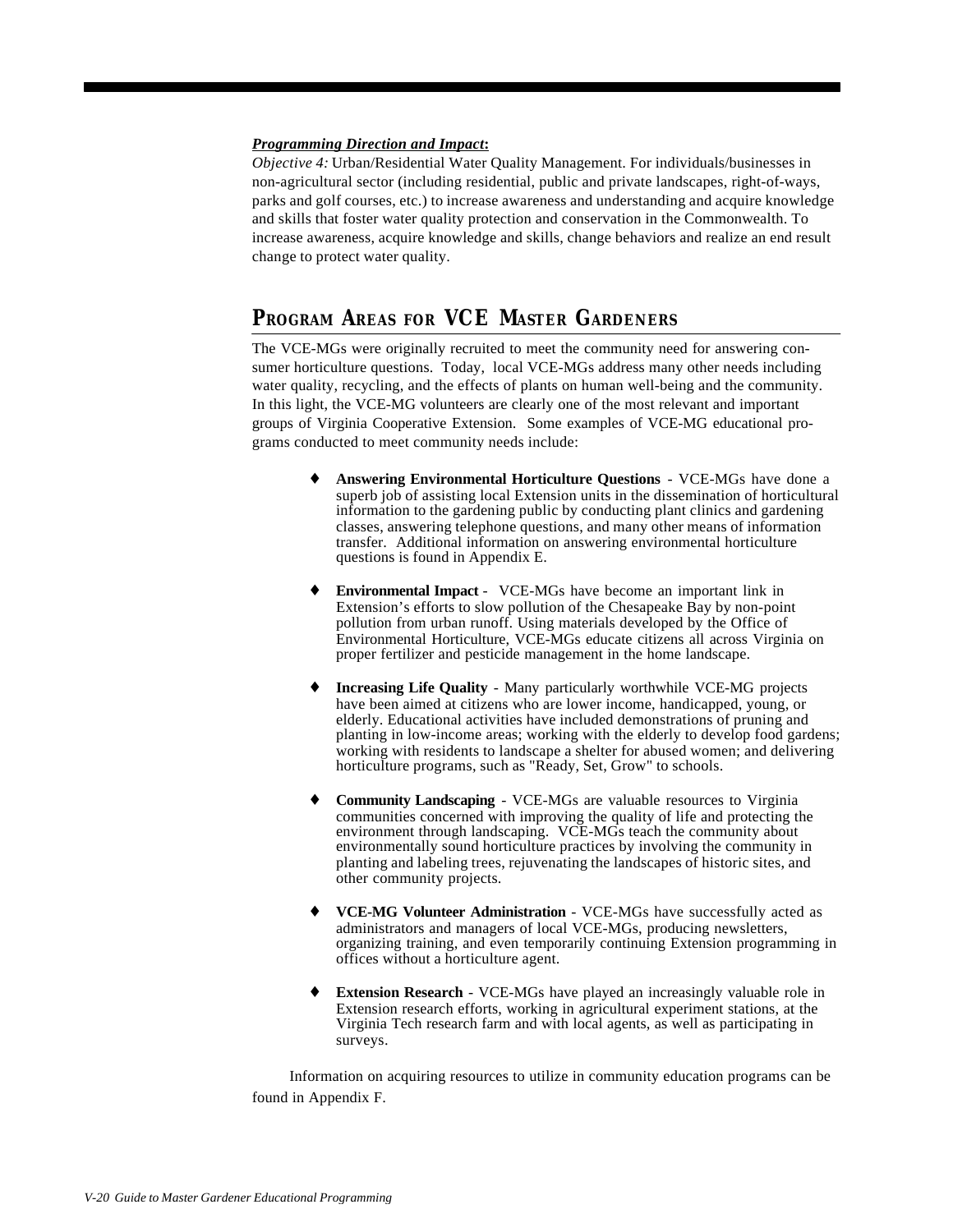# **EDUCATIONAL EFFORTS VS. FREE LABOR**

Often, VCE-MGs are asked to be **free laborers** in horticultural activities because of their training and knowledge. These types of activities, such as maintaining a public or historic garden, designing a landscape, or leading garden tours, do not directly educate the community and are **inappropriate activities for VCE-MGs**. There are ways, however, to accomplish these activities through educational efforts to benefit the community. The following examples offer suggestions for transforming these activities into educational projects for teaching members of the community.

#### **MAINTAINING <sup>A</sup> PUBLIC OR HISTORIC GARDEN**

**(PLANTING , WEEDING , AND WATERING)**

#### **Master Gardener Educational Efforts**

♦ If the goal of the owners of the garden is to have free labor for maintenance of an authentic historic garden or an aesthetic garden, then the proper role of the VCE-MG as educator is to help establish a cadre of "weed-pulling volunteers," such as "Friends of the Gardens," or help the staff recruit 4-H, civic clubs, etc. and train them to do the actual garden maintenance. While a VCE-MG may choose to become a "Friend of the Garden," hours donated are not VCE-MG contributions*.*

♦ If VCE-MGs are given the option of planning activities to be conducted at a garden site, they should treat a public garden as an outside classroom for teaching purposes, not for gardening or beautification purposes. Appropriate audiences should be identified and events planned accordingly.

♦ Use a public garden site (such as historic gardens, demonstration gardens, etc.) to conduct public workshops to illustrate the essence and purpose of the garden, such as proper weed control techniques, how and why to mulch, proper plant selection, historical meaning and value of the garden, social values of a community garden, or environmental ethics.

♦ Use signage at the site to point out the on-going demonstration, such as an unmulched plant on the left and a mulched plant on the right. The sign or a pamphlet free for the taking should describe proper procedures for mulching, why the plants are behaving the way they are, etc.

♦ Bring groups of people, such as 4-Hers, to the garden to give a presentation on earth stewardship or water quality protection. Demonstrate gardening techniques that promote environmental awareness, and have a hands-on work session where the individuals are allowed to participate in the activities.

♦Although some hands-on maintenance of an educational garden will be required, most of that type of effort should come in the form of educational programming where others are trained and supervised in the actual work. Public gardens should be used for teaching the community.

#### **Non-Master Gardener Activities**

♦ Gardening for the sake of gardening. If you do not include educational components with goals and results in your activities at the demonstration site, then it is simply a garden maintained by free labor and **does not count** as VCE-MG volunteer efforts.

#### **DESIGNING AND INSTALLING <sup>A</sup> LANDSCAPE FOR THE TOWN SQUARE**

#### **Master Gardener Educational Efforts**

♦Involve school groups, 4-H clubs, other identified groups of people in an environmentally sound design contest, using proper design concepts as judging criteria.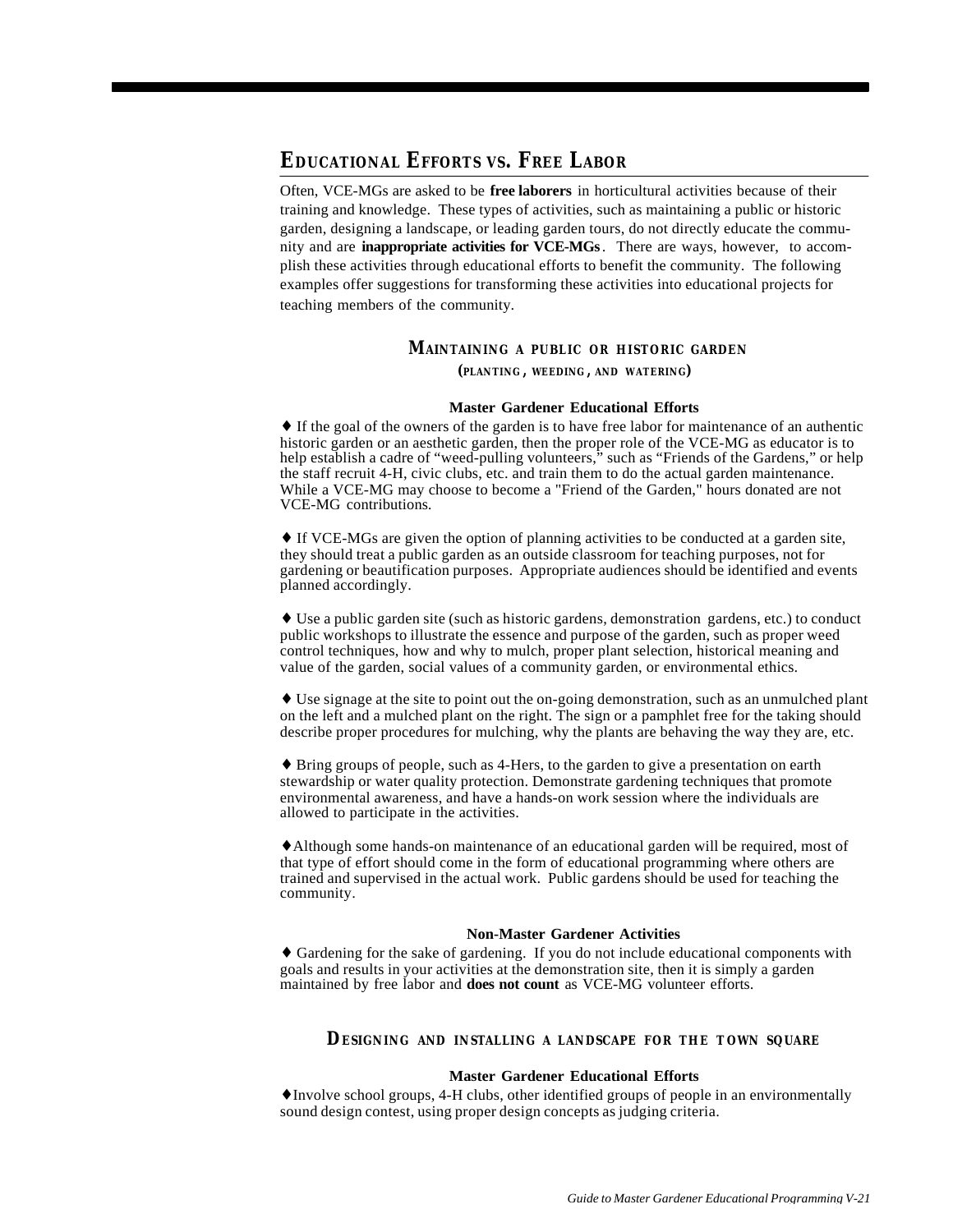♦Use the design process as the subject of a weekend workshop (i.e., on water-wise landscaping practices) for homeowners. Meet again to have a workshop on proper planting techniques. Participants may gain an appreciation for economics and the social value of plants to the community.

♦Use the garden to collect pre- and post-installation data about its impact on the community and people's attitudes toward their community. This data can be used to educate your local public officials on the value of town landscaping.

♦In time, the site can be used in an integrated pest management workshop or similar educational program.

♦A garden may be installed as part of an effort to teach about personal impact and responsibility. It is especially critical that such a garden be constructed **with**, **NOT FOR,** the learner**.**

#### **Non-Master Gardener Activities**

♦Design and plant the bed as a group of VCE-MGs only.

♦Taking on projects that are tourism-based gardens or for beautification alone. If this opportunity is not being used to teach the public (including public officials), it is NOT educational programming/work time. Tourists walking by and observing the attractiveness of a container garden on Main Street is NOT educational programming (but MAY be contributed time if it meets ELC goals). In such cases, it would be better to teach an identified group, such as a civic club, high school service-learning class, etc. and have it assist in maintaining these types of gardens.

#### **LEADING GARDEN TOURS**

#### **Master Gardener Educational Efforts**

♦Educate the public about environmentally sound horticulture practices. For example, use a plant identification tour specifically structured to teach about right plants for right places.

#### **Non-Master Gardener Activities**

♦Tour or conduct tours for the sake of looking at pretty plants.

### **PLANT SALES**

#### **Master Gardener Administrative Efforts/Work Time**

♦ Have an identified purpose for raising the funds. If proceeds are for a specific event, such as building a compost demonstration site at which presentations will occur, then hours become **administrative efforts/work time.** The plant sale should also incorporate a plant clinic or some other educational component.

#### **Non-Master Gardener Activities**

♦ If the plant sale is something the VCE-MGs do for personal enjoyment or to raise money for non-program activities (i.e., picnics or trips) with no identified purpose or outcome, then it is free labor and **does not count** toward VCE-MG volunteer service hours.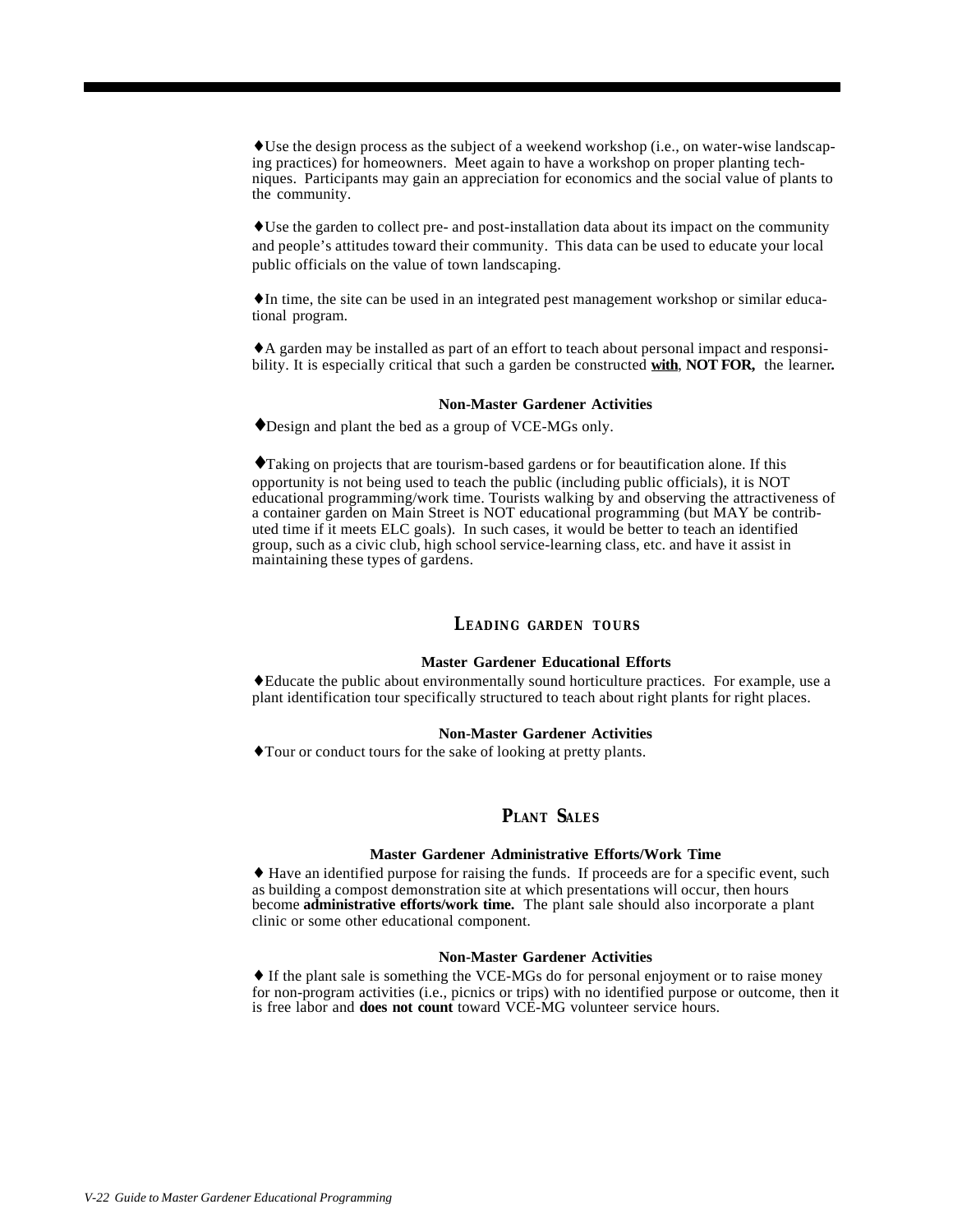### **MASTER GARDENER HOSTED TOUR TRIPS**

#### **Master Gardener Educational Efforts**

♦May count for educational programming if the audience is other than VCE-MGs. For example, VCE-MGs take a group of homeowners to Green Spring Gardens Park in Fairfax, Virginia, to view and discuss the demonstration gardens there as a structured educational event.

#### **Master Gardener Recertification Training**

♦ When the VCE-MG is the person being educated, these hours, if approved by the local VCE-MG coordinator, can count toward **recertification training requirements** (minimum of 8 hours annually).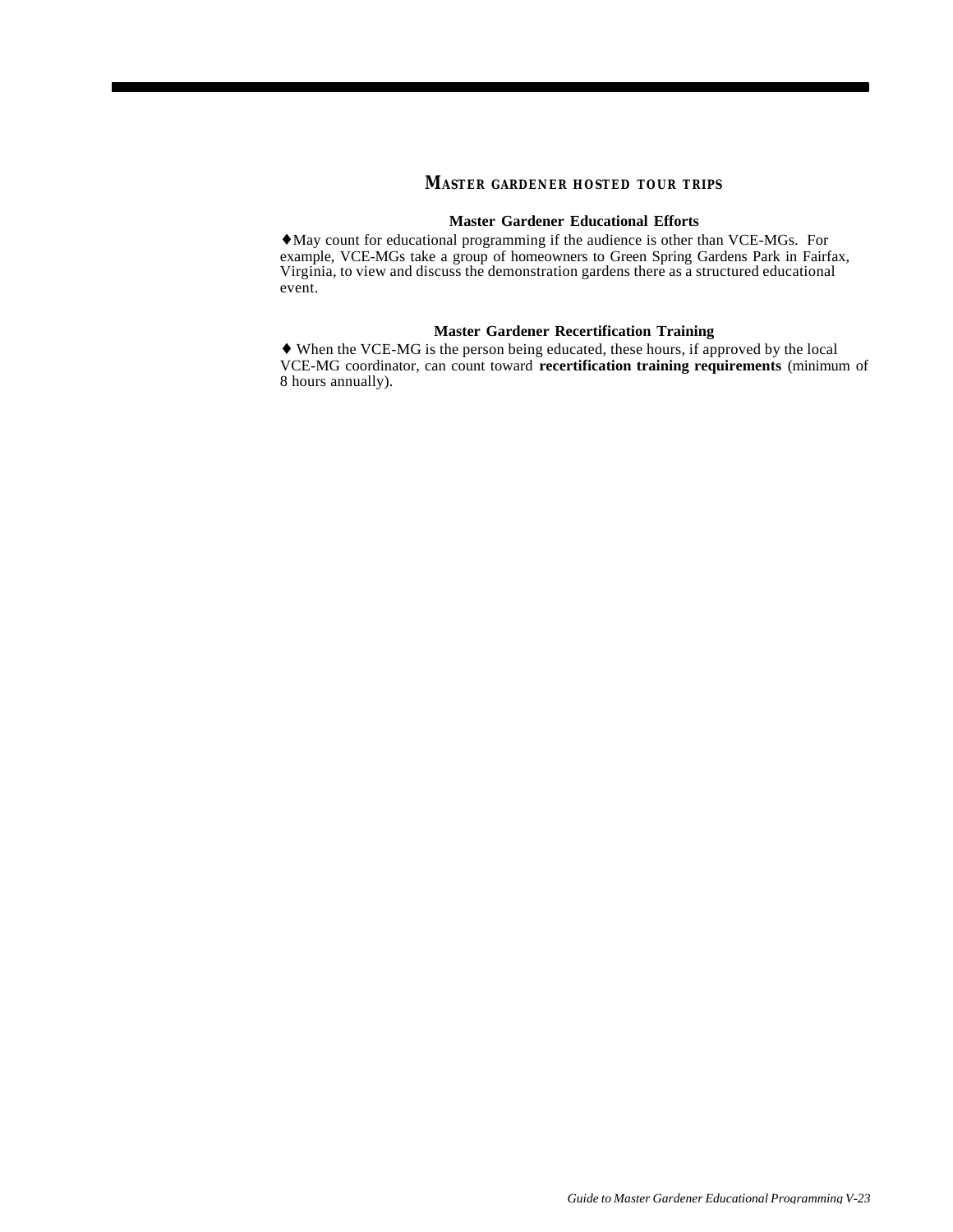*V-24 Guide to Master Gardener Educational Programming*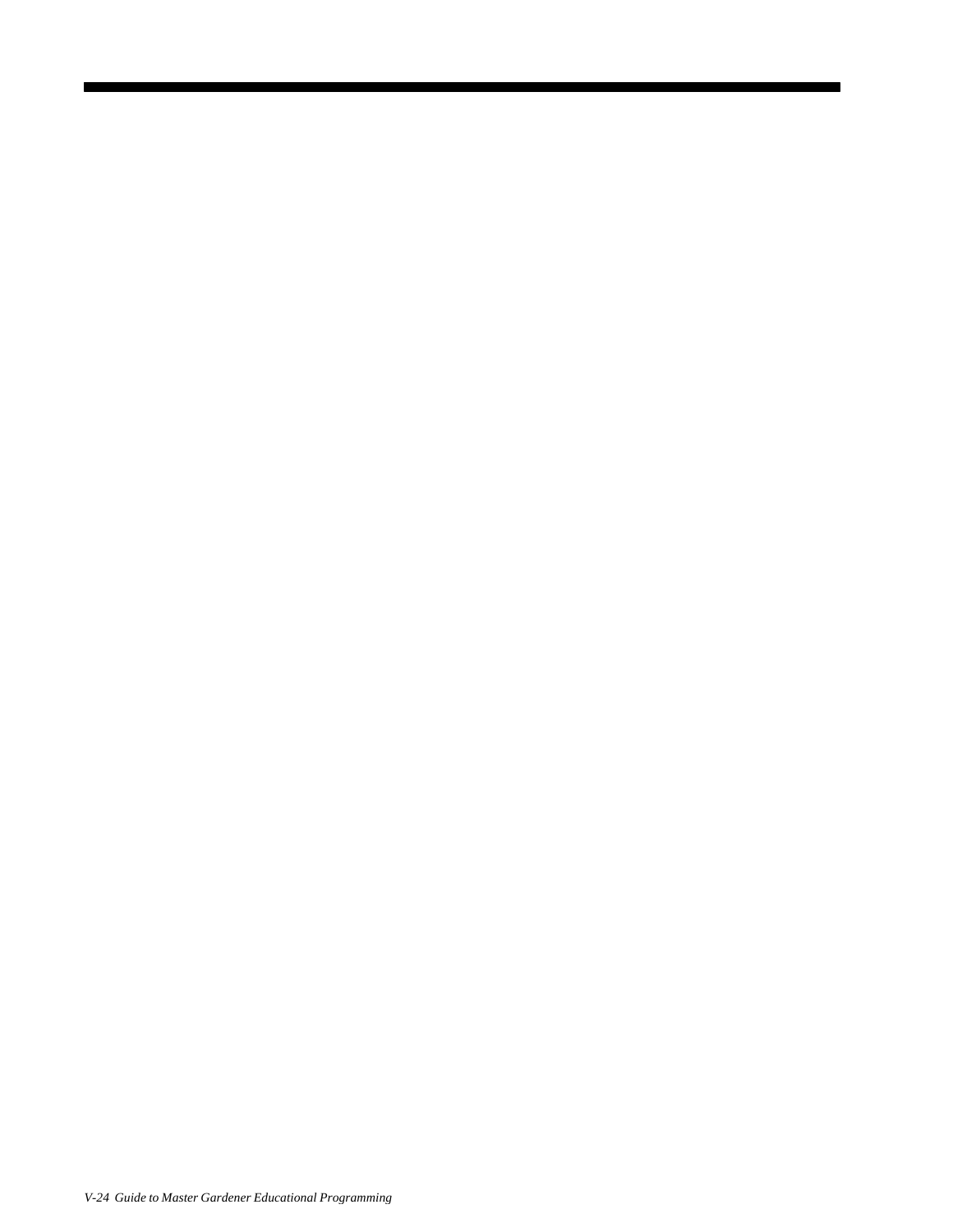# **VCE-MG VOLUNTEER COORDINATION AND MANAGEMENT**

VCE-MG conducted educational programs cover a wide array of audiences and subject matter. In order to reach a wide and diverse audience it is important to work as a team and have strong internal and external support. This section discusses some of the ways that VCE-MGs work as a team and how administration and management help organize efforts.

# **TEAM BUILDING**

*(Part of this section evolved from "Developing Effective and Efficient Local Committees" by Delwyn A. Dyer, Professor Emeritus, and Oscar Williams, Director, Institute for Volunteer and Leadership Development, Virginia Tech).*

Good leadership and structure within the VCE-MG program will increase effectiveness, ability to accomplish goals, and credibility within the local community. Effectiveness as a group depends on the ability to build strong teams that share in accomplishing the goals of the whole organization and the development of a system of transitional leadership so that no one person develops sole "ownership" of the group.

In order to be successful, a volunteer organization, such as the VCE-MG program, depends on team work for several reasons. First, most tasks require the expertise and energy of a group working together. No one person can do all the work alone. Second, effective team work helps build commitment and loyalty to the group. Third, being a part of a group or team fills a need for camaraderie and support, insuring that members feel needed and important to the group. Fourth, decisions made by groups tend to be more effective, well thought out, and creative than those made by one person. Fifth, there are team members to take over responsibility if one person must be out for health or other reasons. Team development is important, then, to group success and depends on the effort and commitment of each leader and team member.

A well-functioning team should possess the following qualities:

- A strong sense of purpose, with clear goals understood by all members.
- ♦ Good group decision-making ability.
- ♦ Mutual respect and acceptance of the contribution of each member.
- ♦ Good communication skills, including the ability to listen to the input of others.
- Clear roles. Members should understand how they fit into the group. Roles should be flexible so when the need arises, old roles can be modified to fit new situations. The roles should clearly demonstrate how they progressively lead to greater responsibility.
- ♦ Flexibility so that new members are welcome and established members can change roles.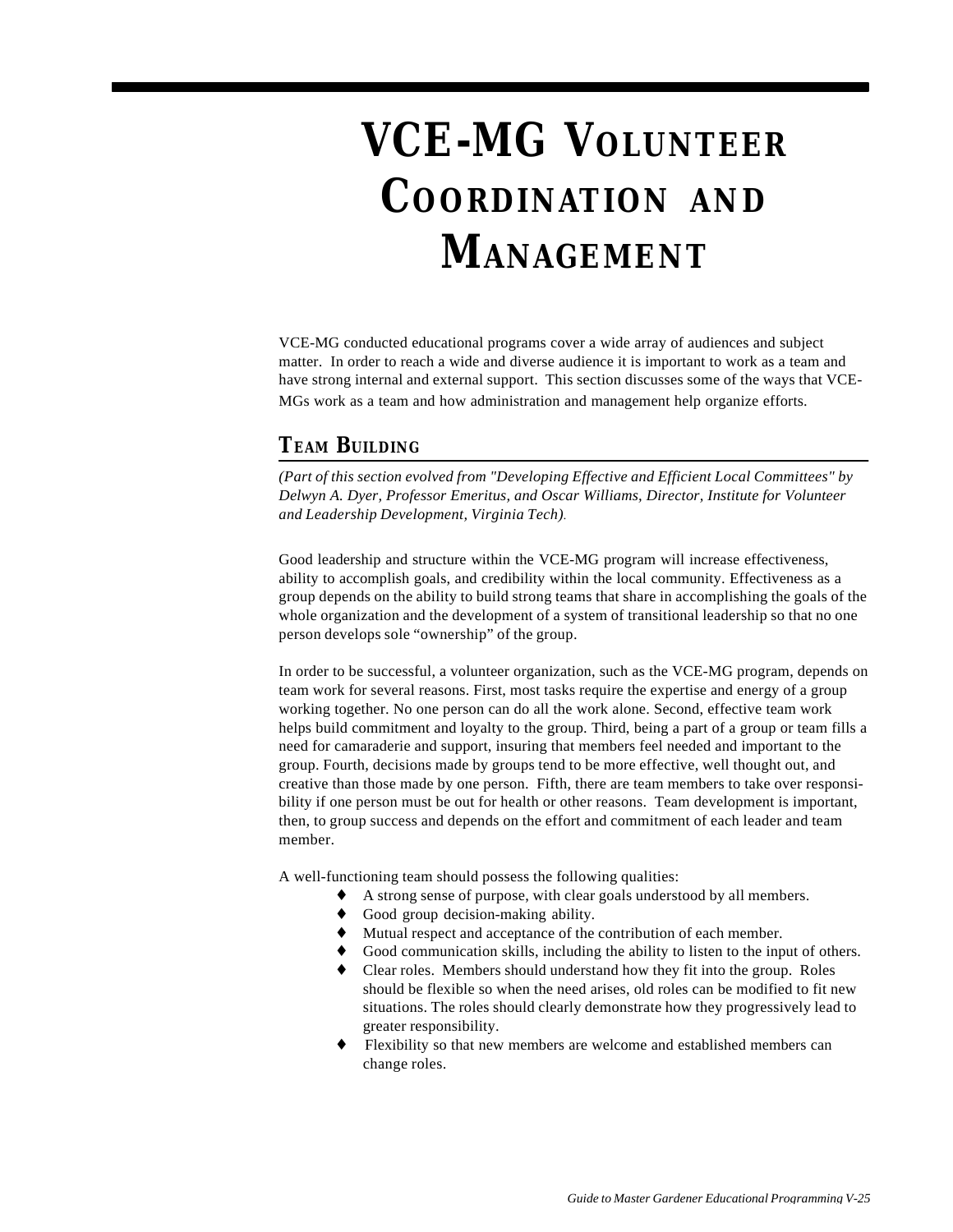# **WHAT IS AN EFFECTIVE TEAM?**

Teams make up the backbone of a larger organization, serving as working groups to solve specific problems or implement specific projects. Such groups implement the organization's programs; devise ways and means of carrying out business; in specific cases, establish policies and plans and execute the affairs related to their specific task; and evaluate effectiveness. A team is a device for dividing into manageable components and distributing certain responsibilities and specific work of the larger group. A team is limited by the scope of the job it has to do and its resources, that is, the finances, experiences of its membership, technical resources available, and time allotted for the completion of the task.

# **PURPOSES OF TEAMS**

Simply stated, the general purpose of teams is to assist the parent organization by taking on responsibility for and giving specific attention to certain details, problems, or concerns facing the parent body. Specifically, their purposes vary according to the specific needs for which they were created. Examples of specific needs include consideration of budgeting problems, publicity ventures, membership campaigns, program implementation and training of future leaders. **Whenever teams are appointed, their specific tasks should be clearly defined in writing**.

As a local VCE-MG group develops, increasing numbers of volunteers become involved in many projects. This creates many additional management tasks, such as record keeping, recruitment, training, and other responsibilities. It is impossible for the local VCE-MG coordinator, paid or volunteer, to manage all of these responsibilities single-handedly. Volunteer involvement must be organized and responsibilities delegated in order to realize the goals of the program. The best way to do this is to form teams with clearly identified goals, objectives and tasks to handle different responsibilities. Effective teams should be the most important working force of the VCE-MGs; and they will be if team members are selected for the contributions they can make, not merely because it is their time to serve. Every member of the group should have an opportunity to serve on a team, but a member should be placed on a team in which he/she has interest or potential to make a contribution.

# **CREATING VCE-MG TEAMS**

In the normal routine of a VCE-MG volunteers, there will be tasks and responsibilities relating to:

- ♦ educational programming.
- ♦ recruiting and training new VCE-MGs.
- ♦ publicity or media involvement.
- ♦ fund raising and soliciting contributions, both monetary and in-kind.
- ♦ completing evaluations of and reports on educational efforts.

It is most helpful to develop at least five teams to focus on the routine tasks: an Educational Program Team, a Recruitment and Training Team, a Public Relations Team, a Resource Development Team, and an Evaluation and Reporting Team. These teams will assist in delegating responsibilities related to managing VCE-MGs and will help ensure completion of projects.

As the program becomes more developed, the group may need to form other teams to meet special needs. The teams suggested here, however, are necessary to perform basic functions, as they provide a means of carrying out business in these five essential areas.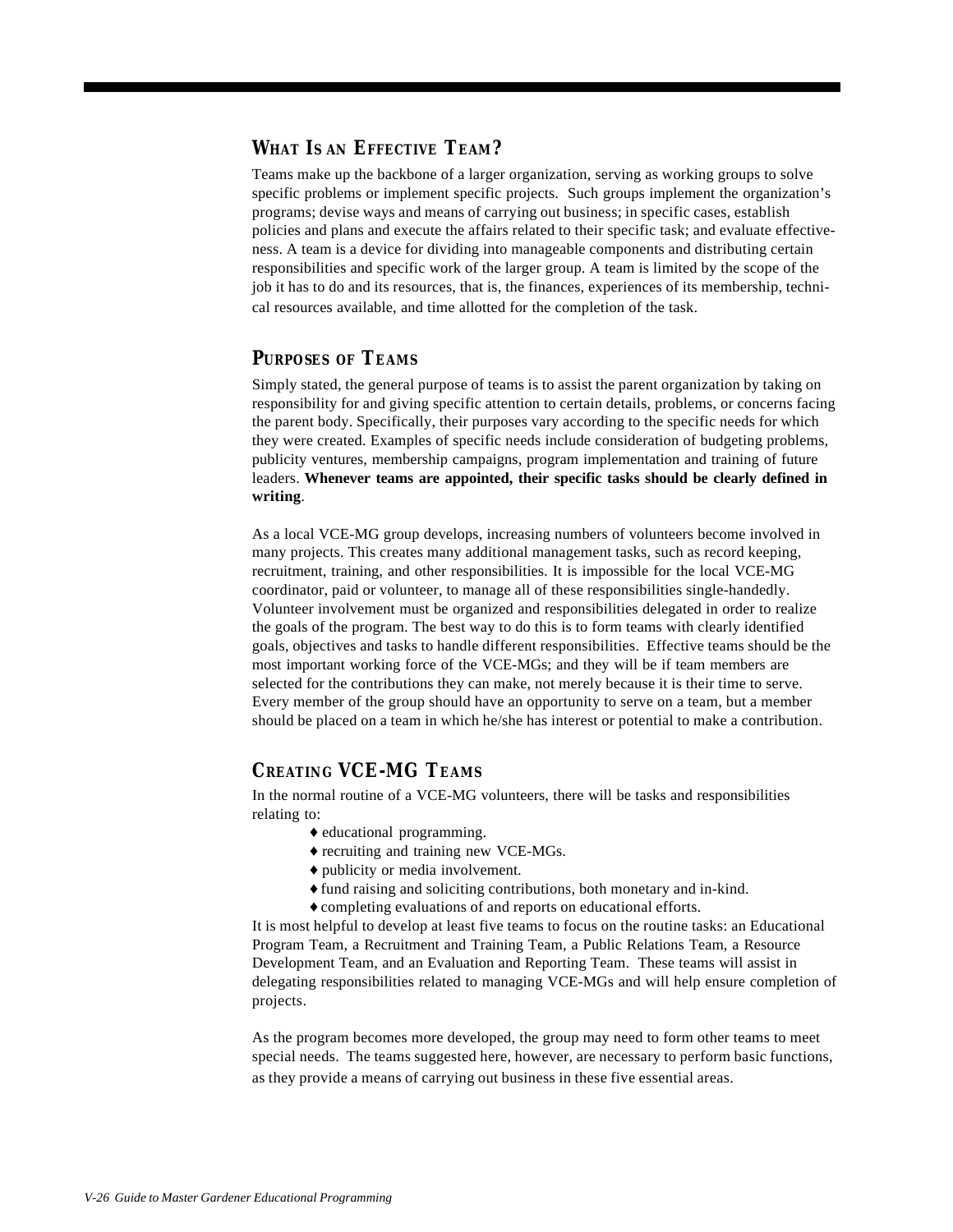# **1) EDUCATIONAL PROGRAM TEAM**

Determining and planning educational efforts focused on meeting the needs of individual communities will ensure the achievement of VCE goals and objectives, in keeping with the mission of VCE. Educational program team members work with the local ELC and agents to identify those educational programs that will meet the local needs. Having members of this team serve on the ELC will ensure that needs identified by VCE-MGs that can be met through their educational efforts are included in the local Plan of Work (see page 18). Initial members may be the original planning team members who initiated the local VCE-MG volunteer effort. Team composition should change to include individuals who have the ability to offer insight into educational program planning and possess the determination to ensure the success of volunteer efforts. This team regularly communicates and works with Extension personnel to ensure that the efforts of VCE-MGs coincide with the programmatic efforts of Extension agents.

This team will require sub-teams to manage specific programming areas. Five members of the Educational program team should serve as chair for sub-teams representing each of the five educational objectives in the Sustainable Landscape Management Plan of Work (see page 18) including: environmental issues, 4-H/youth, community enrichment, food and nutrition, and human health and well-being. The sub-teams will be composed of individuals representing educational activities in each of these areas. This structure increases communication among the various participants. **Agents from all areas in which VCE-MGs are conducting programs should meet with this team regularly**.

# **2) RECRUITMENT AND TRAINING TEAM**

Volunteers recruited from the community in which educational programs/projects are implemented will be the single-most important resource for the VCE-MG program. These community members are the source of renewed energy for VCE projects and programs and also bring with them new ideas, contacts, and resources. It is important, then, that volunteers are continually brought into the program, and once recruited, they must be given proper training to be a VCE-MG. One person alone cannot handle all of these tasks, especially as programs grow and more volunteers become involved. A Training and Recruitment Team, as a group, decides what is the best strategy for recruiting new people from the community, develops the training program, coordinats speakers, orders books, facilitates training classes, and other tasks related to recruitment and training of new VCE-MGs. A team leader, or the team as a whole, based on specific volunteer opportunities are available as determined by the VCE agents/VCE-MG coordinators and Education program team, prepares written job descriptions, such as the sample descriptions in Appendix B, before recruitment begins. This committee ensures that recruitment and training activities bring in appropriate volunteers for accomplishing the goals of the local group.

# **3) PUBLIC RELATIONS TEAM**

Putting the group's activities in the public eye will work wonders for increasing impact of educational programs. Increased visibility will increase community involvement in the form of volunteerism, contributions, participation in activities, and increased awareness of issues. Media coverage is vital to success. A Public Relations Team focuses specifically on increasing the visibility of the accomplishments and impact of the VCE-MG program in the community conducted by VCE-MGs, as well as involving the community in educational efforts. Working with the news media, creating an advertisement campaign, and making public presentations are all part of public relations. Again, these are large tasks better undertaken by a group rather than a single person, and a Public Relations Team is ideal to handle these matters.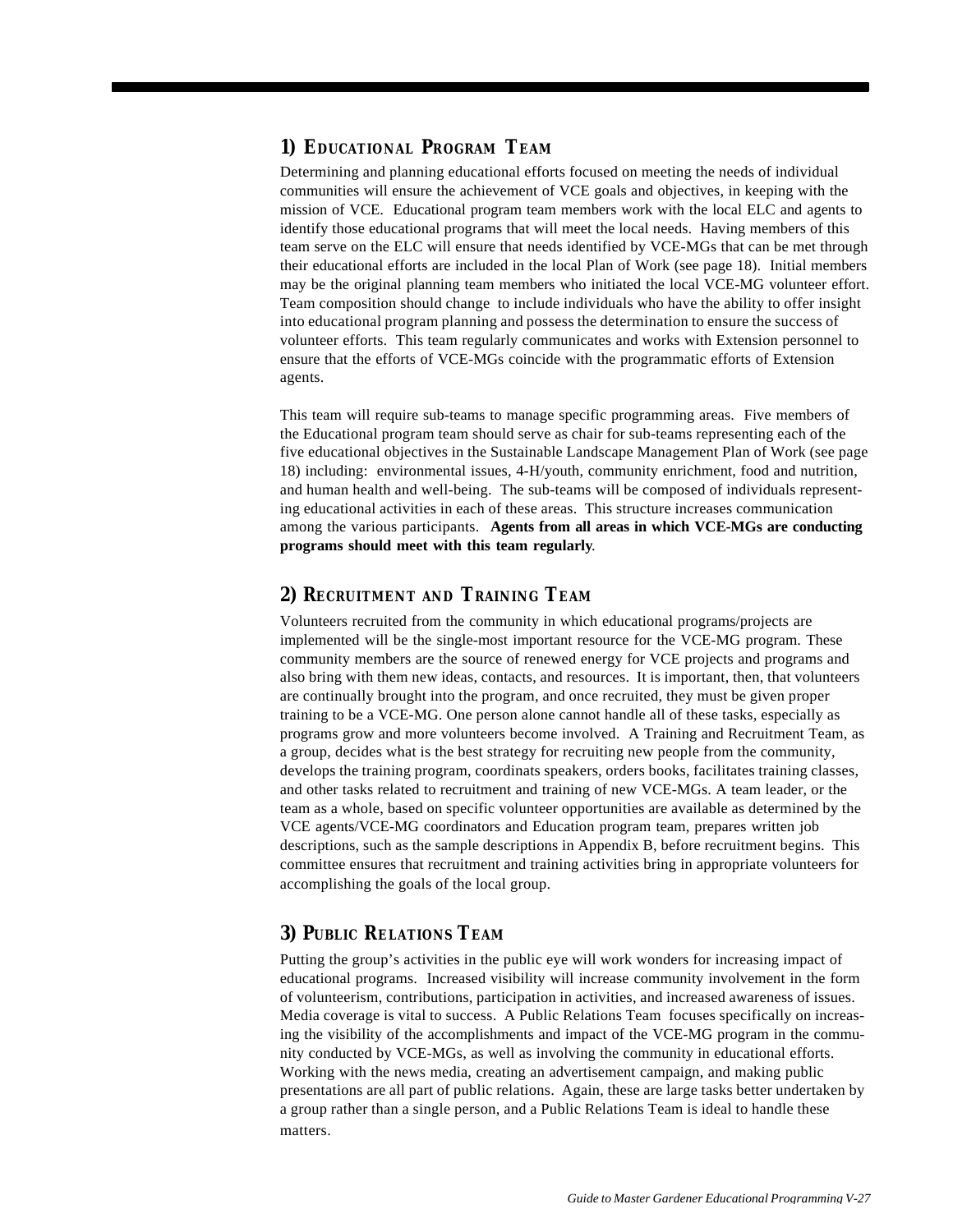# **4) RESOURCE DEVELOPMENT TEAM**

To actually carry out projects and programs, materials, money and sometimes extra labor will be needed. Soliciting in-kind contributions ("stuff") from local businesses is the most effective way of obtaining the things needed to carry out the functions of the group. Even after the group has received contributions, such as office supplies, free printing services, plant material and other gardening supplies from local nurseries, free use of a public meeting room, and the like, there may still be a need for actual monetary funds for other services or materials that cannot be contributed. Fund-raising activities may need to take place. A Resource Development Team must be created to take care of these needs by soliciting contributions and raising funds, both within the community and possibly from larger foundations. Members of this team should work closely with the Public Relations Team to ensure public recognition of contributors and fund raising events promotion and the Evaluation and Reporting Team to ensure that contributors are properly thanked and receive follow-up and final reports.

# **5) EVALUATION AND REPORTING TEAM**

One of the most demanding and essential tasks of an organization is to keep records of what activities were conducted, how effective they were, and their long-term impact. These records, which include facts and figures, surveys, and short anecdotes, are essential to keeping the group focused on its mission and insure that goals are met. Records are essential to motivate the membership as they demonstrate the progress being made toward a shared goal. The records are critical in getting continued support from the community and are of highest quality and are most complete when a team works together to develop them.

# **VCE MASTER GARDENER SUPPORT**

As discussed in the first section of this publication, there are numerous sources of support for VCE-MGs within Cooperative Extension including local Extension agents, Virginia Tech Extension Specialists, the Office of Environmental Horticulture and the State Master Gardener Coordinator. Master Gardener Associations are also an important resource and support organization.

# **MASTER GARDENER ASSOCIATIONS**

As the number of VCE-MGs grew, many members felt the need for an organization that could provide continuing education, communication, and social interaction with other VCE-MG volunteers. In the winter of 1988, an Advisory Board consisting of VCE-MGs and Extension agents was appointed to investigate the formation of such an organization. After a year of study, the Advisory Board recommended that a state MG association be formed.

In 1990, the Virginia Master Gardener Association was incorporated. By 1993, it had achieved status as a  $501(c)(3)$  nonprofit, tax exempt, non-stock corporation, with a mission "to foster communication, education and fellowship among those involved in the Virginia Cooperative Extension Master Gardener Program and to support and promote the Program." Membership is open to all VCE-MGs, whether trainees, interns, active or emeritus volunteers, and to Extension employees. Annual dues are required, and a lifetime membership is available.

The state Association is governed by a board consisting of a President, Vice President, Secretary, Treasurer, immediate past President, Chairs of all standing committees, and a representative from VCE. Members of the Association within local units or groups of units that train together select a representative to the board who attends state meetings and serves as the link to local VCE-MGs by reporting activities of their unit and keeping their unit advised of activities around the state.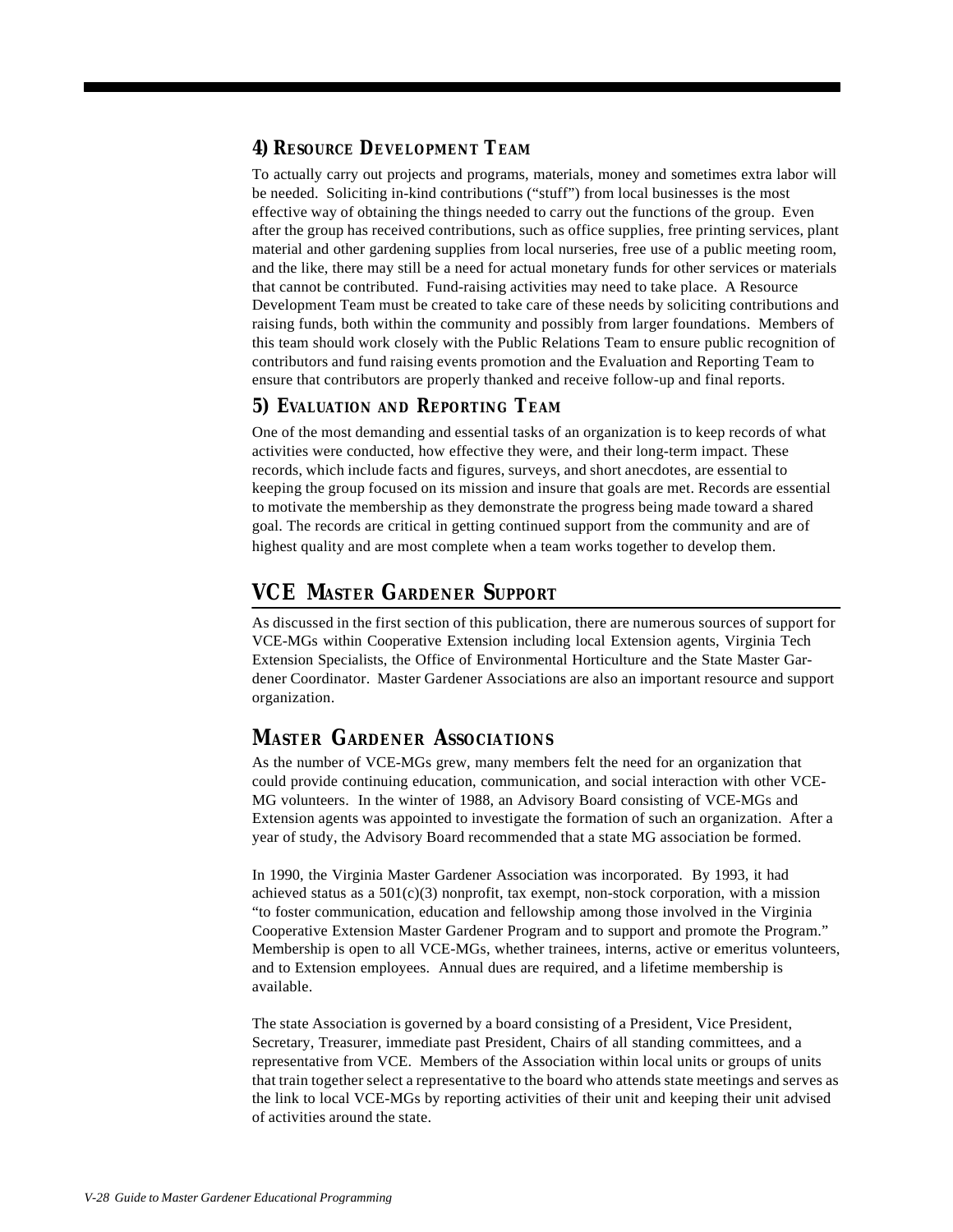The Virginia Master Gardener Association (VMGA) sponsors continuing education programs for their members and other VCE-MGs during the year at various locations throughout the state and has held a state MG conference. It offers programming suggestions for the Office of Environmental Horticulture's annual VCE-MG College and, in general, serves as an informal advisory group for the VCE-MG State Coordinator. Through its bimonthly newsletter, *VMGA Report***,** information about programming and activities is shared among the many local groups. A communications network has been set up to provide time-urgent information sharing and to publicize VMGA and local association activities. The Association expands and strengthens the VCE-MG volunteer by offering assistance to VCE units with VCE-MGs when they need support in setting up local associations, fund-raising, and project development. In addition to the VMGA, many local associations have been formed with similar purposes.

For some areas, a local Association has served the dual role of providing a "dues" based organization for Master Gardeners "external' to VCE and an "internal" to VCE middle management structure for VCE-MG volunteers. While effective in creating a structure for delegating and accomplishing management related tasks, this duality of roles can lead to significant misunderstandings. To clarify these roles it is important to keep the following in mind:

♦ **The primary role of an association is to serve its members**. Appropriate activities for an association are recreational and social exchange among members; professional development by educational programs for members; and activities to make it possible for members to better reach their goals (for example grants for attending educational events or for establishing VCE-MG educational programs). **Since an association's members are its target audience, MG associations do not sponsor public education events.** Public educational events are sponsored by VCE and conducted by VCE-MGs (in some cases with support from MG associations).

♦ **New VCE-MGs are trained through VCE**. Members of associations often coordinate and participate in training of new VCE-MGs but in doing so, they are serving in their role as a VCE-MG not as a member of an association.

♦ Associations that are incorporated or so highly organized as to function as incorporated are "external" to VCE and their activities (**unless linked directly to VCE goals and approved by VCE personnel**) are not covered by VCE liability. Just as Riverbend Nursery would not be liable for issues arising from a Virginia Nurserymen and Landscape Association activity attended by their employees, VCE and Virginia Tech are not responsible for a MG association sponsored activity. Associations that are independently incorporated are legally and financially responsible for any action that they take without documented and authorized support from VCE or VT. Questions regarding VCE/VT liability coverage should be directed to the Office of Risk Management at Virginia Tech (540-231-7439).

♦ **VCE has no policy requiring all of the VCE-MGs** (in a local, regional or statewide area) **to pay dues and join an association**. This is a personal choice and can not be used to influence their VCE-MG volunteer involvement.

MG associations can provide organizational benefits and motiviation for VCE-MGs that are valuable in the successful and rewarding continuation of local and state-wide VCE-MG activities. Local agents may select to use a non-incorporated or incorporated "association" model to serve as middle managers for VCE-MG volunteers; however, it is critical that differentiation be made between the roles of the association and the roles of VCE and the VCE-MG teams.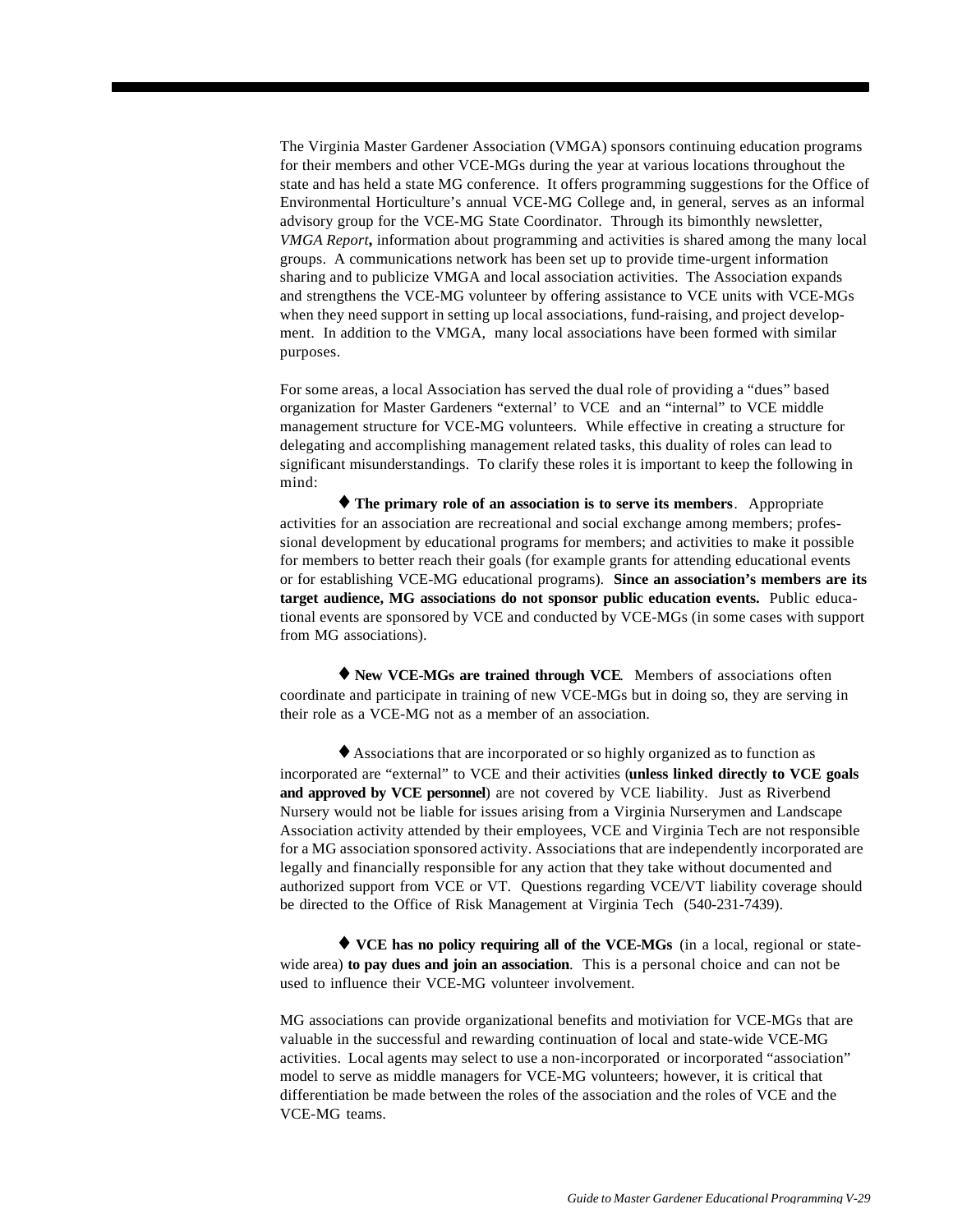*V-30 Guide to Master Gardener Educational Programming*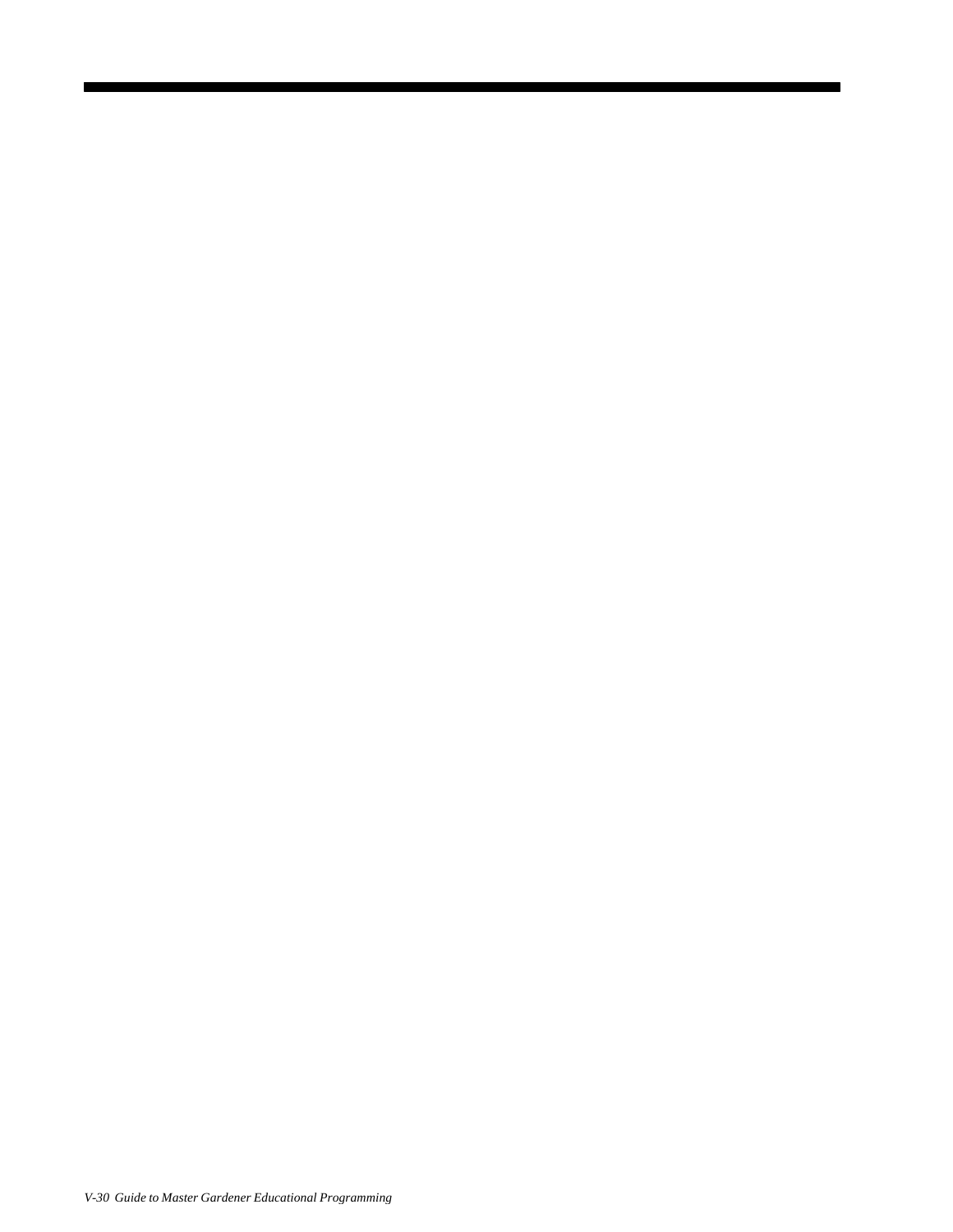# **SUMMARY**

# **SUMMARY**

The *Guide to VCE Master Gardener Educational Programming* provides an overview of the VCE Master Gardener effort. Additional information is available on the VCE Intranet at http://www.ext.vt.edu/vce/specialty/envirohort/mastergard/master.html or contact your local VCE-MG Coordinator or the State Master Gardener Coordinator with questions.

VCE Master Gardenering provides volunteers with an opportunity to perform a valuable service to the community and environment and to receive instruction, training and experience in horticulture. The partnership between VCE agents and the VCE Master Gardeners continues to grow and bloom through increased participation and expansion of programming. The challenge of educating the public about sustainable landscape management is tremendous but accomplishable through dedicated work and the VCE-agent and VCE-MG team spirit.

# **STUDY QUESTIONS FOR THE** *VCE MG HANDBOOK*

#### *Study Questions*

1. VCE-MGs are NOT: a)partners with VCE; b) non-paid staff of VCE; c) free labor; d) trained educators

2. To maintain active status, VCE-MGs must complete \_\_\_\_\_\_\_\_\_ hours of training and hours of volunteer service each year.

3. Appropriate VCE-MG service activities include:

a) weeding flower beds at the library; b) planting a container garden at the mayor's office;

c) conducting field trips for VCE-MGs; d) designing a rose garden by conducting a workshop for the community about landscape design

- 4. VCE educational programming is influenced by:
- a) the VCE plan of work; b) Extension Leadership Councils; c) community needs;
- d) Extension specialists and agents; e) all of the above
- 5. VCE-MGs should give pesticide recommendations:

a) based on the VCE Pest Management Guide; b) from the internet; c) for commerical use; d) from personal experience

> *Answers: 1-c; 2-8 and 20; 3-d; 4-e; 5-a*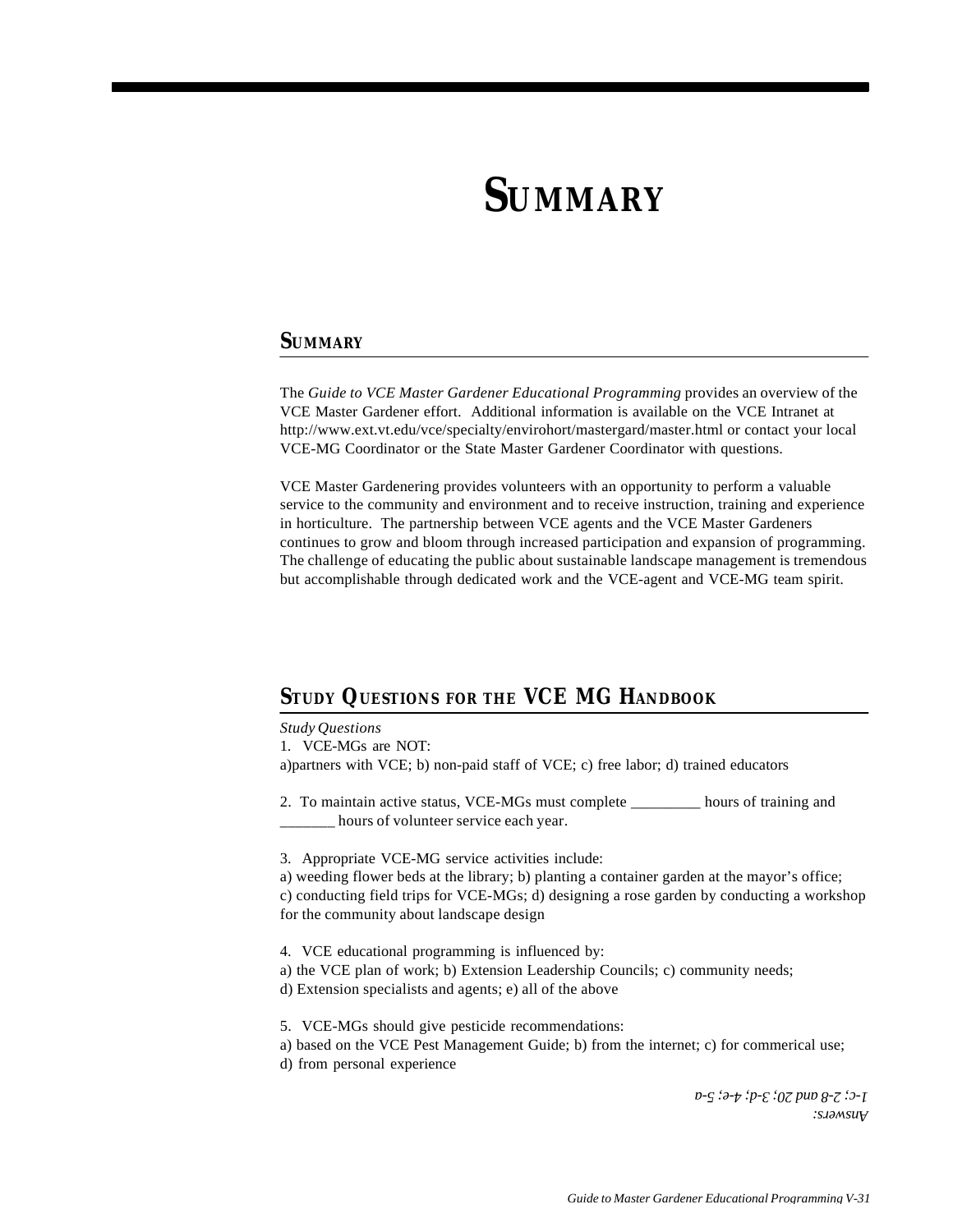*V-32 Guide to Master Gardener Educational Programming*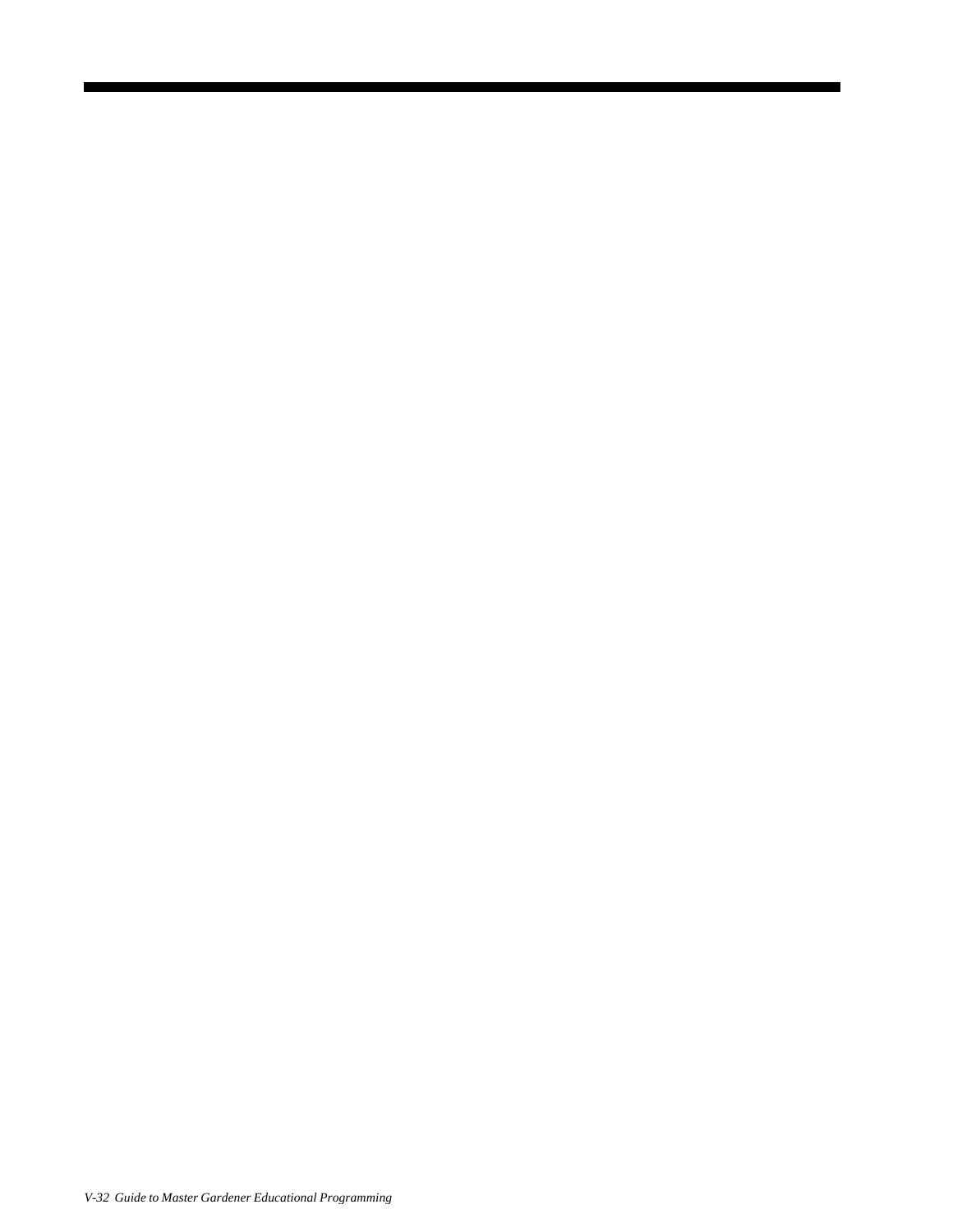# **APPENDIX A: VCE ADMINISTRATION INFORMATION Virginia's Six Districts**

# **CENTRAL DISTRICT**

Mike Geisinger, Director

304 N. Church Street, Appomattox, VA 24522-0150

*(counties of Amelia, Amherst, Appomattox, Bedford, Brunswick, Buckingham, Campbell, Charlotte, Cumberland, Danville, Franklin, Halifax, Henry, Lunenburg, Lynchburg, Mecklenburg, Nottoway, Pittsylvania, Prince Edward)*

# **NORTHEAST DISTRICT**

Betty M. Parker, Director

11 South 12th St., Richmond, VA 23219

*(counties of Charles City, Chesterfield, Essex, Gloucester, Goochland, Hampton, Hanover, Henrico, James City, King and Queen, King William, Lancaster, Matthews, Middlesex, New Kent, Newport News, Northumberland, Powhatan, Richmond, Westmoreland, York)*

# **NORTHERN DISTRICT**

Beverly Butterfield, Director,

32 Waterloo Street, Suite 20, PO Box 701, Warrenton, VA 22186

*(counties of Albemarle, Alexandria, Arlington, Caroline, Culpeper, Fairfax, Fauquier, Fluvanna, Greene, King George, Loudoun, Louisa, Madison, Nelson, Orange, Prince William, Rappahannock, Spotsylvania, Stafford)*

# **NORTHWEST DISTRICT**

Jesse Judy, Director

1230 E. Main Street, Luray, VA 22835

*(counties of Alleghany, Augusta, Bath, Botetourt, Clarke, Craig, Frederick, Highland, Page, Roanoke, Roanoke City, Rockbridge, Rockingham, Shenandoah, Warren)*

### **SOUTHEAST DISTRICT**

Fred Custis, Director

113 Owens Hall, Virginia State University, PO Box 9400, Petersburg, VA 23806

*(counties of Accomack, Chesapeake, Dinwiddie, Greensville, Isle of Wight, Norfolk, Northampton, Petersburg, Prince George, Suffolk, Surry, Sussex, Southampton, Virginia*

*Beach)*

# **SOUTHWEST DISTRICT**

Joe Hunnings, Director

265 W. Main Street, Abingdon, VA 24210-2715

(*counties of Bland, Buchanan, Carroll, Dickenson, Floyd, Giles, Grayson, Lee, Montgomery, Patrick, Pulaski, Russell, Scott, Smyth, Tazewell, Washington, Wise, Wythe)*

Note: The most current directory information can be located on the WWW at *http://www.ext.vt.edu/vce/directories/*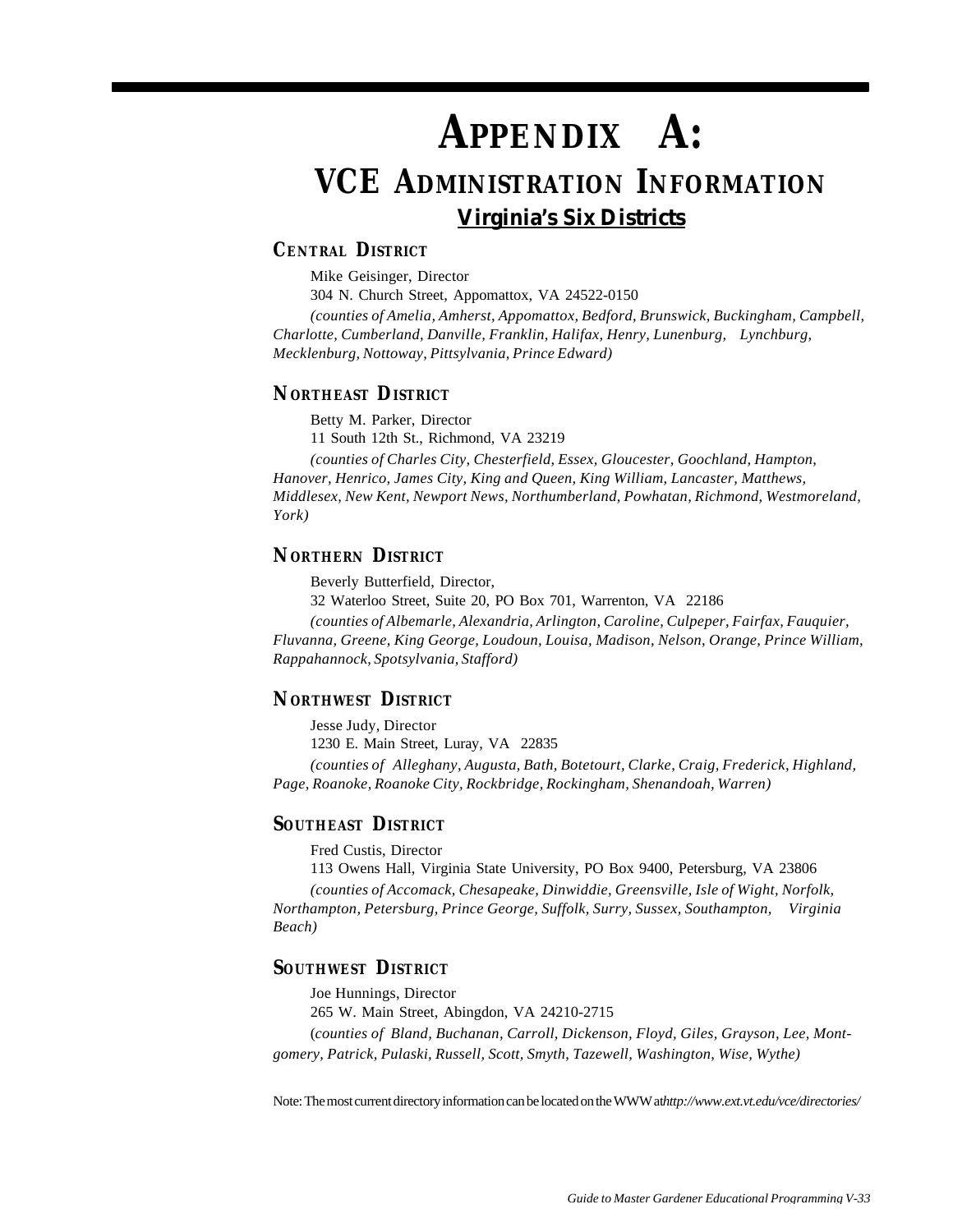# **VIRGINIA COOPERATIVE EXTENSION...**



- Solid lines indicate direct responsibility.

 $\frac{1}{1}$  Dotted lines indicate indirect reporting or cooperative responsibilities.

Adapted from Publication #490-147, October 2000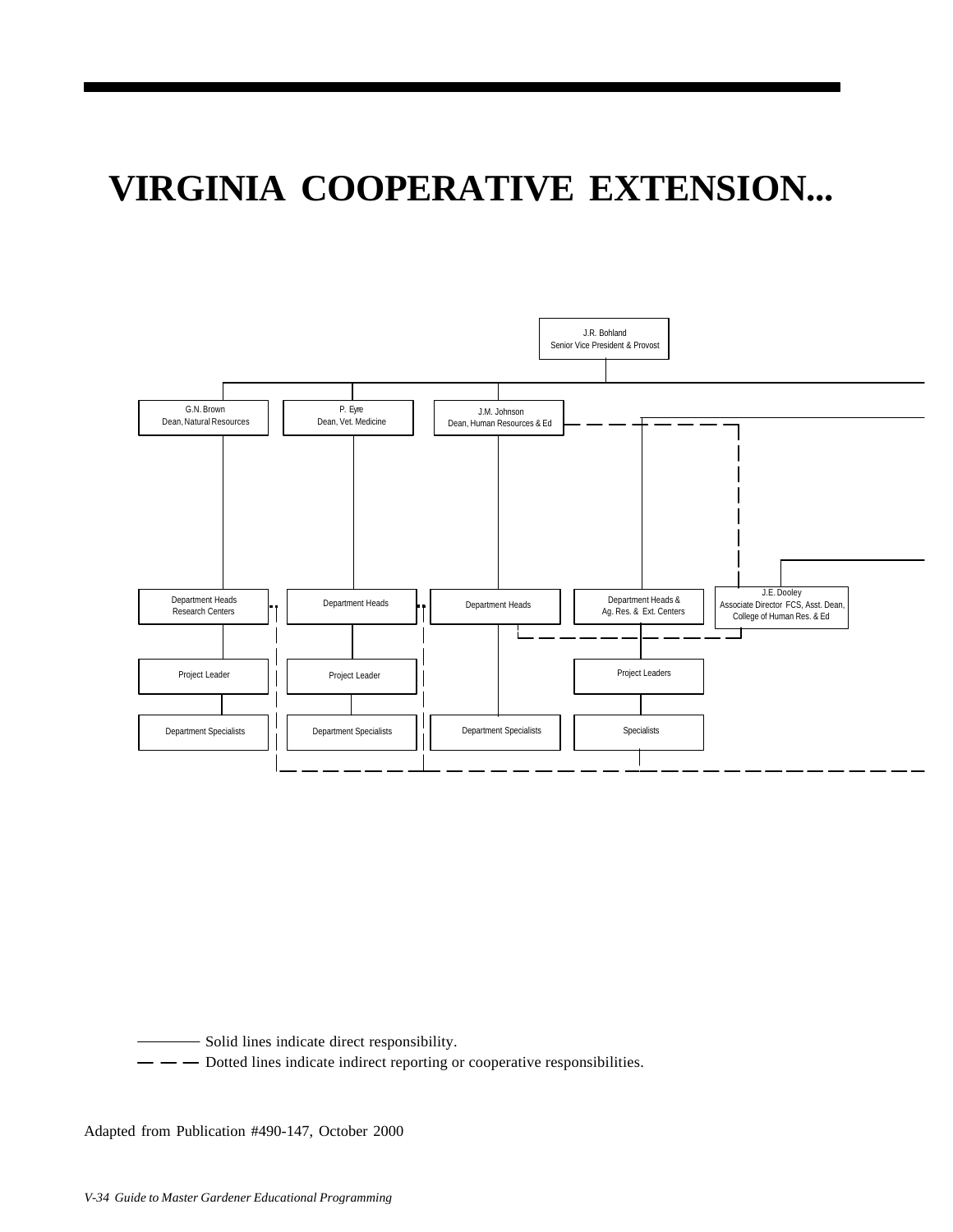# **...VIRGINIA TECH and VIRGINIA STATE UNIVERSITY**

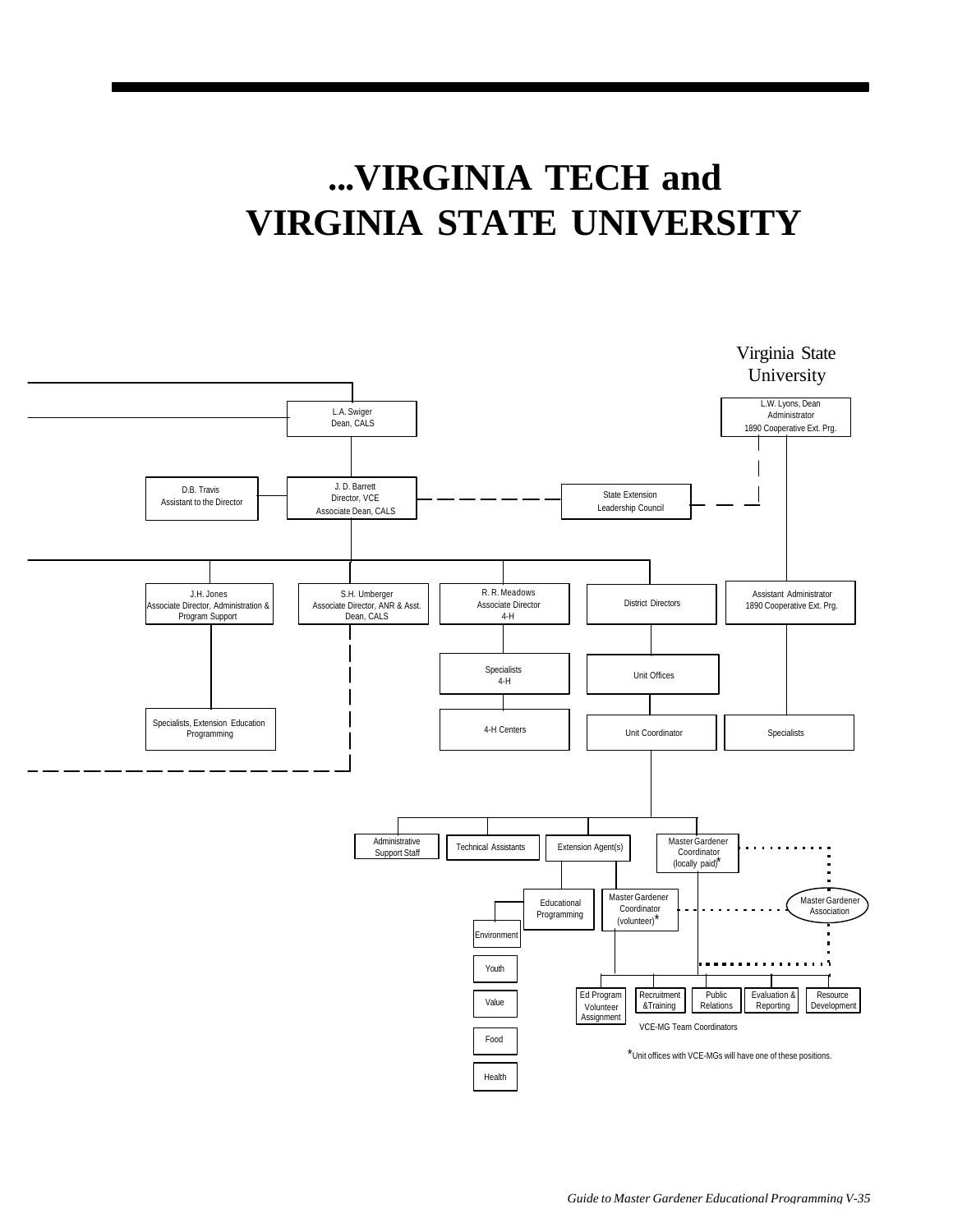*V-36 Guide to Master Gardener Educational Programming*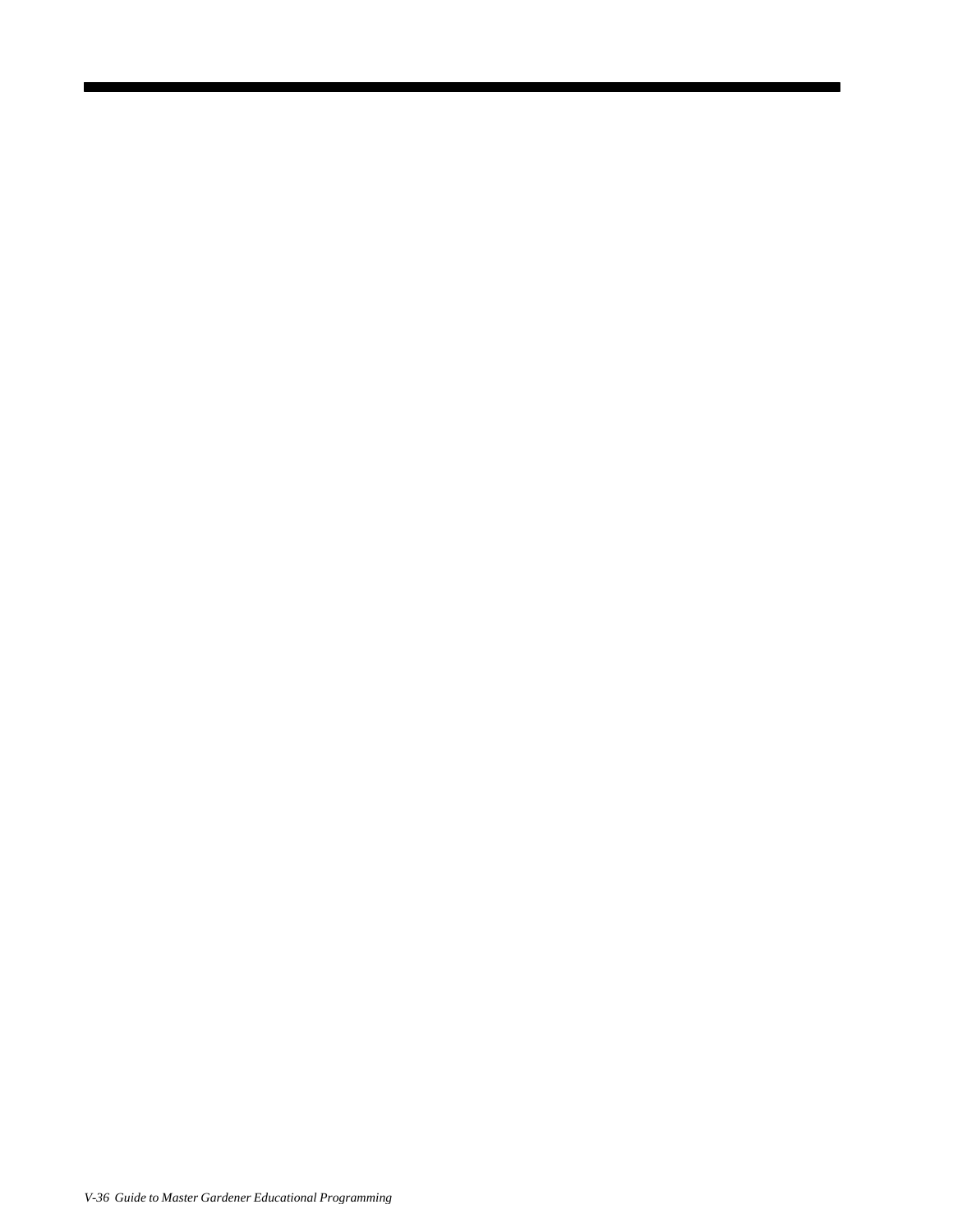# **APPENDIX B: SAMPLE JOB DESCRIPTIONS**

# **JOB TITLE: VOLUNTEER VCE MASTER GARDENER COORDINATOR**

*Location:* At home and/or extension office

*Duties:* Set the positive standard for expectation and achievement among VCE-MG volunteers. Meet regularly with VCE agents and the basic organizational teams (Educational Program Team(s), Recruitment and Training Team, Public Relations Team, Resource Development Team, and Evaluation and Reporting Team) to delegate responsibilities related to managing a VCE-MG program and ensure that VCE-MG activities are achieved and meet local needs and keep with the mission and goals of VCE. Attend periodic coordinator training opportunities available through the Office of Environmental Horticulture, Virginia Tech. Train incoming volunteer VCE-MG coordinator.

*Reporting time and duration:* The coordinator is responsible for regularly communicating with the local Extension office to ensure Extension awareness and approval of VCE-MG activities. The coordinator will oversee the completion of two reports annually (April and October) that will be submitted on the state record-keeping program to document local VCE-MG accomplishments and impacts. Oversee report of VCE-MG activities, accomplishments, and impacts to the Extension office for inclusion in the annual Extension report. Maintains records documenting VCE agents approval of all educational programming activities.

*Expected results:* The coordinator is expected to facilitate the local VCE-MGs so programs meet the needs of the local community in keeping with the mission and goals of VCE and to act as a liaison between the Office of Environmental Horticulture at VT and the local office.

*Resources:* Educational Program Team(s), Recruitment and Training Team, Public Relations Team, Resource Development Team, and Evaluation and Reporting Team. State VCE-MG Coordinator, periodic coordinator training offered through the Office of Environmental Horticulture, Virginia Tech. *VCE Master Gardener Coordinator Manual, Policies for the Virginia Master Gardener Program, VCE Master Gardener Program Management Guidelines.* VCE intranet web page at:http://www.ext.vt.edu/vce/specialty/envirohort/mastergard/master.html

# **JOB TITLE: PLANT CLINIC STAFF**

*Location:* Libraries, Recreation centers, Shopping centers, Extension offices, County/State fair, Farmers' markets, other appropriate locations

*Duties:* VCE-MGs will be available at prearranged sites and times to examine and diagnose plant specimens and problems brought in by citizens and make recommendations in compliance with Extension recommendations and approved practices.

- ♦ Form a plant clinic group/committee, and elect a chairman who will coordinate activities.
- Work with local VCE-MG coordinator or Extension agent(s) to establish regular sites for plant clinics.
- ♦ Establish the frequency of plant clinics and the number of hours VCE-MGs are to spend at the clinic.
- ♦ Determine suitability of fees for clinics conducted at business sites (i.e., for every VCE-MG hour spent in plant clinics at Lowe's, \$7 is donated to the local VCE-MG fund, and in turn, funds are used to support a local school gardening grant program).
- ♦ Work with Extension staff, local VCE-MG coordinator, and VCE-MG graphic artist to create plant clinic promotional materials.
- ♦ Keep records of all clients seen, problems diagnosed, and recommendations given.
- ♦ Forward to Extension agent(s) any materials that VCE-MGs cannot diagnose.
- Assist with setup and take-down as well as with staffing plant clinics.

*Reporting time and duration:* VCE MGs will conduct plant clinics at specified frequencies, at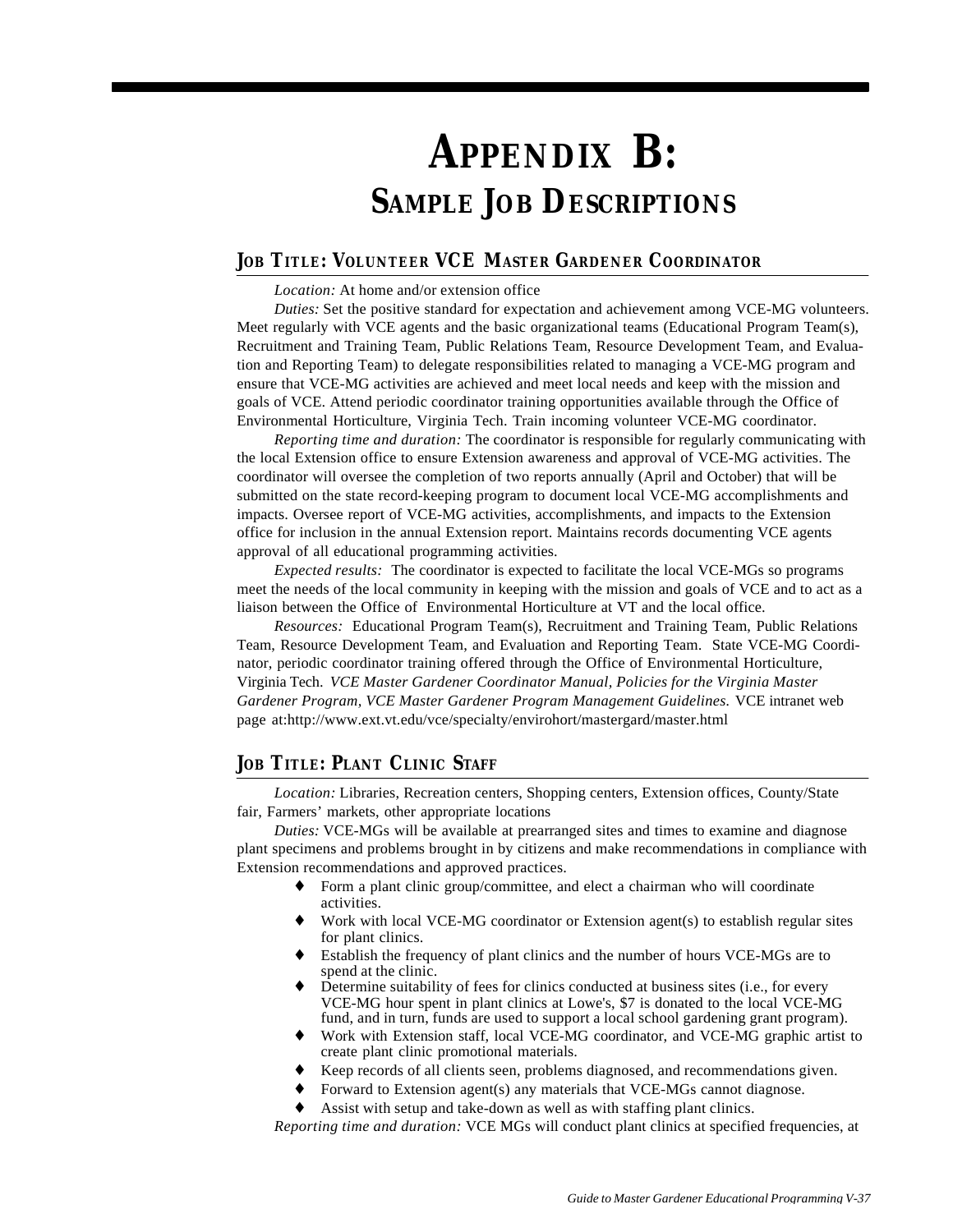designated locations and report time spent on clinic work to the Evaluation and Reporting Team.

*Expected results:* Residents will receive help with horticultural problems and volunteers will increase their knowledge of insect pests, diseases, cultural problems and diagnostic techniques.

*Resources: The Virginia Master Gardener Handbook,* VCE Web pages (*http:// www.ext.vt.edu),* current Pest Management Guides (PMGs) available through the VCE Distribution Center, 112 Landsdowne Street, Blacksburg, VA, 24061-0512.

## **JOB TITLE: COMPOST TEAM MEMBER**

*Location:* Compost site, Extension office

*Duties:* Work with the compost team coordinator to provide the public with educational lectures and demonstrations about general compost practices at the compost site and other locations, as needed. Provide materials as requested by the Extension office for demonstration purposes. Assist the compost team coordinator in recruiting and scheduling community volunteers to turn, water, and add materials to compost bins, as needed. Participate in team meetings for planning, evaluating, and reporting. Assist the coordinator in training incoming compost team members.

*Reporting time and duration:* Provide monthly progress reports to compost team coordinator. Compost site to be maintained from early spring to late fall with support labor from community 'trainees' such as school groups. VCE-MG composting team should meet regularly as necessary throughout the year for planning, reporting, and evaluating.

*Expected results:* The VCE-MG compost team members should use the compost site as a teaching facility and ensure that community volunteers are active in the maintenance of the site. The site should be maintained and labeled in a manner that will provide the public with "how to" knowledge of composting by viewing the bins outside of regularly scheduled educational programs and demonstrations at the site.

*Resources:* Public library reference materials, Extension reference materials, *Virginia Master Gardener Handbook,* VCE web site (*http://www.ext.vt.edu*).

# **JOB TITLE: VCE-MG LEADER FOR 4-H GARDEN PROJECT**

*Location:* Extension office, Classroom, Gardens

*Duties:* Work as volunteer for the 4-H Garden Project. Participate in training for 4-H garden volunteers. Work with past VCE-MGs to provide training for the new volunteers, if needed. Coordinate activities with the 4-H Extension agent. Contact appropriate 4-H staff for resolutions of problems, if any. Procure all necessary materials for the 4-H garden project portion involved with horticulture. Report activities, accomplishments, and impacts to the local VCE-MG coordinator and the 4-H Extension agent for inclusion in the annual Extension report.

*Reporting time and duration:* Report the number of enrolles to the 4-H Extension agent or other identified coordinator on a weekly basis and volunteer hours, impacts and results to the Evaluation and Reporting Team while the project is ongoing. Projects may vary in duration.

*Expected results:* Involve children in horticulture activities to enable children to learn and experience the joy of growing plants. Help children apply that knowledge to improve their homes and communities.

*Resources: Virginia Master Gardener Handbook*; 4-H materials from the 4-H office and Extension office; 4-H guidance sheet from the Extension office.

# **OTHER JOB TITLES**

Other job titles may include: Community Landscape Project Coordinator, County Fair Project Coordinator, Neighborhood Plant Expert Disabled Citizens Program (DCP) Coordinator, Horticultural News Writer , Demonstration Garden Coordinator, Community Garden Coordinator, and Compost Demonstration Coordinator.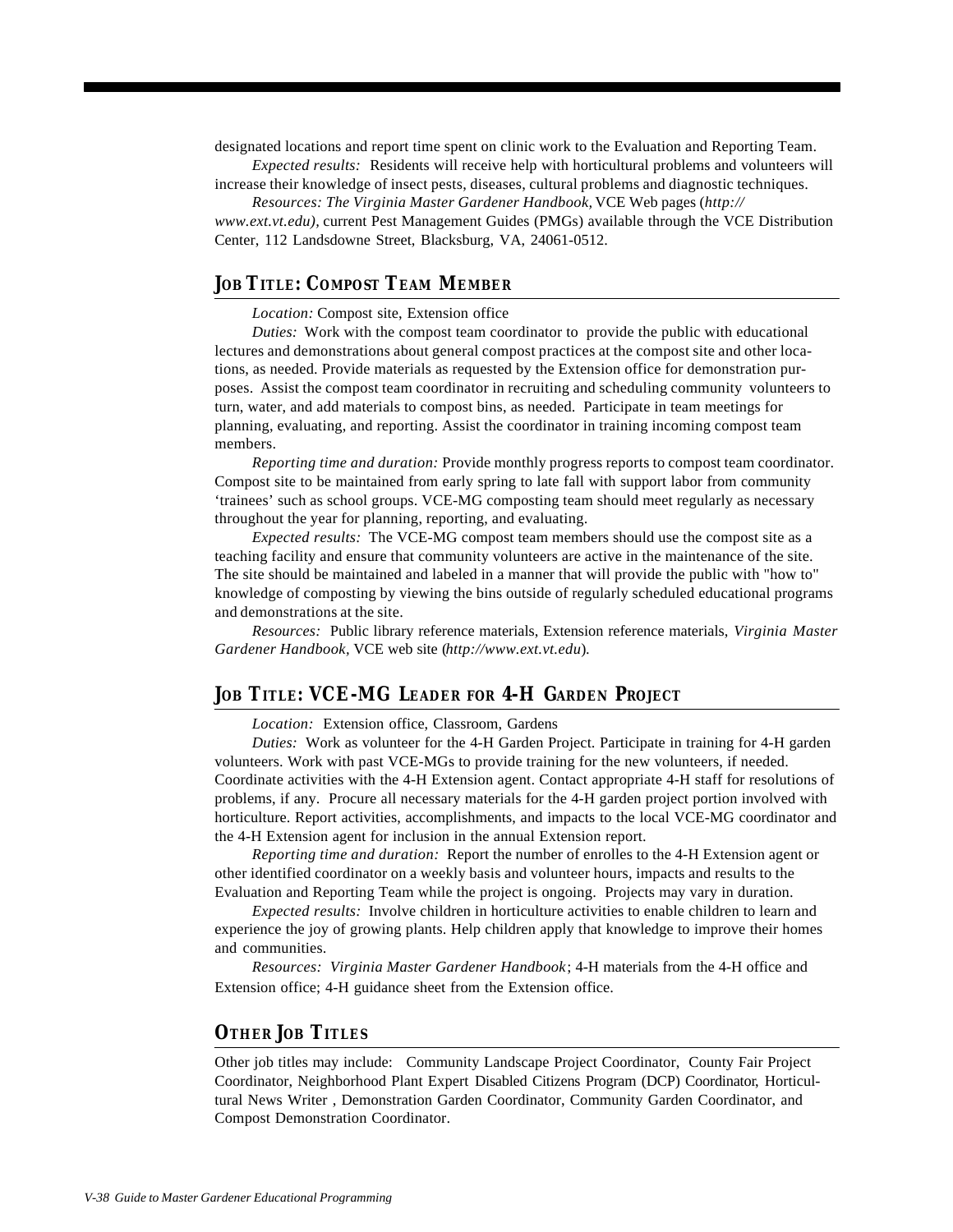# **APPENDIX C: REPORTING SYSTEM**

Keeping track of VCE-MGs, projects and hours is very important for communication and for accountability. This information can be used to justify programming and aid in grant applications. The VCE State Master Gardener Reporting System was developed to standardize reporting information and help keep up with volunteers and volunteer service. The following is a list of data the Record System asks you to report. First each project or activity must be entered and then the subsequent volunteer hours. The activity information can be obtained from the project chair and each VCE-MG can keep track of personal volunteer hours using time sheets (an example of a time sheet is on the next page). A record keeper will be needed to enter the information into the State Reporting System. Remember to keep track of all the details not only to insure recognition of accomplishments but also to serve as a resource for future projects. This information serves to meet the criteria of the VT Risk Management Office. Consult the State Record Keeping Handbook for more information.

## **PROJECT/ACTIVITY INFORMATION:**

- − Project name
- − Project chair/co-chair
- − # of VCE-MGs required
- − Volunteer hours required
- − Location
- − Event date
- − Duration
- − Responsible agent
- − Name and address of persons/organizations requesting VCE-MG services
- − If minors are involved and proper training has been completed

− Clientele Category (residential homeowner, disabled, elderly, governmental professionals, green industry, low income& disadvanted, organized groups & clubs, teachers and educators, youth/4-H, youth at risk)

− Education Program Area (SLM-Educational Programming, Administrative Time, Contributed Time)

− VCE SLM Objective (1-protecting the environment by educating about SLM, 2-using horticulture & landscape to change attitudes & behavior of youth, 3-marketing the value of the landscape, 4-home food production & human nutrition, 5-using horticulture to improve human health, well-being & quality of life)

- − Plan to implement
- − Plan to bring to a close
- − Plan to evaluate & report
- − Notes

# **VOLUNTEER INFORMATION:**

- − Name
- − Name of activity
- − Date of activity
- − Hours
- − # of conacts and type of contact
- − # of minority contacts
- − # of youth contacts
- − # of extended learners
- − Notes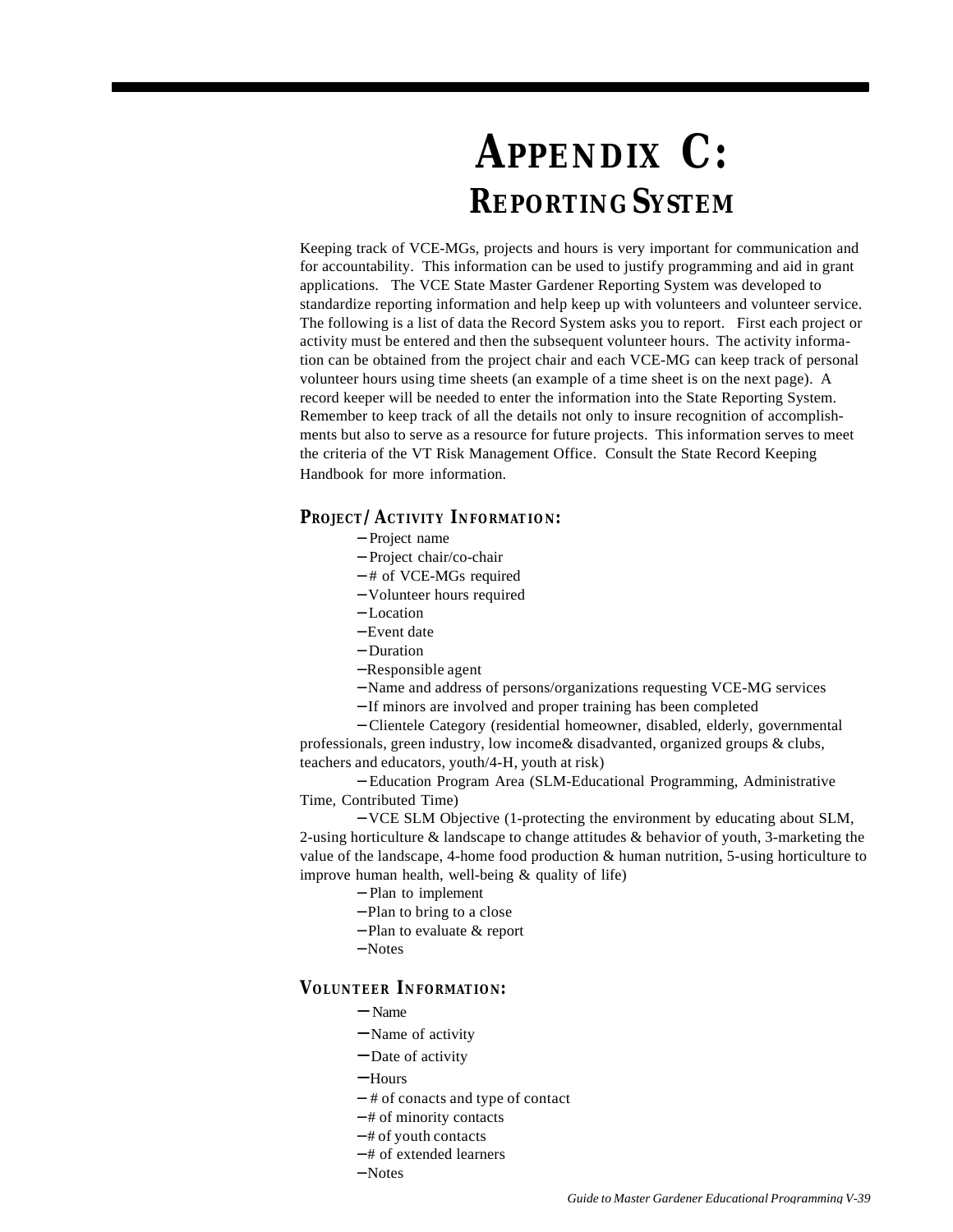| Notes                          |  |  |  |  |
|--------------------------------|--|--|--|--|
| Learners**<br>Extended<br># of |  |  |  |  |
| # Youth<br>Contacts            |  |  |  |  |
| $Context*$<br>Type of          |  |  |  |  |
| Contacts<br>$\#$ Total         |  |  |  |  |
| (in hrs.)<br>Travel            |  |  |  |  |
| Hours<br>Total                 |  |  |  |  |
| Name<br>Activity               |  |  |  |  |
| Activity Date                  |  |  |  |  |

\*Contact Codes: 1= face-to-face contacts, 2 = contacts by email, 3 = contacts by telephone, 4 = contacts by newsletters, \*Contact Codes: 1= face-to-face contacts, 2 = contacts by email, 3 = contacts by telephone, 4 = contacts by newsletters,  $5 =$  contacts by non-electronic correspondence 5 = contacts by non-electronic correspondence

\*\*Adults that have participated in 4 or more hours of instruction or youth that have participated in 6 or more hours of \*\*Adults that have participated in 4 or more hours of instruction or youth that have participated in 6 or more hours of instruction.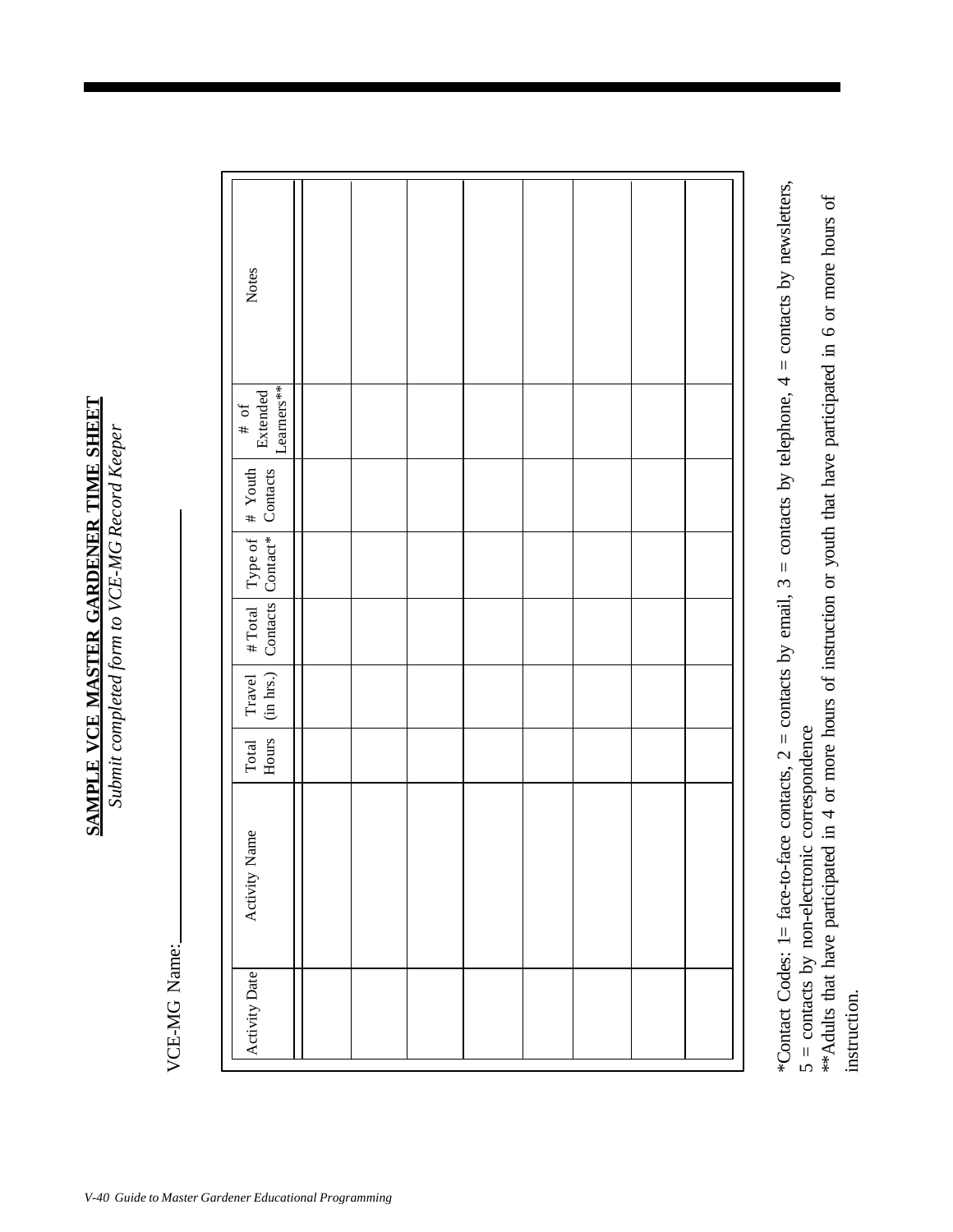# **APPENDIX D: VCE PESTICIDE POLICY STATEMENT, #93-001**

# **EXTENSION PESTICIDE POLICY INVOLVING VCE-MGS**

Extension programs involving the use of pesticides or advising the public on the use of pesticides carry high liability for Virginia Cooperative Extension, Virginia Tech, Virginia State, local government, and the Commonwealth. Pesticide policy statements have been written for the purpose of protecting these organizations as well as the faculty, staff, and volunteers working under the umbrella of VCE. This statement has been written with the intent of preventing pesticide misuse or misinformation and protecting the public from potential harm associated with these mistakes.

VCE-MGs are defined as volunteer Extension representatives who work with environmental horticulture and urban agricultural programs in the local Extension units. VCE-MGs come under this policy because they often provide recommendations for the use of chemical controls for pests of plants. They might also be involved in pest control in local demonstration plots and exhibits. This policy statement addresses volunteers who provide information involving chemical pest control recommendations and those who use pesticides.

# **INSURANCE COVERAGE FOR VCE-MG ACTIVITIES**

VCE-MGs are covered under the Commonwealth of Virginia self-insurance program as authorized by Section 2.1-526.8 of the Code of Virginia which is based on a comprehensive general liability manuscript policy form. This insurance program covers employees and volunteers while participating as a VCE Master Gardener.

VCE-MGs are **not** covered under this insurance for pesticide use or pest control recommendations conducted outside of VCE programs. For example, if VCE-MGs misuse pesticides as part of their personal activities, they are not covered under the liability insurance of the Commonwealth. If VCE-MGs are involved in a business that provides similar services, such as pest control or lawn care, they are expected to cover this form of liability under their business liability insurance.

### **VCE-MGS PROVIDING CHEMICAL PEST CONTROL RECOMMENDATIONS**

VCE-MGs providing chemical pest control recommendations must adhere to the printed recommendations provided by the pest control specialists at Virginia Tech and published as the *Pest Management Guide for Home Grounds and Animals* (PMG). This guide is printed every year with updates provided by the authors between printings as necessary. VCE-MGs are **not** permitted to provide recommendations to other groups, such as agricultural producers, nor are they permitted to use non-homeowner PMGs for recommendations to any group.

Although there are many other sources of pesticide recommendations available, many are proprietary in nature (i.e., company literature, the Ortho Problem Solver™, etc.) and should **not** be used as a replacement for the PMG. They can be used as a reference, but any official recommendation to the public **must** come from the most recently published version of the PMG.

VCE-MGs **must** be instructed by VCE personnel or other VCE-MG leaders on how to use the PMG. Its use should not involve changing or adding to the chemical pest control recommendations in any way.Also, VCE-MGs must be provided with training on pesticide safety and pest control as outlined in the *VCE Master Gardener Handbook*.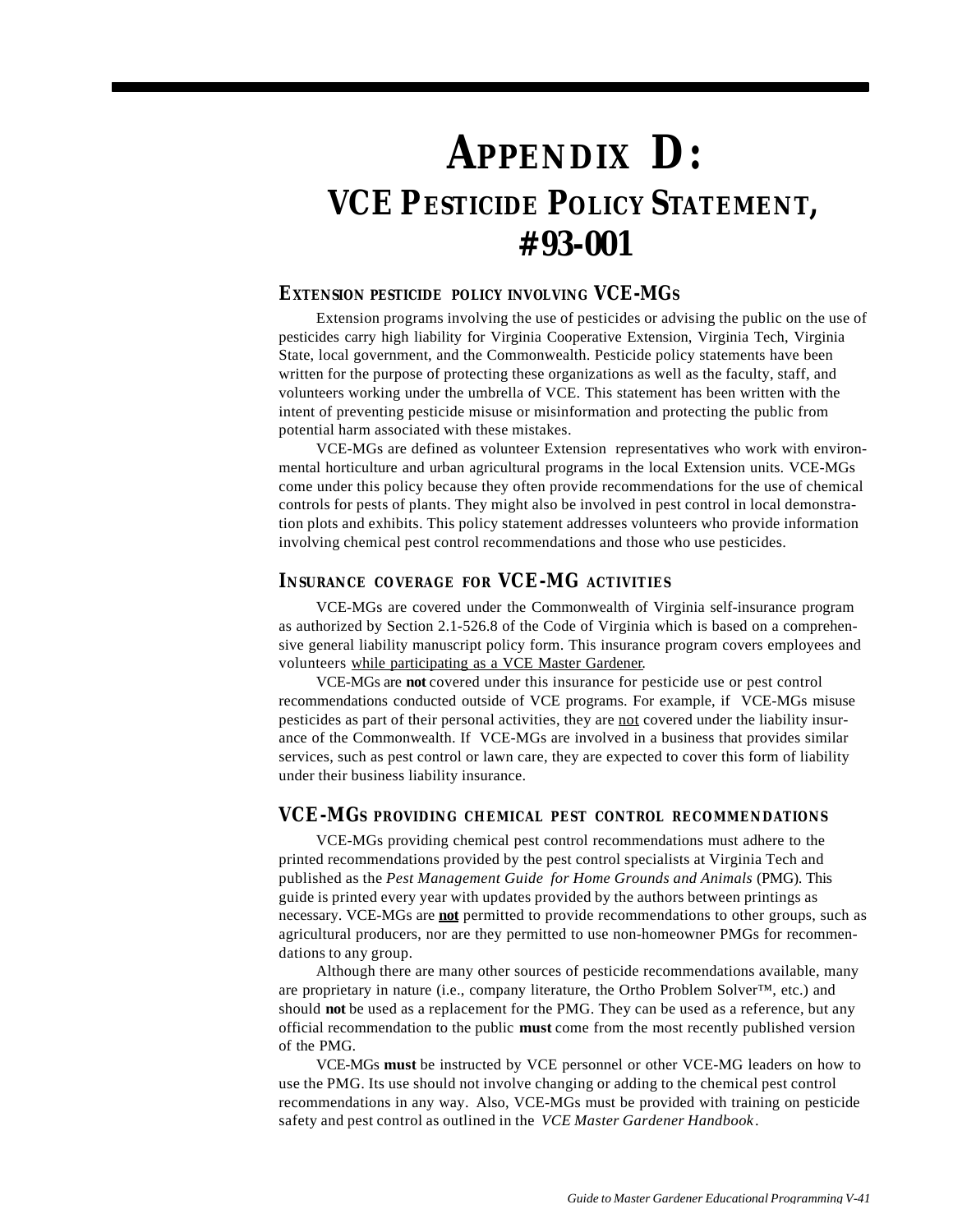Many VCE-MGs have decided to become certified as private applicators. This certificate is legal for personal use, but according to federal and state pesticide law is **not** appropriate for use by VCE-MGs *in their roles as volunteer staff of VCE*. This does not imply that Extension agents cannot assist their VCE Master Gardeners in becoming certified as private applicators. However, the private applicator certificate is established only for those using restricted-use pesticides and in the business of raising agricultural commodities. It is presently the position of the Virginia Department of Agriculture and Consumer Services that VCE-MGs are not required to be certified under their present capacity as volunteers. VCE concurs with this position.

#### **VCE-MGS APPLYING PESTICIDES AS PART OF THEIR VOLUNTEER ACTIVITIES**

It is possible that some VCE-MGs are involved in the application of pesticides in demonstration plots or exhibits as part of their volunteer activities. In these cases, they are required to be certified as either registered technicians or commercial pesticide applicators as required by the Virginia Pesticide Control Act. They must be certified in a category of applicators associated with their activities [most likely Ornamental and Turf Pest Control (Category 3), Ornamental Pest Control (Category 3A), Turf Pest Control (Category 3B) and or Agricultural Pest Control-Plant (Category 1A)]. New applicators are required to start as registered technicians until they accumulate one year in service. The registered technician requirement involves a minimum of 40 hours of on-the-job training before they can take the registered technician exam. After this experience, they can remain registered technicians, or they may take the category exams to become a commercial applicator. Only persons with one year's experience as a registered technician or equivalent experience or training can become a commercial applicator. After receiving their certificates, all certified applicators must recertify every two years by attending approved training courses.

This process of certification can be very burdensome for volunteers. The process is not as simple as it was several years ago. Most Extension agents and VCE-MGs will find that it is not worth the trouble associated with these requirements to get involved in the application of pesticides as a VCE-MG activity. It is best that these activities be left to VCE technicians, agents, and other VCE employees who are already certified to apply pesticides under the laws of the Commonwealth. If a VCE-MG is **not** a certified pesticide applicator, then he or she should **not** apply pesticides in the role of a VCE-MG.

#### **FURTHER CLARIFICATION**

Since this policy is a complicated one, there may be the need for further clarification. For more information, VCE-MGs should contact their local VCE-MG coordinators or Environmental Horticulture Extension agents. If further clarification is needed, agents should contact one of the two persons listed below:

**MASTER GARDENER TRAINING: PESTICIDE EDUCATION PROGRAM:**

Dr. Diane Relf, Extension Specialist Dr. Michael J. Weaver, Extension Coordinator Office of Environmental Horticulture Virginia Tech Pesticide Programs Virginia Tech 139 Smyth Hall - 0409 Blacksburg, VA 24061-0327 Blacksburg, VA 24061 (540) 231-6254 (540) 231-6543 pdrelf@vt.edu mweaver@vt.edu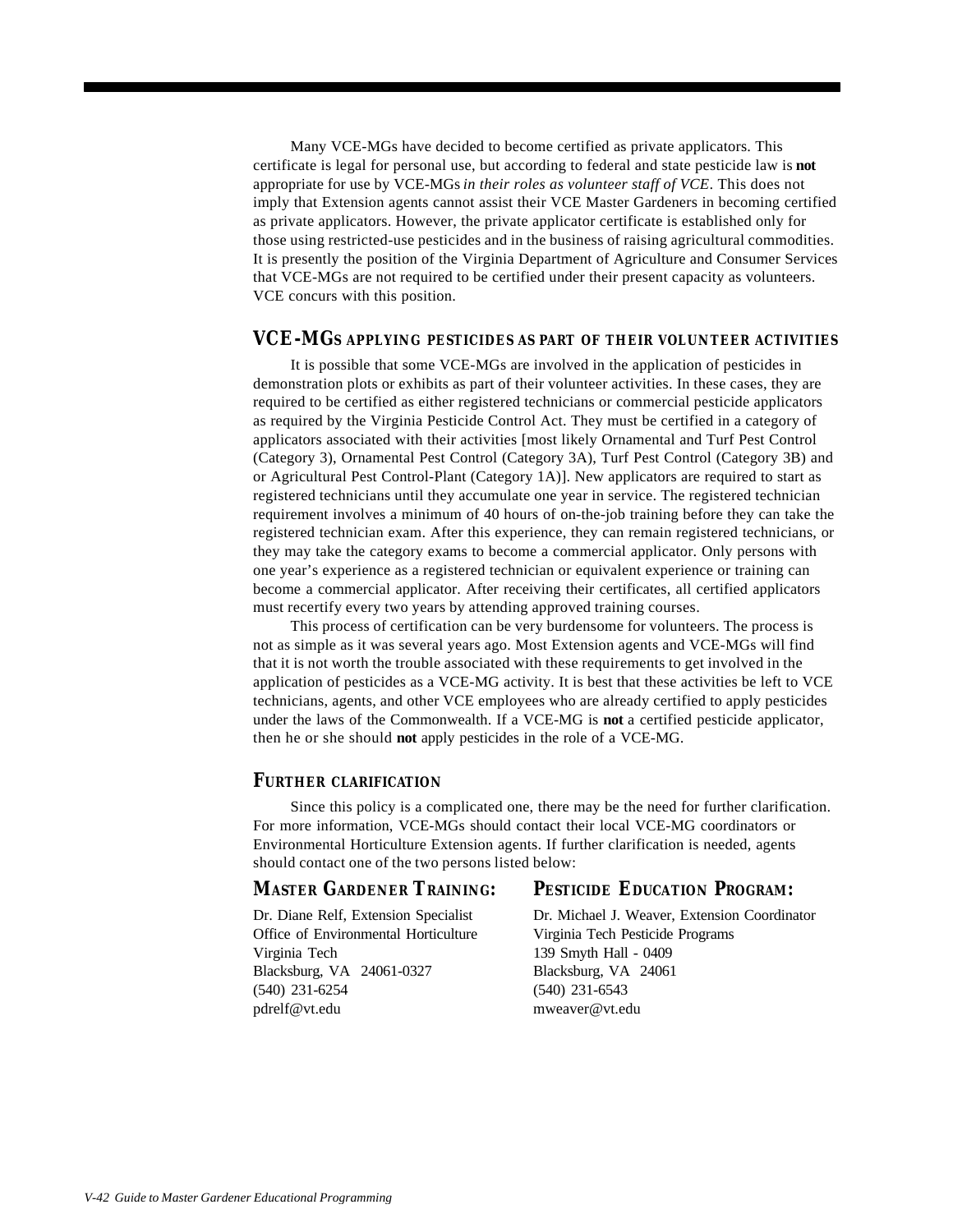# **APPENDIX E: COMMUNICATION: KEYS TO SUCCESSFUL IMPLEMENTATION**

# **DIAGNOSING PLANT PROBLEMS**

As a VCE-MG, you will work with many types of people, coming to you with questions and problems concerning horticulture. In order to fully understand the client's problem and suggest a solution to that problem, you must be able to communicate effectively. This can be a challenge, since the object of discussion, the client's garden or plant, is often not present, and you must deduce the problem from a verbal description of the trouble.

Effective communication is not just a matter of speaking clearly and listening closely. As you listen to a client's description of his ailing indoor plant, you are trying to understand a situation that you have not experienced. It is very easy to leave out details when we describe something that is familiar. The client may not know that the color of the leaf edges or the proximity of heating ducts to the plant are important clues to the plant's problem. You can improve communication by asking questions.

By thinking of all the possible symptoms and conditions that might match up with the described ailing plant, you can pose questions that should yield enough information to find the solution. It is a good idea to summarize your findings and present them to the client. Don't be afraid to say something like, "I am going to describe, in my own words, the condition of your plant as I understand it. Stop me if I have it wrong." After all, we are not talking books — we're all merely human, and what we mean and what we say are not always the same. Being human, we have ways of interpreting meaning from voice changes, gestures, facial expressions, and general body language, as well as words. The important point is to express our own understanding so the client can compare it with his knowledge of the situation.

There is a stumbling block to communication other than incomplete information from the client — the VCE-MG's horticultural expertise. This can be a problem in at least two ways. The VCE-MG can know so much about a topic that he or she does not bother to listen to everything the client has to say. Or, the problem may be identified and possible solutions discovered, but the VCE-MG cannot describe necessary procedures in terms the client can understand. Germination, propagation, and fertilization are all very nice terms, but they are quite useless if they draw blank looks. There is nothing wrong with basic, down-to-earth terms like grow, dig, and water — go ahead and use them.

Remember, no one knows everything. As a VCE-MG, you know a great deal about horticulture, but remember that one of the most important things you know is how to find answers. In your work at plant clinics or at the Extension office phone, you will have access to excellent resource material. If your client's problem is too complex to readily solve with your knowledge and the aid of the resource material, take the person's name, address, and phone number, then find the time to answer the question thoroughly or see that it is answered by the Extension agent or a specialist.

# **USING THE TELEPHONE**

When working with clients by telephone, communication can be even more difficult because there are no visual clues to meaning. Listen carefully, and ask many questions. Be sure to familiarize yourself with the office procedures for telephone use. Your local VCE-MG coordinator or someone on the staff will provide you with such information as what to say when answering the phone and how to log calls.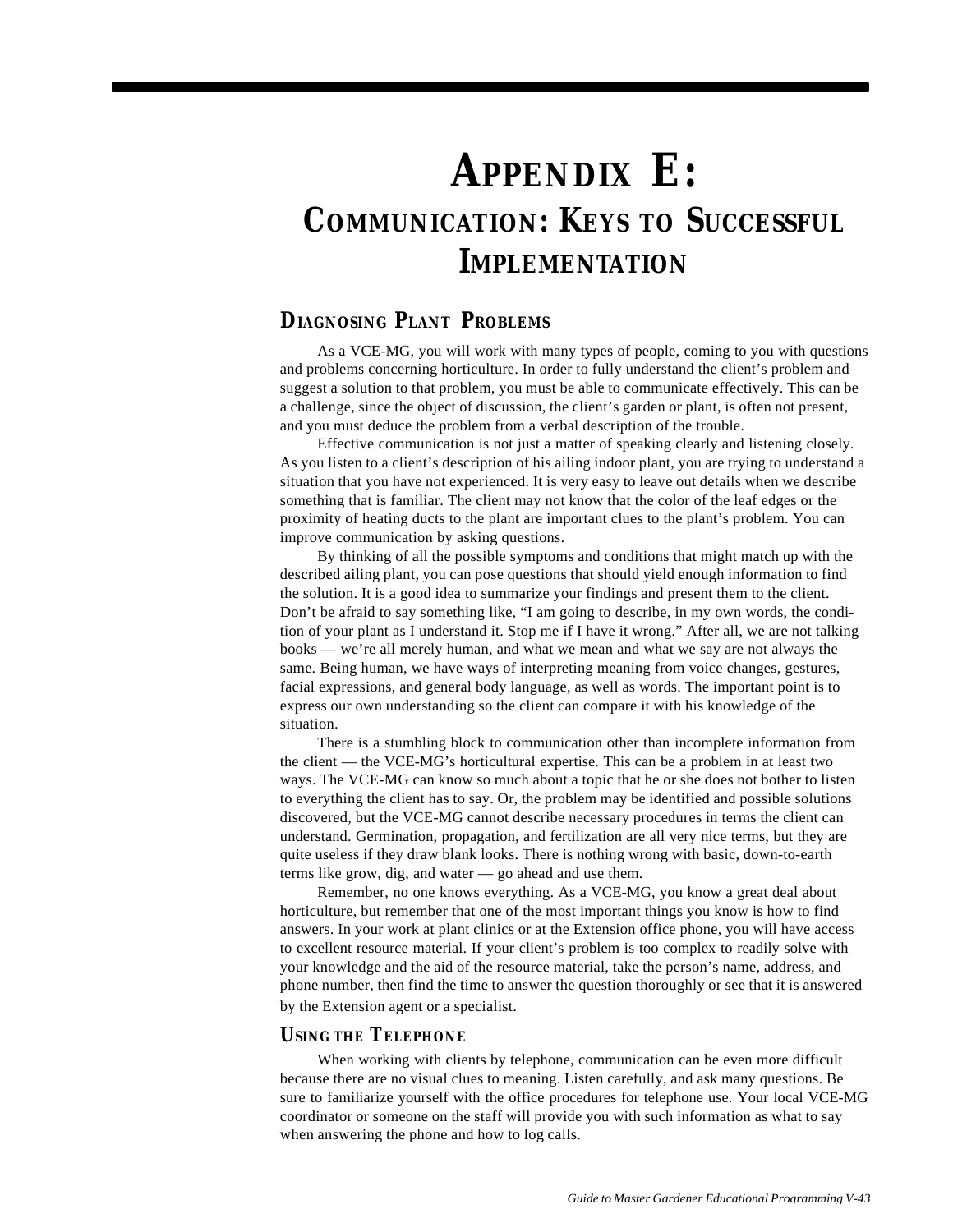Every time you make or receive a telephone call as a VCE-MG, you are representing VCE . The impression you create can be a lasting one and may determine whether or not the person you are speaking with will continue to turn to Extension for assistance.

When the telephone rings, answer promptly — quick service helps build a reputation of efficiency. Identify yourself — it helps personalize the call and gets the conversation off to a good start. Be friendly by being a good listener so the caller will not have to repeat what is said. Be considerate by not carrying on two conversations at once. Callers should not be made to feel they are competing with people in the office for your attention.

Sound as good as you are. Show that you are wide awake and ready to help the person on the line. Use simple, straightforward language. Avoid technical terms and slang. Speak directly into the telephone, pronouncing words clearly. Talk at a moderate rate and volume, but vary the tone of your voice.

When you must leave the line to obtain information for the caller, it is courteous to ask, "Will you wait? Or shall I call you back?" If the person chooses to stay on the line, use the hold button (if your telephone has one) or lay the receiver down gently. Should it take longer than you expected to gather material, return to the line every 30 seconds or so to assure the caller you're working on the request. When you have the information, thank the caller for waiting. Transfer a call only when necessary, but if you must, explain why you're connecting the caller with someone else. Be sure the caller wants to be transferred. If he/she does not, offer to have someone call back.

When answering for someone else, be tactful. Comments such as "He hasn't come in yet" or "She's just stepped out for coffee" can give the wrong impression. It's better to say "Mr. Jones is away from his desk right now. May I ask him to call you?" When you take a message, be sure to write down the name, time, date, and telephone number and basic concerns or question. Don't hesitate to ask the individual to spell his name or repeat his number. Put your name on the message in case there are additional questions before the call is returned.

You will occasionally speak with a caller who may be having a bad day and takes it out on you. Remain calm, and don't take the comments personally. As long as you are trying, in a courteous manner, to help a caller, you are doing your job. Retain your sense of humor and give the caller your sincere attention.

Because people are calling you for information, you need to know how to utilize VCE publications on horticulture. Printed material is recognized as a means of saving the time of county staff members and specialists. However, publications should not be treated as free products. Find out what the office's policy is on publications and how conservative you need to be in their distribution. Ordering and distribution of Extension publications are now computerized, and supplies can be obtained quickly.

### **WRITING TIPS**

VCE-MGs have plenty of opportunity to use writing skills. Some VCE-MGs help produce publications for local gardening needs, others prepare scripts for slide sets, and some write newsletters and columns for the local newspaper. Timely horticultural information is available to you for news releases and columns. This information is stored on Virginia Tech's WWW site (*http://www.ext.vt.edu*) and is easily accessed with the Extension office's computer terminal. The section on using the computer explains how to obtain this material.

Organization and simplicity help you achieve a well-written product. A great deal of time and crumpled paper can be saved by starting with a clearly defined purpose and outline. An easy way to understand the purpose of your writing is to create the title. A good title tells, in a few words, what the subject of the work is. "All about Grapes" indicates a great deal of material is going to be covered: history, varieties, culture, and uses of the fruit. If you are only writing about the culture or the pruning, say so. Do not mislead the audience. Once the title is written, you know how you should limit the topic and what should be covered. The roughest outline is better than none, and its bare-bones structure makes it easy to see the logic of the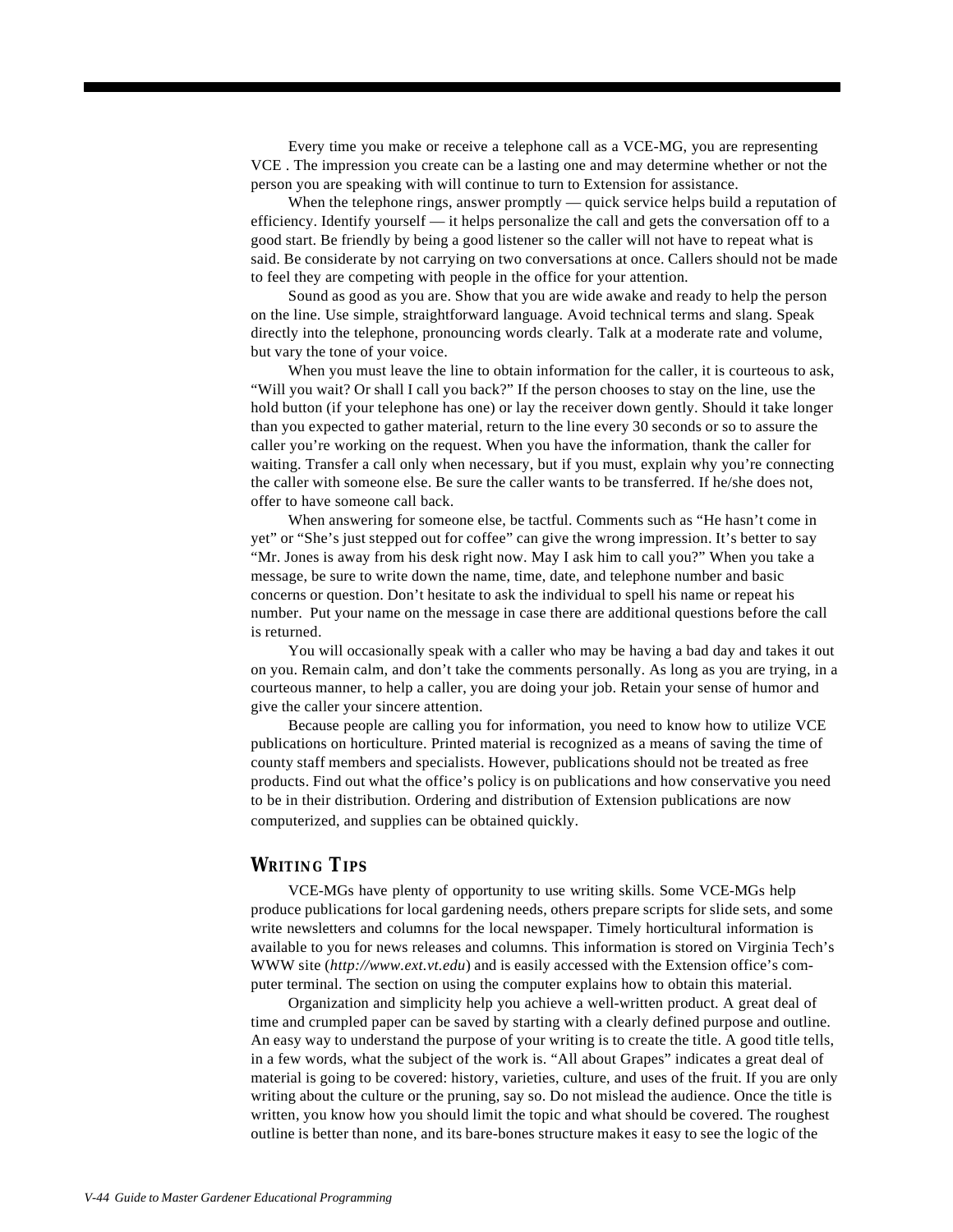work you are about to create. It is much easier to repair holes in the logic at the outline stage than later, when hard-won paragraphs or even pages may have to be removed. It's a lot like pruning — easier done when there are no leaves on the tree. Make an outline after the topic has been captured in a title.

After the title and outline are complete, the writing can proceed. Address each topic on the outline, and soon the job will be finished. Remember to include a topic sentence for each paragraph. Explain each topic on the outline and back up what you say with information from professionals. If you really get stuck, examine the idea you are trying to express. Perhaps there is nothing more to say about it than the sentence that is already there. Perhaps it is irrelevant or misplaced in the outline. If all else fails, put the work aside and take a break. A change of scenery and a little time away from the words can do wonders for clearing the head. When you come back to the work, the problem may be perfectly clear and the solution obvious.

Simplicity is essential to clear writing. Even though vague phrases invade business letters, newswriting, television, and radio, there is no need to promote the trend. For instance, "We would like for you to stop by our office" can be replaced with "Please come into our office." The same message is conveyed with greater clarity using half as many words. If you find yourself struggling over a choice of words, try telling someone what you want to say. As you say it, listen to yourself because you are probably using the words you need to write the same explanation. Avoid slang, jargon, and flowery or obscure vocabulary. You won't go wrong with the simplest English words used correctly. The goal of good writing is to communicate, not to confuse.

An interesting sentence carries a strong verb and few adjectives. If you must shorten a piece of writing, you can sacrifice adjectives and gain simplicity along with space. Articles (a, an, the) are often unnecessary. Some languages do not have articles at all; we can probably do without some of ours.

Perhaps the most common misunderstanding about writing is that it will be easy. While it is true that some people are more adept at writing than others, those who write well usually admit that it takes work. Just as good gardeners must get their hands dirty, good writers spend hours rewriting and use dictionaries and grammar books constantly. They are not looking up words you've never heard of either. They are checking the actual meaning of "cultivate" or whether or not there is a hyphen in "damping-off." Make sure there is a good dictionary in the office and **use** it. Computer programs also offer numerous helpful tools including dictionaries, but do not rely on spell check to find all mistakes.

Sometimes new publications need to be produced or existing ones adapted for local conditions. If the agent you are working with decides you can develop new materials for distribution, check office files for old publications and/or write the appropriate specialist. Some already available materials may only need slight modification. Remember that proper letterheads and indicia are necessary on all materials sent out via "franking" privileges. After the publication is complete, send copies to appropriate specialists at the Horticulture Department at VPI & SU and VSU so they can be shared with other units.

When producing new materials from old, be certain not to infringe upon a copyright. An increasing number of Extension materials are copyrighted and may not be used for even Extension purposes without permission. If you want to use copyrighted material or even parts of that material (this includes art work) written permission must be obtained from the publisher and often from the author or artist as well.

### **PUBLIC PRESENTATIONS**

Because Extension provides information and educates the community, you will have plenty of opportunity to appear before the public as a VCE-MG, if you so desire. Not only do VCE-MGs meet the public at plant clinics, but many VCE-MGs are so knowledgeable about a specific horticultural interest that they are also invited to give talks to clubs and groups. This is a wonderful way to help Extension, as agents are often in demand for such talks. Agents and VCE-MGs are also called upon to provide workshops, demonstrations, and tours.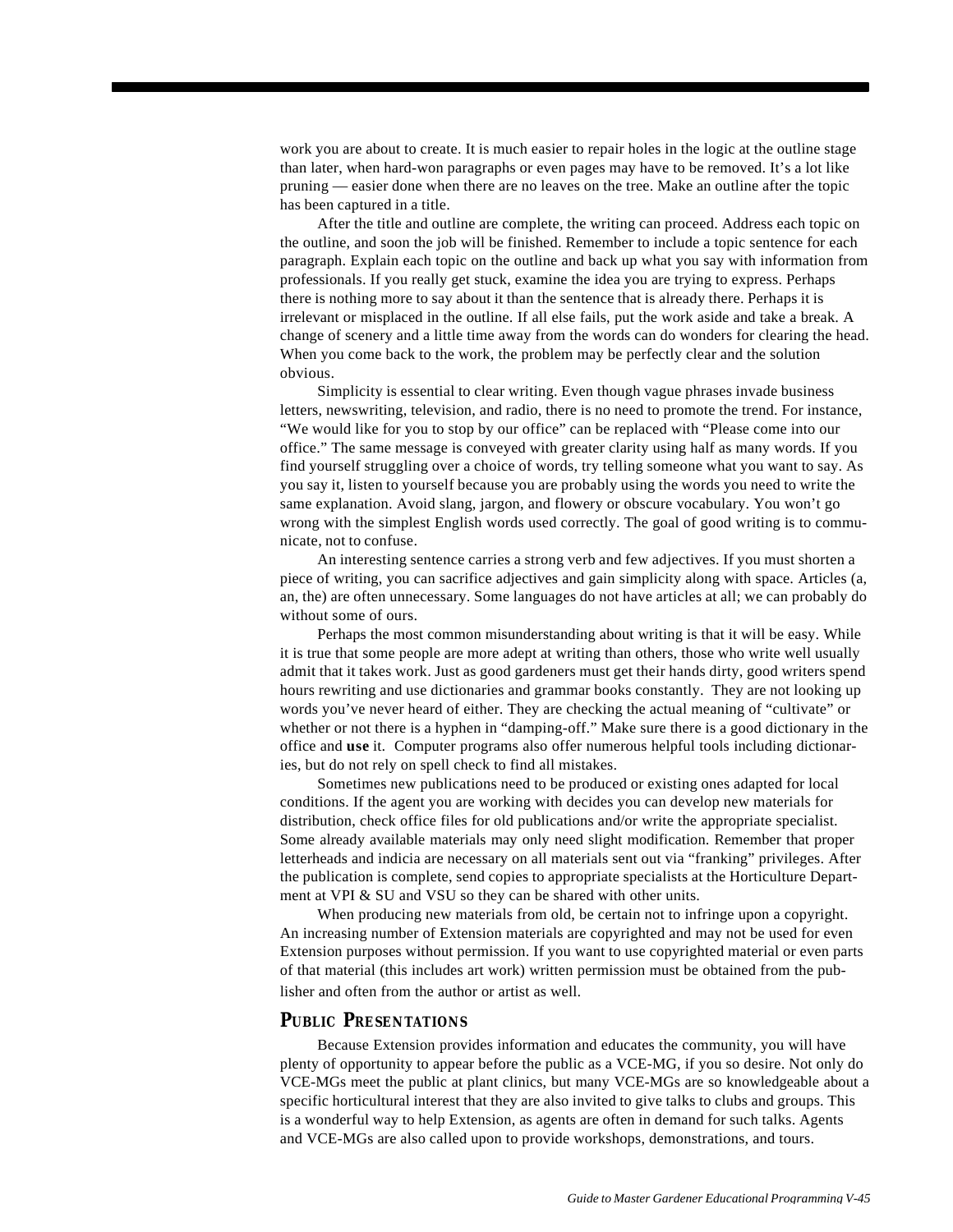Most public presentations have four components: title, introduction, body, and summary. The title should be short, descriptive, and interest-catching, but most of all, it should tell what the subject is. The introduction tells the audience who you are and elaborates on the goal/content of the talk. This part of the presentation is often the key to success or failure as it sets the tone for the remainder of the program and should "hook" the interest of the audience. The body of the presentation contains the substance and should satisfy the curiosity that brought the audience to the presentation. Use research-supported information, and cite references whenever possible. The summary states the major points of the presentation in a logical sequence without details. This part should be short and clear. Following a presentation, be prepared to answer questions. Repeat questions for the audience when they are difficult to hear or understand, then answer them.

Public presentations take preparation to be successful. Don't be fooled by a casual delivery. Many people who appear to be relaxed and able to effortlessly speak before groups have actually spent many hours achieving this effect by preparing and practicing. To plan a presentation consider:

- who the audience is
- their general knowledge of the subject
- $\bullet$  how technical the subject is
- timeliness
- appropriateness
- purpose
- ♦ materials
- $\bullet$  length of presentation

After collecting materials, studying, and reviewing notes, REHEARSE. Observe these points carefully during rehearsal:

- ♦ Ensure that all charts, graphs, and posters are easy to see and read
- ♦ Ensure that the audience can hear you from anywhere in the room
- ♦ Arrange the materials used in the demonstration so that they are accessible and easy to reach without fumbling and delay
- ♦ Do not make unnecessary apologies. Avoid saying "This is the first time I've done this," or "I'm not used to speaking before groups."
- Do the best job you can. The audience doesn't expect you to be perfect, and you are probably much better than you think you are.
- If you are giving a demonstration with another person, are the delivery and action coordinated, or does one team member do so much that the other's participation seems unnecessary?

### **DEVELOPING AN EXHIBIT**

If you are preparing an exhibit for public presentation here are some basic concepts to keep in mind when planning and setting it up:

- ♦ Choose one idea that can be explained in a simple, catchy statement. Use few printed words.
- Have a single center of interest to which the eye is drawn.
- ♦ Develop the story completely using as few items as possible. Clutter is not good for an exhibit.
- ♦ Create a design that is orderly, interesting, and attractive.
- Attract attention with movement, color, light, sound, or a clever title and attractive design, but not with all of these.
- Make sure that charts, posters, and other visuals are attractive, neat, clean, and easy to read.
- Judge exhibit by asking if it attracts attention, arouses interest, conveys a message, and is well constructed for a neat and orderly appearance.
- ♦ Select people to tend exhibits who are well informed, can meet the public easily, and create a favorable impression.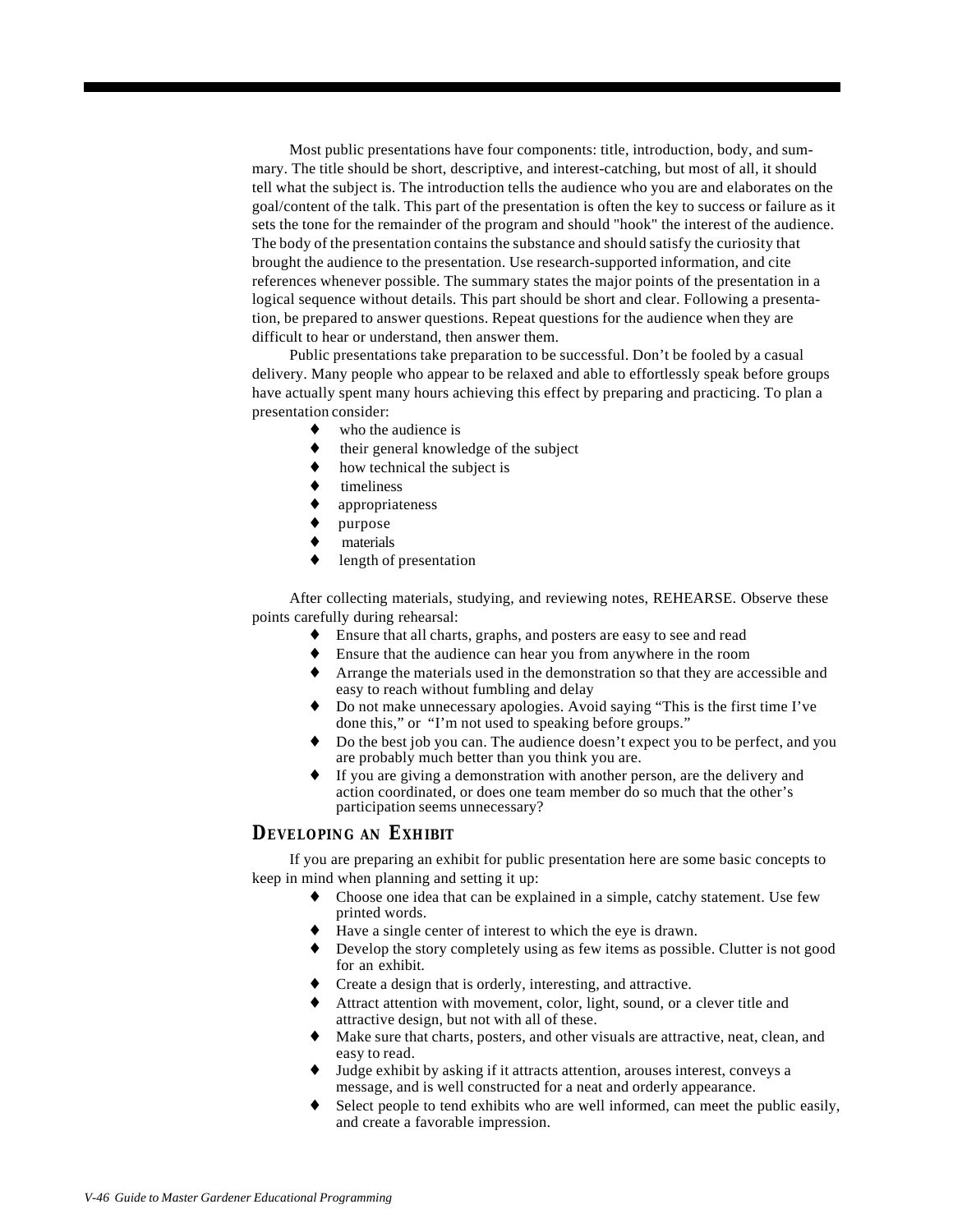Advertising public presentations is very important. Too often, well-prepared programs fail to reach a large audience due to lack of adequate advertising. Word of mouth is not sufficient. Public events can be announced in newsletters, newspaper feature articles or regular columns, paid advertisements, radio or television public service announcements, and on posters displayed in appropriate locations. Sometimes it is helpful to find a local sponsor, such as a shopping center, a bank, or the chamber of commerce, to assist in financing and advertising an event. Be certain that all arrangements with sponsors are clearly defined and responsibilities are agreed upon ahead of time. When advertising outdoor events, such as garden tours or community garden walk-throughs, where no indoor facilities are available, include an alternative time and date in case of bad weather.

Preregistration can serve as an indicator of expected attendance. Some agents report increased response for workshops that require prepayment of minimal fees to cover costs of materials. Participants appear to be more motivated and interested after making a financial commitment. Talks to pre-defined groups (neighborhood associations, civic groups, etc.) that recruit participants are often a successful way to reach a large audience.

Slides are available for use in public presentations through the slide loan library (see Appendix F for a complete listing and instructions). The Virginia Gardener program offers slide programs on various horticultural topics. Slides can be ordered via computer by sending an e-mail message to *tvag@vt.edu,* specifying which sets you need, the Extension office address to which they should be sent, and a date by which they are needed. Please allow a **MINIMUM** of 10 to 14 working days for delivery. All slide sets must be returned to the Office of Environmental Horticulture.

Be sure to view the slides before the talk so you can be familiar with the equipment and to check for upside-down and reversed slides. Familiarize yourself with the script before the presentation. Reading the script to the audience yields a monotonous delivery that can be very dull. Answer some questions as they arise, but avoid straying far from the topic.

If no slide sets are available for your use and there is adequate time for the project, you may want to produce a slide set. Begin with the same principles basic to good writing and speaking: clarify the subject, and identify the audience. Also, videotapes are now available for many topics, as well. A complete listing is in Appendix F. To order videotapes, follow the same instructions as for ordering slide sets.

# **DEVELOPING A SLIDE SET**

It is best to plan the show and write the script before taking pictures. Illustrations and photographs should relate directly to the script. Decide what should be illustrated, and prepare a list of objects and scenes to be photographed. Plan to shoot more pictures than you need, and be ready to shoot retakes. Professional photographers often fill the wastebasket with rejects before finding the masterpiece we see published. Avoid complicated slides that show too much. When presenting a slide program avoid phrases, such as "This is a slide of ..." "Here we see. . ." "Now we're looking at. . ." "Next we have. . ." "This picture you're watching. . .". Instead, talk about what is in the picture. Do not leave a scene on the screen too long, but never for less than five seconds. Slides shown longer than one minute tend to warp. Each time the topic changes in the script, the new subject should be identified immediately. Do not let the audience sit and wonder why they are suddenly looking at a wheelbarrow when just a second ago you were discussing beans. Do not lead up to the point, begin with the point, then explain it. Do not ask the viewer to recall a prior slide. If you want the audience to see the same slide twice, at different times in the program, provide two slides.

Professional quality slide presentations can also be developed on computer using Microsoft Powerpoint. Powerpoint presentions can then be turned into slides or be viewed by audiences using a LCD projector. Check with your local Extension office for availability of this equipment.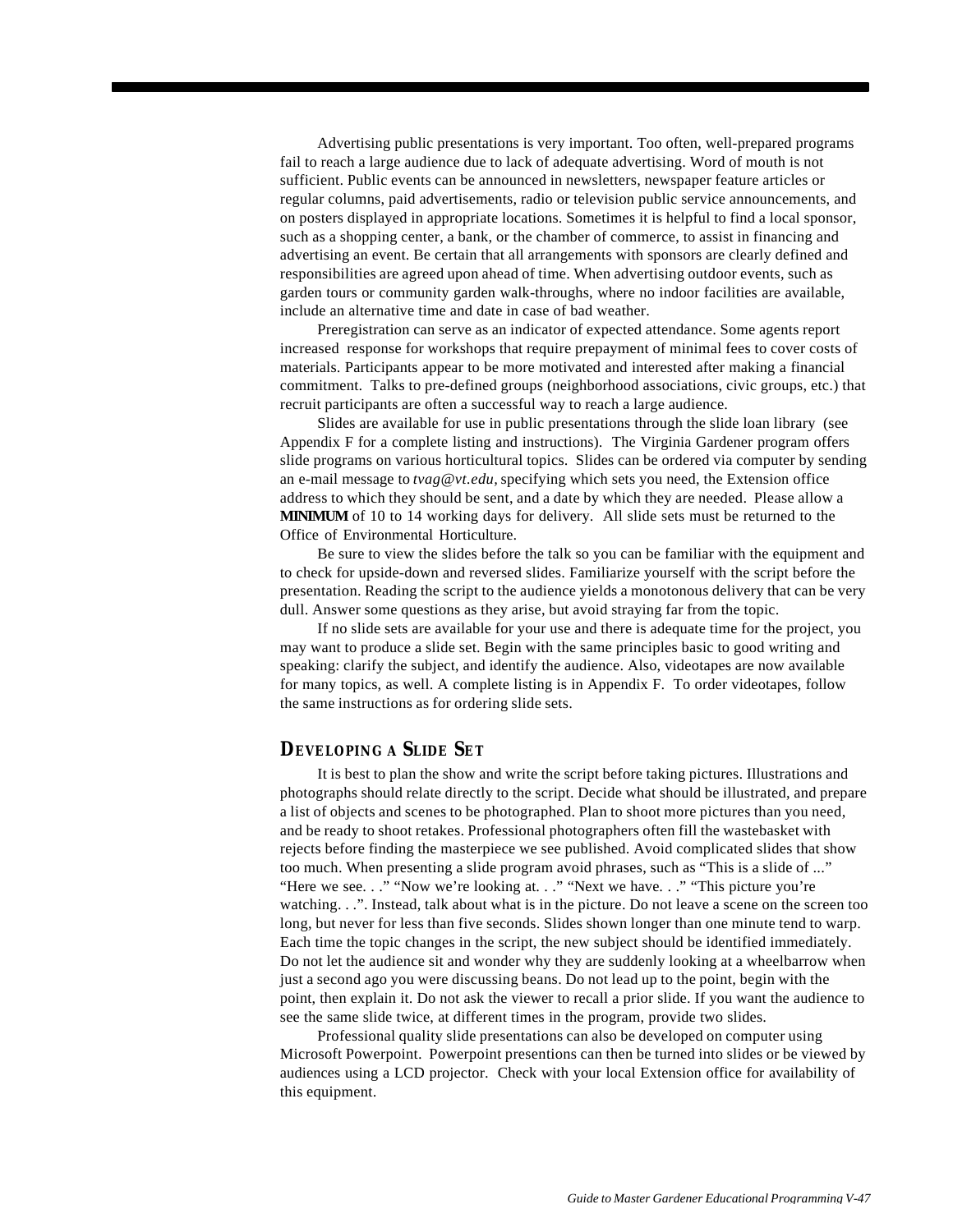# **RADIO AND TELEVISION**

Extension agents and VCE-MGs have been presenting educational radio and television programs for many years. If you have interest or experience in this area, you might want to volunteer to do a program or to work on the production of a program. Before producing a radio or television program, remember that while you will reach a large audience with one presentation, you will also increase demand for information from the Extension office as new people become aware of its existence.

First, let's look at radio program production. Before approaching a radio station with your ideas, consider the identity of the audience you want to reach. What is their age, sex, and marital status? Are they renters or homeowners? What time of day are they likely to listen to the radio for information? Radio stations know who their listeners are and what they like. Find the best station for your information by matching your audience with the radio station they are most likely to hear.

Maximum impact can be obtained by a different program each day in the same time slot. People can then habitually tune in to find out what gardening tips you are offering. Plan a message approximately 30 seconds to 3 minutes in length. Longer messages cause listeners to lose interest.

Make a list of proposed topics and review with local Extension agent to identify questions and concerns that might result. When doing a radio program as a VCE-MG, utilize educational subject matter content, not opinion or editorial comments.

After identifying the audience and preparing the program, make arrangements to meet with the program director at the station you have chosen. Take one or two sample programs with you. Some stations prefer to use their own personnel to prerecord messages from a script you have prepared. Others choose to have you record the message using their facilities. Beware of the live call-in or talk show format. These can lead to drawn out and uninteresting rambling sessions and can put the person with the answers on the spot if the question is unclear or controversial. Plan to record one or two weeks worth of programs at each visit to the studio.

Whatever the format, the message should be clear and concise.

- ♦ Use common English and simple sentence structure.
- Keep stories or examples to a minimum, using them only to emphasize or clarify a point.
- Short (30 seconds to 3 minutes) time slots should address only one topic.
- Radio presentations are usually one-way conversations and are most effective when delivered in a somewhat conversational manner. Ad-libbing from a carefully prepared set of notes comes across better than reading from a script.
- Speak clearly, emphasizing important points. Avoid talking fast. Even in a short message, main points and especially control recommendations, need to be repeated or summarized at the end.
- ♦ Provide a means for obtaining additional information. This may increase the office work load, but it also increases the audience you are reaching. However, it is not a good idea to offer specific publications on the radio. The demand may exceed the supply and the station is often picked up in other counties or states.

The Virginia Gardener radio program consists of five radio spots per month. Each is three minutes long and features Diane Relf, Extension Specialist, discussing a timely horticultural topic. These spots can be used to supplement agent or VCE-MG broadcasts, particularly in areas serving multiple stations. Distribution of the radio program is handled through the Extension Information and Media office at Virginia Tech (Media Office, 101 Media Bldg., VA Tech, Blacksburg, VA 24061-0133).

Television broadcasts need to be well prepared in advance, as do radio programs. However, the added visual dimension of the medium must be taken into consideration. Be certain the material you are presenting is best for television, i.e., it can be made visually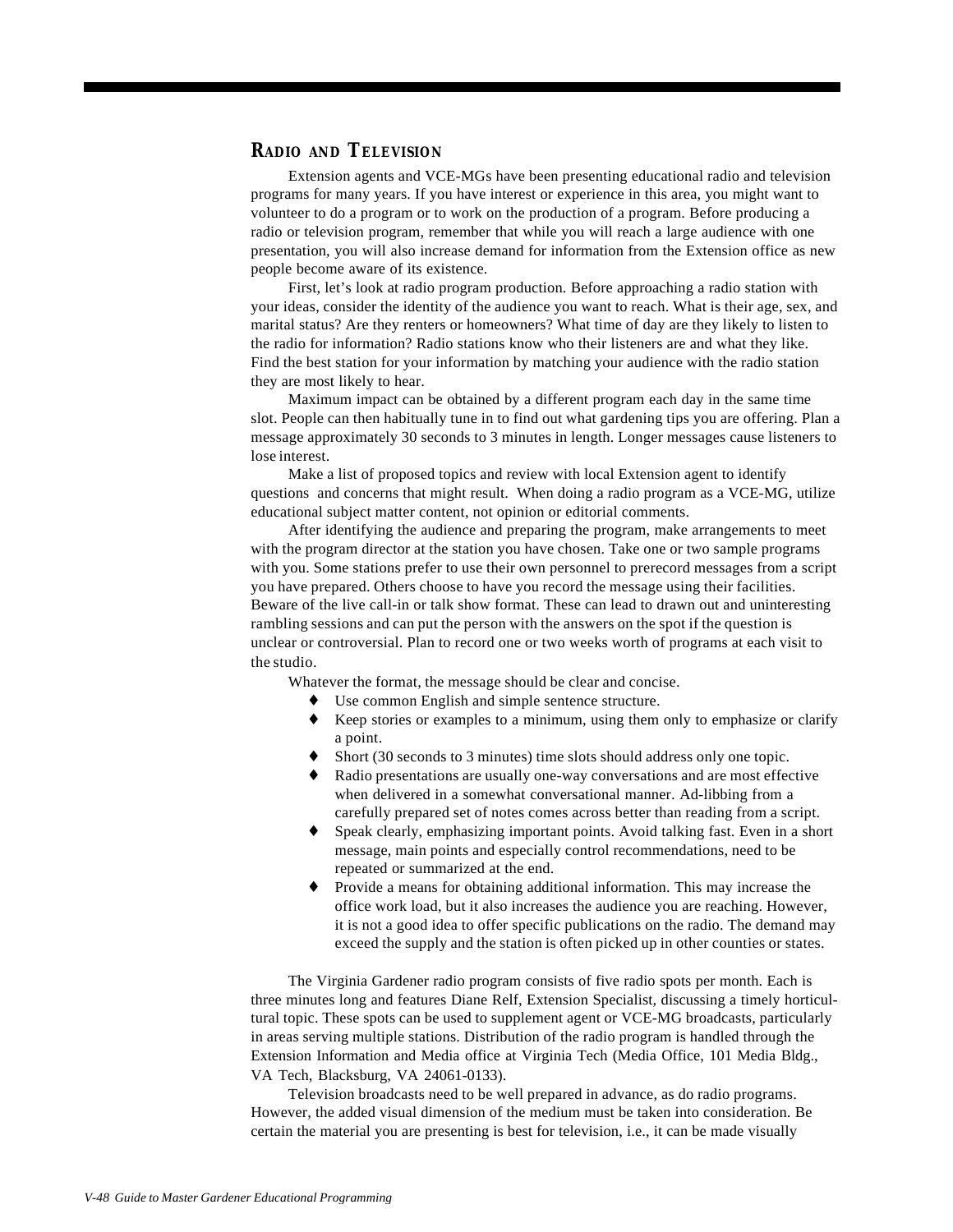informative or entertaining. Demonstrations are good for television. Television is good when visual examples are useful: healthy versus diseased plants, characteristic markings on insects, variety of color or petal shape in flowers. Find out ahead of time if the station can and will use your slides, films, or video tapes. Before you get to the studio:

- Outline the material in a script. It does not have to be a word for word account, but should be in logical order and contain all the points you want to make. Discuss script with local Extension agent.
- Approach script writing as a story telling experience. Tell an interesting and informative story.
- As always, use simple English words correctly. Avoid slang and jargon.
- Scripts should be like public presentations made in person, with a title, introduction, body, and summary.
- Use only the visuals that help tell the story, and eliminate the others.
- Use 35 mm slides for visuals, not snapshots.
- Evaluate art work and visual props. You should be able to determine the main topic from 6 feet away. Use photographs at least 8 by 10 inches in size when possible.
- Avoid detail in graphs and charts.
- Mark on the script where slides/graphics should appear; be ready to make changes for the director.
- Leave sufficient time to have slides and other graphics processed.
- Prepare parts of the demonstration ahead of time if necessary.
- Obtain necessary approval and clearances for use of films and slides.
- Remember that color contrast may not be clear on black and white television sets. Use light and dark shades for good contrast.
- Rehearse in front of a mirror: check timing, eliminate any bad habits (headbobbing, frowning, fidgeting).
- ♦ Watch out for bad verbal habits (using too many ahs, ums, or oks), and eliminate them.

A relaxed appearance is best, so wear appropriate but comfortable clothing. A brandnew outfit is not the best idea; you may find yourself uncomfortable and begin to adjust your clothing or look unhappy. Avoid white, plaids, bright colors, shiny fabrics, and bold patterns. Noisy or shiny jewelry can distract viewers from the material you are presenting. A fresh hairstyle or cut can look unnatural. Ask the television station personnel for additional tips on dress and makeup. Don't feel embarrassed about this admitted concern for your appearance. Television is a visual medium, and the way you look is an important part of a successful production.

When you get to the studio, go over the script with the director. Decide on cues and positions and make a final check to be certain your slides and graphics are in order. A quick run-through will reveal any upside-down or backward images.

During the filming, speak in a natural tone. Relax. Imagine you are talking to a person just a few feet away. Maintain eye contact with the camera, unless advised otherwise. If you make an error, correct it naturally and without fuss. Just as in live presentations, don't apologize. Tell the viewers of other ways to obtain information on your subject. Most of all, enjoy the experience.

The Virginia Gardener television series contains 36 sequential spots pertaining to vegetable gardening. Each spot is 90 seconds in length and emphasizes intensive home food production methods utilizing minimum chemical techniques. Television segments featuring Diane Relf cover the entire growing season, starting with planning in late winter and running through fall cleanup in October. These tapes can be used to supplement short programs by agents and VCE-MGs and are available through the Office of Environmental Horticulture at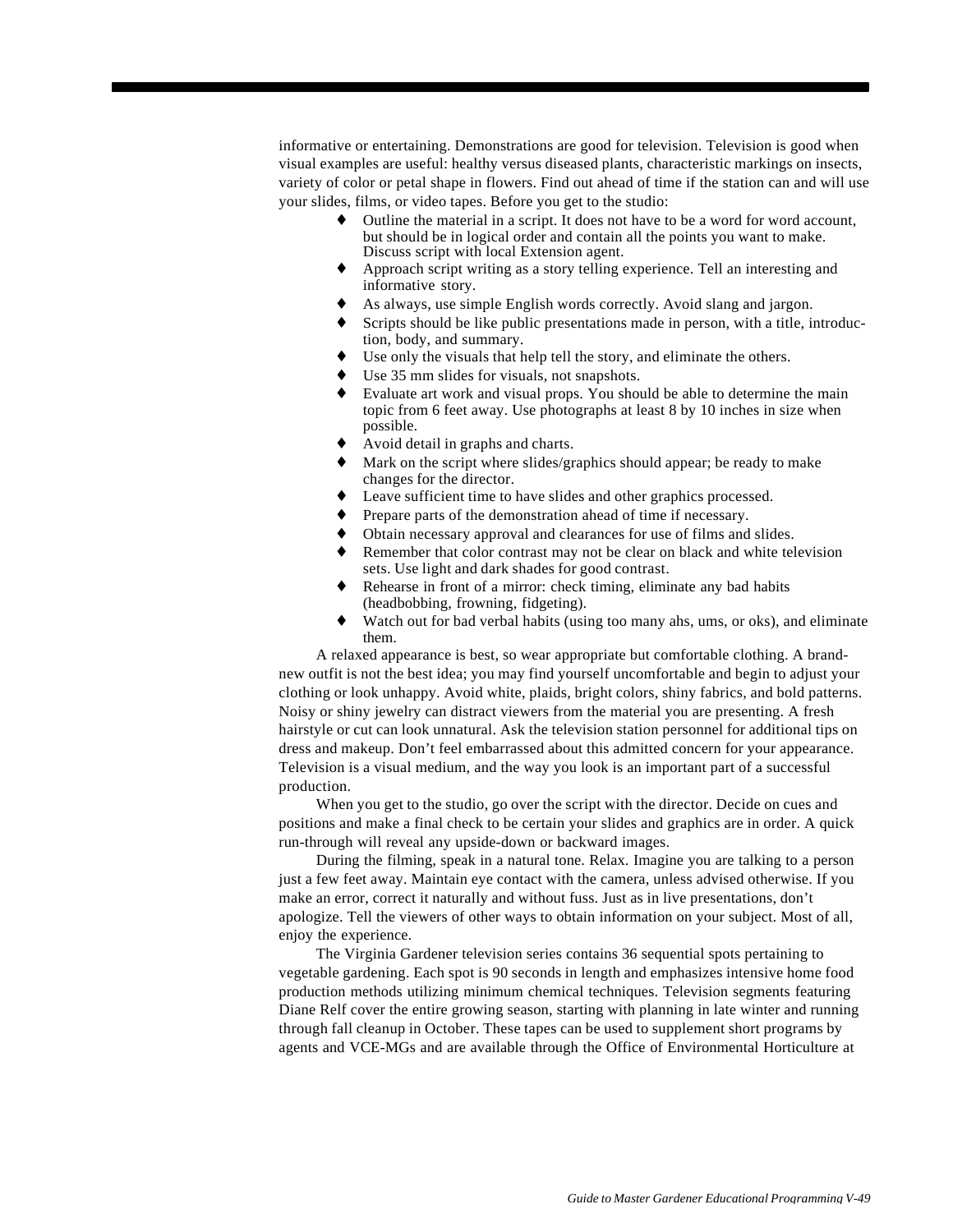Virginia Tech.

# **USING THE COMPUTER**

Computers are essential for educational communication in today's society. Computers are important tools to answer questions and find information. If you would like to use the computer to do volunteer work and have or would like to develop computer skills, the Extension office is equipped with the hardware, software, and materials you need to do the job. Every unit office in Virginia has a computer with access to information on the World Wide Web (WWW) pages of the Internet. The Internet has a wealth of consumer/environmental horticulture information. VCE maintains a web page (*http://www.ext.vt.edu*) to assist VCE-MGs in answering horticulture questions which includes almost all Extension publications. This material is easily accessed and can be printed for local use. Articles from *The Virginia Gardener Newsletter* are also compiled on the Extension website. These short hints on timely gardening activities are useful for calendars, radio spots, and newsletters. Please see Appendix F for a complete listing of Extension web-based resources. The WWW also provides access to information from all of the country and the world. Remember, when using other resources, that you need to follow all VCE guidelines and recommendations when working with clientele.

In addition to being a source of information, computers can be used to produce high quality educational materials (newsletters, web pages, brochures), interact with and respond to the public (email, listservs), and maintain records. The VCE-MG State Record Keeping System, located at http://doriant.ext.vt.edu/mg is an Internet-based program that allows for easy maintenance of records and facilitates communication of achievements at the state level.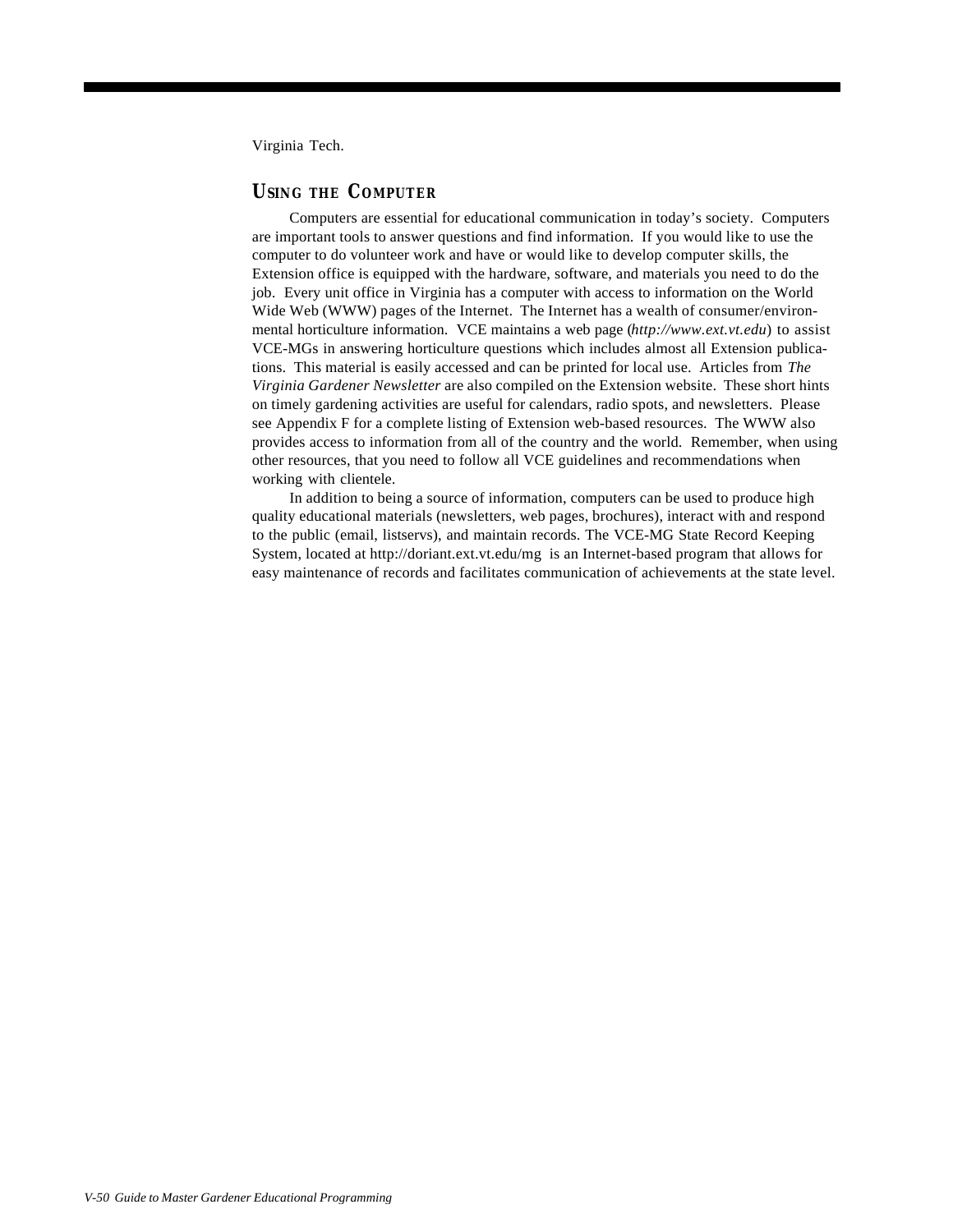# **APPENDIX F: RESOURCE LIST**

# **VIRGINIA COOPERATIVE EXTENSION PUBLICATIONS**

*(All publications with a 426- prefix are available on the VCE Web Pages; http://www.ext.vt.edu, except for those denoted with a \*. Search by publication number for easiest access.*)

# **HORTICULTURE**

|         | <b>FRUITS, VEGETABLES, AND HERBS</b>                     |
|---------|----------------------------------------------------------|
| 426-312 | Planning the Garden                                      |
| 426-313 | Soil Preparation                                         |
| 426-315 | Garden Equipment                                         |
| 426-316 | Seed for the Garden                                      |
| 426-322 | Irrigating the Home Garden                               |
| 426-323 | Fertilizing the Garden                                   |
| 426-325 | Composting                                               |
| 426-326 | Mulches for the Home Garden                              |
| 426-331 | Vegetable Planting Guide &<br>Recommended Planting Dates |
| 426-334 | Fall Vegetable Gardening                                 |
| 426-335 | <b>Intensive Gardening Methods</b>                       |
| 426-336 | <b>Container Gardening</b>                               |
| 426-366 | Minimum Chemical Gardening                               |
| 426-381 | <b>Season Extenders</b>                                  |
| 426-401 | Asparagus                                                |
| 426-402 | <b>Beans</b>                                             |
| 426-403 | Cole Crops or Brassicas                                  |
| 426-405 | Sweet Corn                                               |
| 426-406 | Cucumbers, Melons, and Squash                            |
| 426-408 | Leafy Green Vegetables                                   |
| 426-411 | Onions, Garlic, and Shallots                             |
| 426-413 | Potatoes, Peppers, and Eggplants                         |
| 426-418 | Tomatoes                                                 |
| 426-420 | Herbs                                                    |
| 426-422 | Root Crops                                               |
| 426-480 | Vegetables Recommended for<br>Virginia                   |
| 426-840 | Small Fruit in the Home Garden                           |
| 426-841 | Tree Fruits in the Home Garden                           |
|         | LANDSCAPING, ORNAMENTALS,                                |

# **AND TURF** ---<br>+126-030 Daylilies in Virginia

| 420-030     | Davilles in virginia                                           |
|-------------|----------------------------------------------------------------|
| 426-500     | Winter Injury to Trees and Shrubs                              |
| 426-602     | Growing Azaleas and Rhododendrons                              |
| 426-603     | Boxwood in the Landscape                                       |
| 426-604     | Selecting Landscape Plants - Rare &<br>Unusual Trees           |
| 426-605     | Selecting Landscape Plants - Conifers                          |
| $426 - 606$ | *Selecting Landscape Plants -<br>Deciduous Shrubs              |
| 426-607     | Selecting Landscape Plants -<br><b>Broad-leaved Evergreens</b> |
| 426-608     | *Selecting Landscape Plants -<br><b>Ornamental Vines</b>       |

| 426-609              | Selecting Landscape Plants - Ground<br>Covers                                                          |
|----------------------|--------------------------------------------------------------------------------------------------------|
| 426-610              | Selecting Landscape Plants - Shade<br>Trees                                                            |
| 426-611              | Selecting Landscape Plants -<br><b>Flowering Trees</b>                                                 |
| 426-617              | Planting on your Septic Drain Field                                                                    |
| <b>MISCELLANEOUS</b> |                                                                                                        |
| 426-059              | Groundwater Quality and the Use of                                                                     |
|                      | Lawn and Garden Chemicals by<br>Homeowners                                                             |
| 426-601              | The Art of Bonsai                                                                                      |
| 426-612              | *The VA Gardener Easy Reference to<br>Sustainable Landscape Management<br>and Water Quality Protection |
| 426-613              | The Virginia Gardener Year Round<br>Guide to Nutrient Management                                       |
| 426-615              | The Virginia Gardener Year Round<br>Guide to Pesticide Management                                      |
| 426-616              | *Guide to Water-Wise Landscaping                                                                       |
|                      | VIRGINIA GARDENER BROCHURES                                                                            |
| 426-701              | <b>Planting Shrubs</b>                                                                                 |
| 426-702              | <b>Planting Trees</b>                                                                                  |
| 426-703              | Making Compost from Yard Waste                                                                         |
| 426-704              | Using Compost in Your Landscape                                                                        |
| 426-705              | <b>Storing Pesticides Safely</b>                                                                       |
| 426-706              | <b>Choosing Pesticides Wisely</b>                                                                      |
| 426-707              | <b>Understanding Pesticide Labels</b>                                                                  |
| 426-708              | Integrated Pest Management for<br>Vegetable Gardens                                                    |
| 426-709              | Pruning Deciduous Trees and Shrubs                                                                     |
| 426-710              | <b>Applying Pesticides Safely</b>                                                                      |
| 426-711              | <b>Building Healthy Soil</b>                                                                           |
| 426-712              | Conserving Energy with Landscaping                                                                     |
| 426-713              | Creating a Water-wise Landscape                                                                        |
| 426-714              | <b>Diagnosing Plant Problems</b>                                                                       |
| 426-715              | Fertilizing Trees and Shrubs                                                                           |
| 426-716              | Landscaping for Less in the Landfill                                                                   |
| 426-717              | <b>Maintaining Lawns</b>                                                                               |
| 426-718              | <b>Establishing Lawns</b>                                                                              |
| 426-719              | <b>Selecting Turfgrass</b>                                                                             |
| 426-720              | <b>Fertilizing Lawns</b>                                                                               |
| 426-721              | The Value of Landscaping                                                                               |
| 426-722              | Reducing Erosion and Runoff                                                                            |
| 426-723              | Home Landscape Practices to Protect<br>Water Quality                                                   |
| 426-724              | Mulching for a Healthy Landscape                                                                       |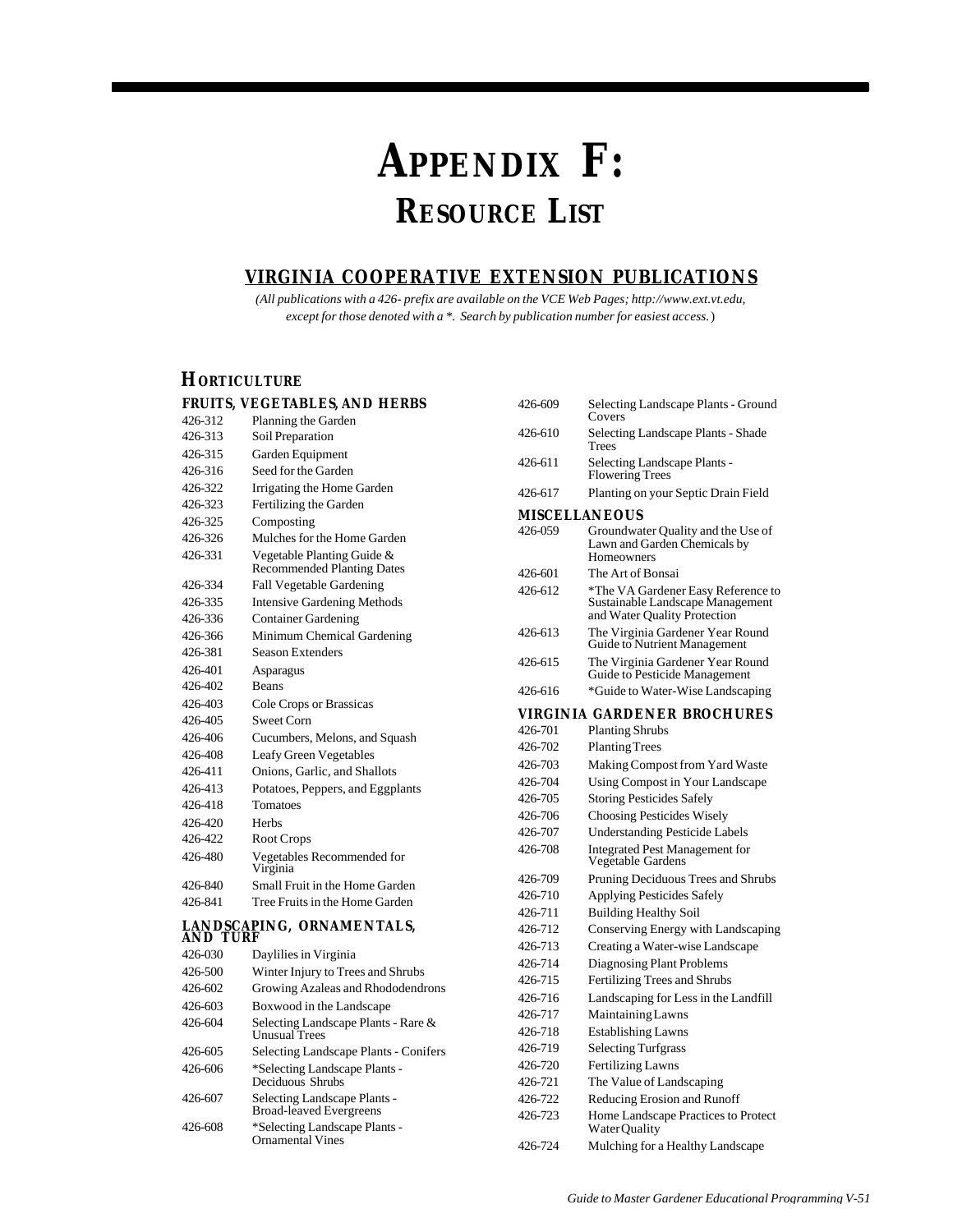### **ADDITIONAL PUBLICATIONS**

### **ENTOMOLOGY**

| 444-020 | The Gypsy Moth                                                   |
|---------|------------------------------------------------------------------|
| 444-021 | Recognition of Life History and<br>Habits - Gypsy Moth           |
| 444-022 | The Homeowner and Gypsy Moth:<br>Guidelines for Control          |
| 444-024 | Gypsy Moth: A Major Pest of Trees                                |
| 444-201 | Resources for a Sustainable<br>Agriculture                       |
| 444-371 | Boxelder Bugs                                                    |
| 444-410 | Head and Body Lice                                               |
| 444-411 | Powderpost Beetles and Old House<br><b>Borer</b>                 |
| 444-412 | <b>Indian Meal Moth</b>                                          |
| 444-413 | Yellow Jackets in the Home                                       |
| 444-423 | Millipedes                                                       |
| 444-425 | <b>Carpenter Ants</b>                                            |
| 444-426 | Crickets in the Home                                             |
| 444-431 | Wood-Infesting Beetles in the Home                               |
| 444-432 | Pests of Stored Food in the Home                                 |
| 444-433 | Termites in the Home                                             |
| 444-437 | Selecting a Pest Control Operator                                |
| 444-438 | <b>Cluster Flies</b>                                             |
| 444-440 | Spiders in the Home                                              |
| 444-471 | Insect and Mite Pests of Lawns and<br>Turfgrass                  |
| 444-566 | Insect and Mite Pests of Apple and<br>Peach in Virginia          |
| 444-567 | Major Insect and Mite Pests of<br>Grapes in Virginia             |
| 444-615 | Snails and Slugs                                                 |
| 444-682 | <b>Stored Grain Insect Control</b>                               |
| 444-689 | Ants in the Home                                                 |
| 444-690 | Wasps and Hornets                                                |
| 444-700 | Sustainable Agricultural Systems                                 |
| 444-734 | 4-H Entomology - Leader Guide                                    |
| 444-765 | <b>Biological Control of Thistles</b>                            |
| 444-766 | Sod Webworms                                                     |
| 444-767 | Fleas in the Home                                                |
| 444-768 | Ticks in Virginia                                                |
| 444-800 | <b>Biology of Thistle Weevils</b>                                |
| 444-810 | Poisonous Spiders                                                |
| 444-811 | Cigarette Beetle                                                 |
| 444-904 | A Field Key to Common Caterpillars<br>Found Attacking Corn in VA |
| PLANT   | <b>PATHOLOGY</b>                                                 |
| 450-061 | Slime Mold                                                       |
| 450-085 | Rose Black Spot                                                  |
| 450-087 | Gladiolus Corm Rot                                               |
| 450-088 | Fire Blight of Ornamentals                                       |
| 450-091 | Hemlock Twig Rust                                                |
|         |                                                                  |

450-100 Fire or Botrytis Blight of Tulip

| 450-118             | Juniper Twig Blight                                             |
|---------------------|-----------------------------------------------------------------|
| 450-119             | Azalea Leaf and Flower Gall                                     |
| 450-120             | Peony Botrytis Blight                                           |
| 450-171             | Disease Resistant Home Vegetables                               |
| 450-184             | Tomato Disease - Early Blight                                   |
| 450-232             | Grape Diseases and Control in<br>Virginia                       |
| 450-374             | Apple Diseases in Virginia                                      |
| 450-568             | Diagnosis of Air Pollution Injury to<br>Plants                  |
| <b>SOIL SCIENCE</b> |                                                                 |
| 452-005             | <b>Fertilizer Facts</b>                                         |
| 452-125             | Soil Sample Information Sheet-<br>Lawns, Gardens, Fruits, Etc   |
| 452-222             | Introduction to 4-H Soil Judging in<br>Virginia                 |
| 452-223             | Intermediate 4-H Soil Judging in<br>Virginia                    |
| 452-224             | Intermediate 4-H Soil Judging<br>Scorecard                      |
| 452-225             | Senior 4-H Soil Judging and<br><b>Evaluation Scorecard</b>      |
| 452-253             | <b>Instructions for Soil Sample</b><br><b>Information</b> Sheet |
| 452-254             | Soil Testing and Plant Analysis Lab                             |
| 452-260             | Instructions for Use of Computerized<br>Soil Test Program       |
| 452-405             | Use and Application of Lime for Acid<br>Soils                   |
| 452-490             | Soil Acidity                                                    |
| 452-504             | Soil - Virginia's Basic Natural<br>Resource                     |
| <b>UNIT</b>         | CHEMICAL, DRUG, AND PESTICIDE                                   |
| 456-035             | Poisons Kill                                                    |
| 456-036             | What Poisons Do You Have and<br>Where Are They?                 |
| 456-103             | Virginia's Poison Control Centers                               |
| 456-105             | Danger in Trademarks and Names                                  |
| 456-111             | Pests, Pesticides and You                                       |
| 456-115             | Pesticides - What Are They?                                     |
| 456-133             | Aerosols - Bombs or Blessings?                                  |
| 456-138             | <b>Chemicals and Cancer Statistics</b>                          |
|                     | ORNAMENTALS AND TURF                                            |
| 430-008             | Turfgrass Selection for Virginia<br>Lawns                       |
| 430-009             | Lawn Establishment in Virginia                                  |
| 430-010             | How to Buy Lawn Seed                                            |
| 430-011             | Lawn Fertilization in Virginia                                  |
| 430-017             | Calibrating Your Lawn Spreader                                  |
| 430-018             | Fertilizing Landscape Trees and                                 |

Shrubs

Trees 430-296 Landscape Plants

430-295 Guidelines for Planting Landscape

 *V-52 Guide to Master Gardener Educational Programming*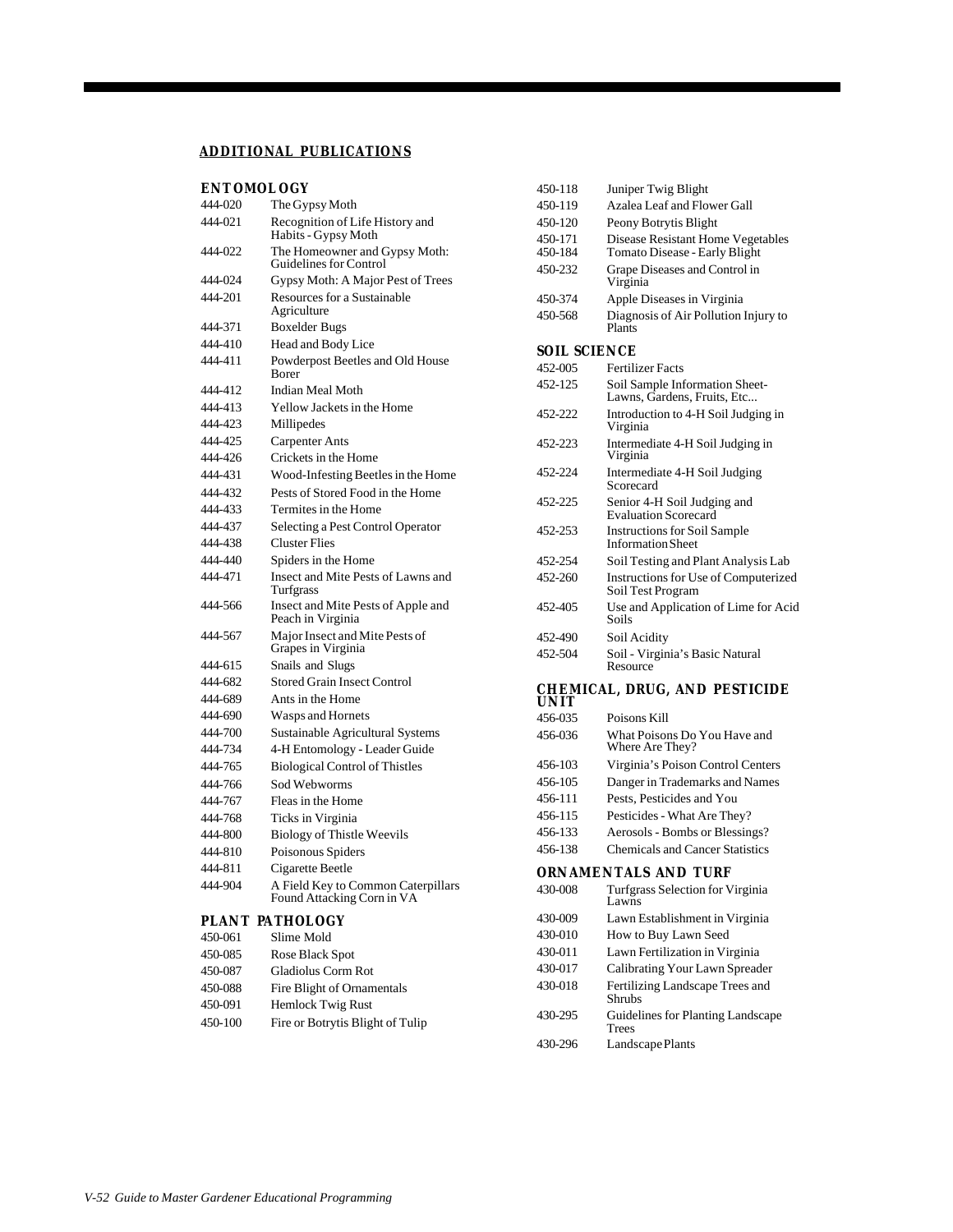| 430-395             | Protecting and Repairing Trees<br>During Construction                    | 420-104            | 4-H Forestry Program B - Forests -<br>Leader Manual                                  |
|---------------------|--------------------------------------------------------------------------|--------------------|--------------------------------------------------------------------------------------|
| 430-455<br>430-456  | Pruning Basics and Tools<br><b>Pruning Deciduous Trees</b>               | 420-106            | 4-H Forestry Program C-2 Forest<br>Recreation                                        |
| 430-457             | Pruning Evergreen Trees                                                  | 420-107            | 4-H Forestry Program C-3 Managing<br>the Forest                                      |
| 430-458<br>430-597  | Stop Topping Trees!!<br>Shade, Flowering, and Evergreen                  | 420-108            | 4-H Forestry Program C-4 Urban<br>Forestry                                           |
| <b>WEED SCIENCE</b> | Trees for Virginia                                                       | 420-109            | 4-H Forestry Program C-5 Forestry                                                    |
| 427-009             | Calibration of Applicators Suitable                                      |                    | Careers                                                                              |
| 427-035             | for Treating Small Areas<br>Weed Control in the Vegetable                | 420-110            | 4-H Forestry Program C-6 Making<br><b>Forests Pay</b>                                |
|                     | Garden                                                                   | 420-129            | Plans for Attracting Birds                                                           |
| 427-045             | Lawn Weed Control                                                        | 420-138            | A Landowner's Guide to Wildlife<br>Abundance through Forestry                        |
| <b>WILDLIFE</b>     |                                                                          | 420-140            | Landowner's Guide to Best                                                            |
| 420-003             | Calculating Firewood Costs for the                                       |                    | <b>Management Practices</b>                                                          |
| 420-005             | <b>Woodstove Owner</b><br>How to Prevent Damage Caused by                | 420-141            | A Landowner's Guide to Protecting<br><b>Small Streams</b>                            |
| 420-006             | Wildlife<br>Feeding Wild Birds                                           | 420-168            | Virginia Wildlife Conservation - Gray<br>Squirrel                                    |
| 420-007             | Firewood Cutting and Landowner                                           | 420-183            | What We Get from Forest Land                                                         |
|                     | Liability                                                                | 420-184            | <b>Edible Fruits of Forest Trees</b>                                                 |
| 420-011             | Pond Construction: Some Practical                                        | 420-185            | Why Leaves Change Color                                                              |
|                     | Considerations                                                           | 420-186            | How a Tree Grows                                                                     |
| 420-013             | Solar Heated Firewood Dryer                                              | 420-187            | Forests and Water                                                                    |
| 420-019             | Solutions to Common Farm Pond                                            | 420-188            | Forests and Wildlife                                                                 |
|                     | Problems                                                                 | 420-189            | Enemies of the Forests                                                               |
| 420-023             | Wildlife Damage Control in VA -<br>Controlling Rodents in Homes          | 420-191            | Making Paper from Trees                                                              |
| 420-024             | Wildlife Damage Control in VA -                                          | 420-192            | Forests and the Natural Water Cycle                                                  |
|                     | Controlling Voles                                                        | 420-193            | <b>State Trees</b>                                                                   |
| 420-025             | Vision for the Year 2020-Trees                                           | 420-195            | What We Get from Trees                                                               |
| 420-029             | Planted by 4-H-Used by All<br><b>Blackbirds Roosts (Wildlife Damage)</b> | 420-202            | Leaves and Fruit of the Virginia<br><b>Forest Trees</b>                              |
|                     | Control in VA Series)                                                    | 420-284            | Creative Playgrounds on a Shoestring                                                 |
| 420-030             | Skunks                                                                   | 420-298            | Virginia Trees Checklist of More                                                     |
| 420-031             | Woodchucks<br>Moles                                                      |                    | Common Species                                                                       |
| 420-032             |                                                                          | 420-400            | Tree Identification Contest 1                                                        |
| 420-033<br>420-034  | <b>Bats</b><br><b>Snakes</b>                                             | 420-401            | Tree Identification Contest 2                                                        |
| 420-036             | Rabies                                                                   | 420-404            | Forest Management: Aerial<br>Photography for Virginia Landowners                     |
| 420-058             | 4-H Record Book - Forest Manage-<br>ment <sub>2</sub>                    | 420-406            | Hardwood Forest Management:<br>Improving Your Woodlot Through<br>Firewood Harvesting |
| 420-066             | Tree Identification Contest 1                                            |                    |                                                                                      |
| 420-067             | Key to Tree Identification Contest 1                                     | 420-407            | Reforestation: Guidelines for Planting<br><b>Trees</b>                               |
| 420-068             | Your Surroundings - Conservation 1                                       | 420-511            | Forests and the Environment                                                          |
| 420-084             | Selling Your Timber? A Checklist for<br>the Private Landowner            | 420-560            | VPI & SU Log Scale Stick                                                             |
| 420-085             | The Landowner, Log Rules and<br>Timber                                   | 420-564<br>420-565 | What to Look for in Growing Trees<br>How Trees Get Their Names                       |
| 420-096             | Virginia's Valuable Fisheries and<br>Wildlife Resources                  | 420-602            | Collections and Maintenance of<br><b>Fishing Bait</b>                                |
| 420-101             | 4-H Forestry Program A - Trees -                                         | 420-702            | Archery in Virginia - 4-H                                                            |
| 420-102             | Member Manual<br>4-H Forestry Program A - Trees -                        | 420-802            | Management of Wood Ducks on<br>Private Lands & Waters                                |
|                     | Leader Manual                                                            | 420-844            | Common Water Plants in Virginia                                                      |
| 420-103             | 4-H Forestry Program B - Forests -<br>Member Manual                      |                    |                                                                                      |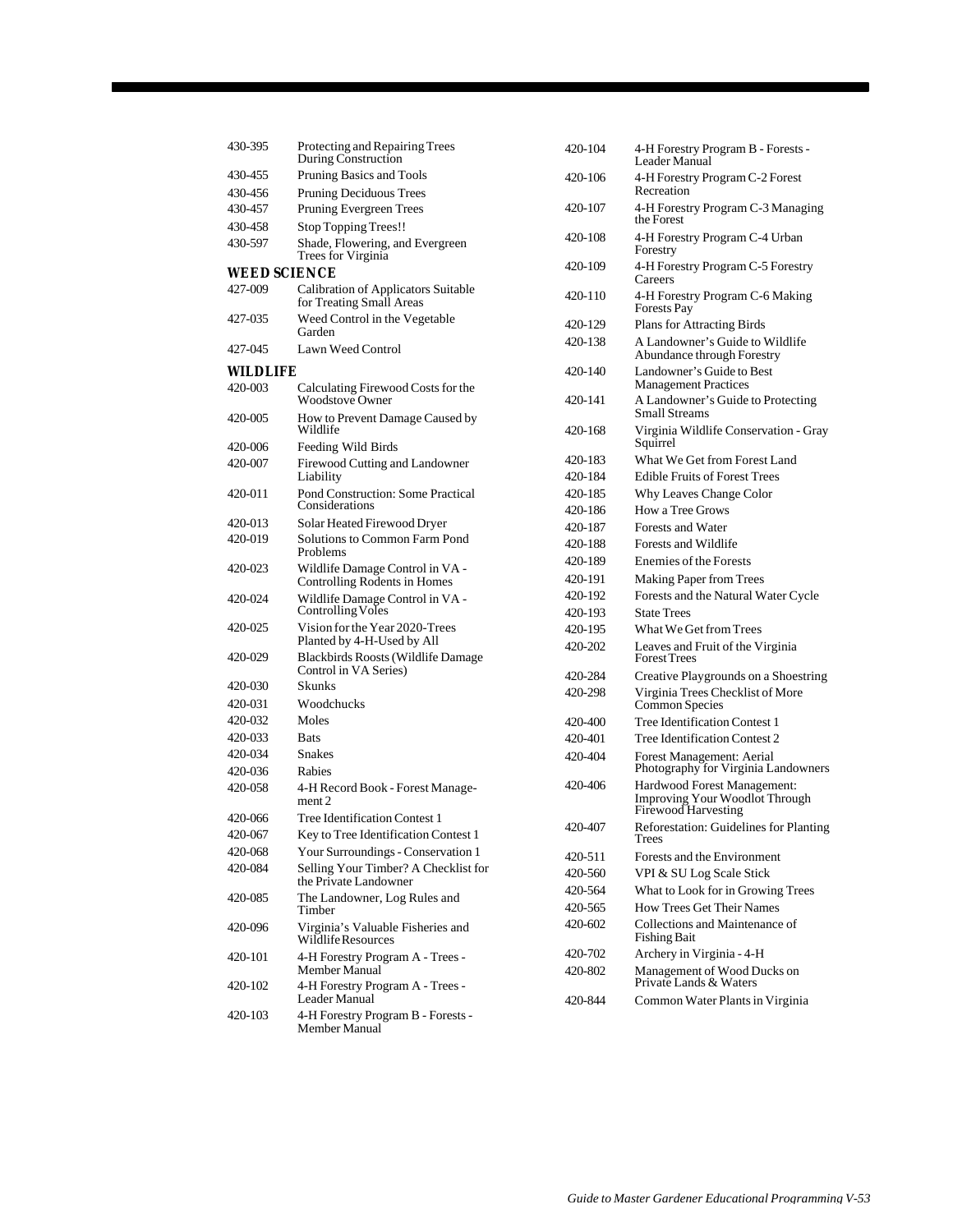# **HORTICULTURE SLIDE SETS**

This is an updated list of slide sets available on loan and a reminder on requesting slides for loan for use in programs. The Media Center does NOT have the horticulture slides and videos, they MUST be obtained through the Office of Environmental Horticulture at Virginia Tech.

To request for loan, send an e-mail message to tvag@vt.edu. Be sure to state the titles of the slides you want to borrow and the date you plan to use them. Borrowing items is done on a first-come, first-served basis.

Send request THREE WEEKS PRIOR to usage date to allow for processing because items are sent through the Extension Distribution Center, and they must allow 7 to 10 working days for UPS shipping.

Slides MUST be returned to the Office of Environmental Horticulture, 407 Saunders Hall, Blacksburg, VA 24061-0327.

These slides have been prepared by agents and VCE-MGs in lectures and workshops over the last 15 years. Although the subject matter is accurate, some slide content may be showing age.

> *(A \* denotes those slide sets recommended for Water Quality Programs.) ( ( ) is the number of slides in the set)*

# **LANDSCAPING, ORNAMENTALS, AND TURF**

Biological Control of Insect and Mite Pests of Woody Landscape Plants (56) Broadleaf Evergreens (Ohio State) (35) Broadleaved Evergreens (Longwood) (49) \*Calibrating your Lawn Spreader (40) Construction of a Dry Wall (20) Deciduous Flowering Shrubs (Longwood) (60) Deciduous Shade Trees (Ohio State) (50) Deciduous Shrubs (Ohio State) (64) Deciduous Trees (Longwood Garden) (60) Getting to Know Urban Soils (40) Groundcover Plants (Longwood) (70) Ground Covers in the Landscape (40) Home Turf Establishment (50) Home Turf Maintenance (50) Landscaping for High Use Areas (40) \*Landscape Tree and Shrub Fertilization (43) Landscaping with Trees (40) Needleleaf Evergreens (Ohio State) (34) \*Proper Mgmt. of Fertilizers on Home Lawns (40) Shrubs For A Shady Location (20) Small Flowering Trees (Longwood Gardens) (60) Transplanting Techniques for Comm. Trees (40) \*Water Quality and Landscaping (48) Winterizing your Trees and Shrubs (40)

#### **ANNUALS, PERENNIALS, AND BULBS**

All-America Selection Winning Flowers, 1977 - 2001 Annual Flowers (40) Annuals for Cutting and Drying (40) Annuals for Edging (40) Annuals for Shady Locations (28) Annuals for Sunny Locations (80) Annuals for Colorful Foliage (32) Flower Beds and Borders (40) Introduction to Perennials (20) Perennials Adapted to a Dry Location (30) Perennials Adapted to a Moist Location (30)

Perennials for a Sunny Location (65) Perennials for Continuous Bloom (40) Perennials for Cut Flowers (29) Perennials for Dried Flower Arranging (19) Perennials for Groundcovers (27) Perennials that Will Tolerate Partial Shade (39) Perennials Grown for Their Foliage (19) Perennial Plants for Rock Gardens (25) Perennials Suitable for Naturalizing (38) Williamsburg Holiday Door Arrangements (20)

#### **INDOOR PLANTS**

Flowering Houseplants (20) House Plants for the Home (40) Indoor Plantscaping (20) Plants for Hanging Baskets (20) Plants that Withstand Adverse Conditions (19)

#### **FRUITS, VEGETABLES, AND HERBS**

All-America Selections: Vegetables, 1977-2001 Fall and Winter Garden Care (40) Fighting Drought in the Home Garden (40) Gardening in Raised Beds (40) Gardening in a Small Space (60) Herbs for the Home Garden (40) \*Minimum Chemical Vegetable Gardening (62) Proper Management of Fertilizers in Home Vegetable Gardens (40) Starting your Own Vegetable Seed (80) Tree Fruit in the Home Garden (38) Unusual Vegetables for the Home Garden (40) Vegetable Gardening for the Beginner (60) Vegetable Varieties for Home Gardeners (40)

#### **INSECTS, DISEASES, AND WEEDS**

Concepts of Ornamental Disease Control (80) Home Vegetable Diseases (40) Weed Control in the Home Garden (20) Insects of the Home Garden (37)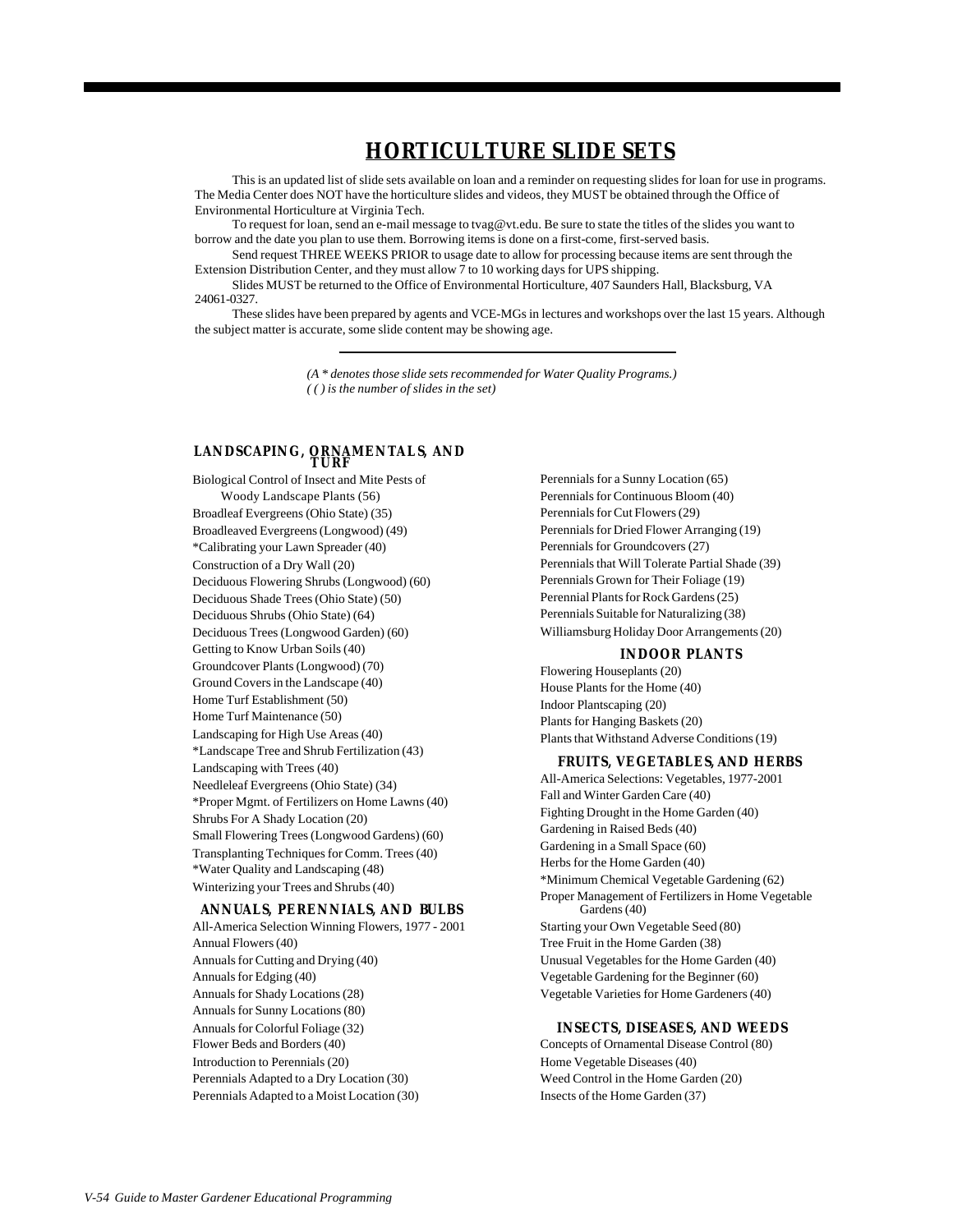### **4-H YOUTH**

- 4-H Chrysanthemum Project (23)
- 4-H Garden Ecology Project (40)
- 4-H Kitchen Garden Project (33)
- 4-H Motivational Slide Set (118 with Audio)
- 4-H Vegetable Garden Project (48)
- 4-H Planting Ornamental Trees and Shrubs Project (60)

#### **MISCELLANEOUS**

\*Applying Pesticides Safely for the Environment (47) \*Backyard Composting (56) Careers in Horticulture (60 with audio) Container Gardening: Construction and Planting (40) Container Gardening: Principles and Practices (40) Grafting (20) Plant Propagation (20) Plants Changing Man's Environment (40) Pruning - Principles and Practices (60) \*Reading and Understanding the Pesticide Label for the Lawn and Garden (40) Starting Early Plants (20)

# **HORTICULTURE VIDEOS**

This is an updated list of videos available on loan and a reminder on requesting videos for loan for use in programs. The Media Center does NOT have the horticulture slides and videos, they MUST be obtained through the Office of Environmental Horticulture at Virginia Tech.

To request for loan, send an e-mail message to tvag@vt.edu. Be sure to state the titles of the videos you want to borrow and the date you plan to use them. Borrowing items is done on a first-come, first-served basis.

Send request THREE WEEKS PRIOR to usage date to allow for processing because items are sent through the Extension Distribution Center, and they must allow 7 to 10 working days for UPS shipping.

Videos MUST be returned to the Office of Environmental Horticulture, 407 Saunders Hall, Blacksburg, VA 24061-0327.

These videos have been prepared by agents and VCE-MGs in lectures and workshops in past years. Although the subject matter is accurate, some content may be showing age. They are useful for VCE-MG trainees to make-up missed classes.

#### **BOTANY**

#### **BASIC BOTANY**

One program, two tapes; Total time: 140 minutes

**Lecturer**: Dr. Alan R. McDaniel, Extension Specialist Vocational Horticulture, Virginia Polytechnic Institute and State University, 1975. (Education: BS Iowa State, 1970; PhD Tennessee, 1975)

**Abstract**: Video covers the basic physiological processes and structural components of plants and applies these fundamental concepts to home horticultural practices. This two-part video provides a good basic survey of botany.

#### **DISEASES**

#### **DISEASES OF THE HOME LANDSCAPE AND WOODY ORNAMENTALS** Time: approx. 60 minutes

**Lecturer**: Mary Ann Hansen, Lab Specialist, Plant Disease Clinic, Virginia Polytechnic Institute and State University. (Education: BS Ohio State, 1979; MS Univ. of Wisc., 1984)

**Abstract**: This video introduces the common diseases of woody ornamental shrubs. Disease symptoms and signs are discussed, and numerous fungal and bacterial diseases of ornamentals are pictured. Both preventative and eradicatory measures for these diseases are outlined. Several samples of diseased plants are diagnosed.

#### **DISEASES OF THE HOME VEGETABLE GARDEN**

Time: approx. 60 minutes

**Lecturer**: Mary Ann Hansen, Lab Specialist, Plant Disease Clinic, Virginia Polytechnic Institute and State University. (Education: BS Ohio State, 1979; MS Univ. of Wisc., 1984)

**Abstract**: This video discusses the organisms and environmental conditions that cause plant disease. The signs and symptoms of various plant disorders are thoroughly illustrated with slides. Methods of disease prevention, control, and cure are described.

#### **ENTOMOLOGY**

#### **INTRODUCTION TO ENTOMOLOGY (Basic Insect ID)**

Time: 60 minutes

**Lecturer**: Eric Day, Manager, Insect ID Lab, Virginia Polytechnic Institute and State University (Education: BS Wilmington College, 1983; MS Univ. of Illinois, 1986)

**Abstract**: This video provides a close look at insects and their identification. Details of the life cycles of common insects and their effect on the control of insects are outlined. Damage by various insects is described. The video ends with instructions for the submission of an insect for identification to the entomology lab at Virginia Tech.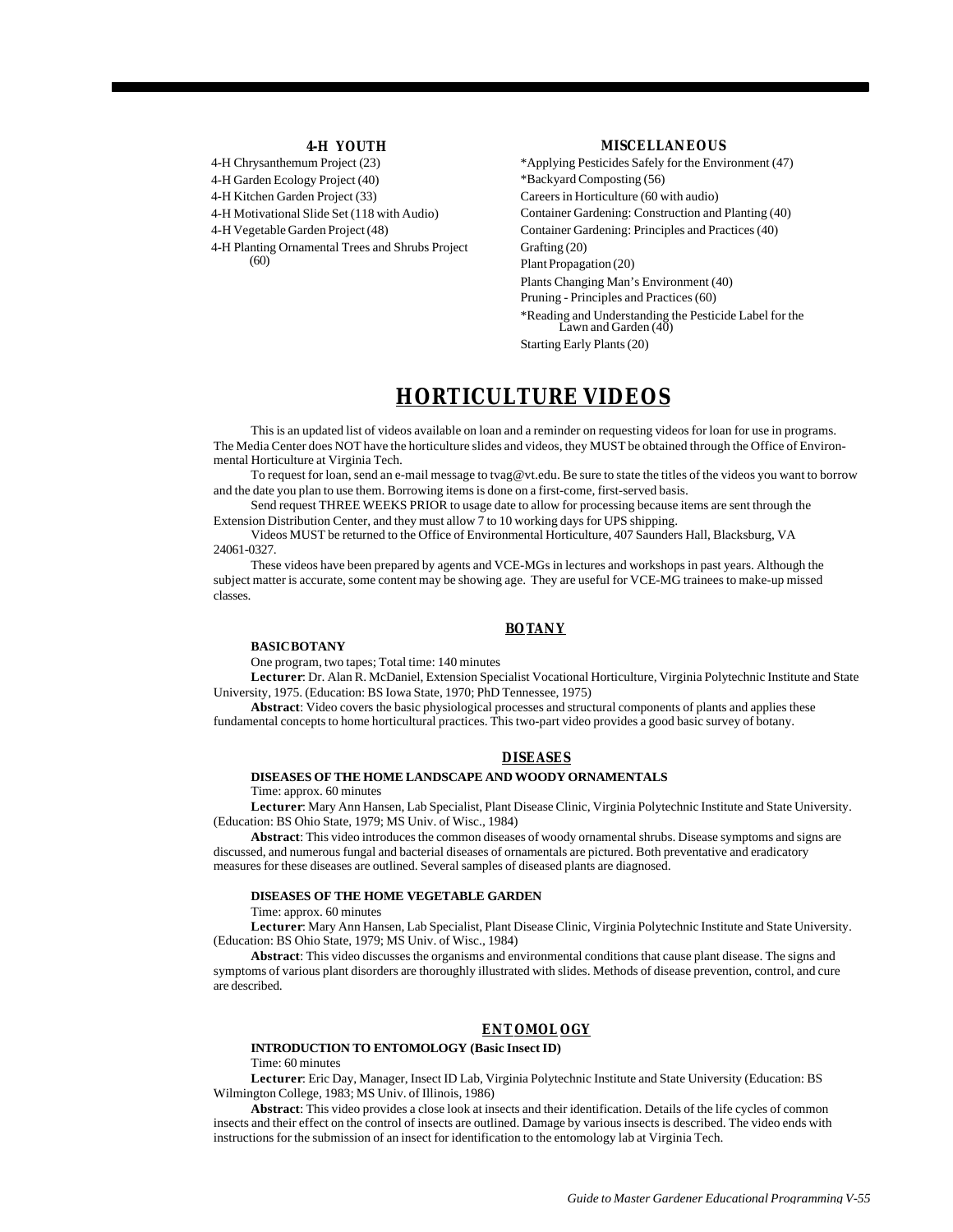#### **INSECTS IN THE HOME LANDSCAPE**

Time: 60 minutes

**Lecturer**: Dr. John A. Weidhaas, Jr., Associate Professor of Entomology, Virginia Polytechnic Institute and State University, 1967. (Education: BS Mass., 1949; MS Mass., 1952; PhD Mass., 1959)

**Abstract**: This video gives an overview of the types on insect pests that can infest woody shrubs and trees. Aphids, mites, defoliating insects, wood boring insects, and scale insects are pictured along with the damage these insects cause. Pesticides to use in controlling specific insects are discussed.

#### **INSECTS IN THE VEGETABLE GARDEN AND BENEFICIAL INSECTS**

(This videotape contains 2 segments.)

**Insects in the Veg. Garden** Time: approx. 50 minutes **Lecturer**: Dr. James E. Roberts, Associate Professor of Entomology, Virginia Polytechnic Institute and State University, 1969. (Education: BS Arkansas, 1954; MS Arkansas, 1955; PhD Kansas State, 1961) **Abstract**: This video discusses the major insect pests of home vegetable crops. Many slides illustrate these pests and help the amateur to identify them in the home garden. Several pesticides are suggested for control of these pests.

**Beneficial Insects** Time: approx. 20 minutes **Lecturer**: Dr. John Luna, Assistant Professor of Entomology, Virginia Polytechnic Institute and State University, 1986. (Education: BS Oregon, 1977; MS Fla., 1979; PhD VPI & SU, 1986) **Abstract**: The risks of pesticide use are outlined and the benefits of Integrated Pest Management described in this video. Biological control emphasizing augmentation of existing natural predators and parasites is encouraged.

#### **FERTILIZER & PESTICIDE**

**APPLYING PESTICIDES SAFELY FOR THE ENVIRONMENT (Pest Police)** Total time: 9 minutes **Abstract**: Video deals with safe application of pesticides on home landscapes to preserve water quality and prevent accidents. Entertaining, yet informative.

#### **READING AND UNDERSTANDING THE PESTICIDE LABEL FOR THE LAWN AND GARDEN (Pesticide Labels)** Total time: 12 minutes

**Abstract**: Video shows the viewer how to use the material on the label to safely and effectively apply pesticides.

#### **PROPER MANAGEMENT OF FERTILIZERS ON HOME LAWNS AND VEGETABLE GARDENS** (This videotape contains 2 segments)

**Fertilizing Home Lawns** Total time:7 minutes **Abstract**: Video shows how the consumer can effectively apply fertilizers at a safe rate on home lawns, ensuring good plant growth while preserving water quality. Entertaining, yet informative.

**Fertilizing Home Vegetable Gardens** Total time: 7 minutes **Abstract**: Video shows how the consumer can effectively apply fertilizers to home vegetable gardens at a safe rate ensuring good plant growth while preserving water quality.

#### **FRUIT**

#### **TREE FRUIT PRODUCTION IN THE HOME GARDEN**

Total time: 76 minutes

**Lecturer**: Dr. Richard P. Marini, Extension Specialist Pomology, Virginia Polytechnic Institute and State University, 1985. (Education: BS Mass., 1974; MS Vermont, 1978; PhD VPI & SU, 1981)

**Abstract**: An overview of tree crops for production in the home landscape is given, followed by detailed information on the cultural practices and variety selection for apples and peaches.

#### **SMALL FRUIT PRODUCTION IN THE HOME GARDEN**

Total time: 95 minutes

**Lecturer**: Dr. Jerry M. Williams, Associate Professor of Horticulture, Virginia Polytechnic Institute and State University, 1982. (Education: BS Morgan State, 1965; MS Howard, 1971; PhD Maryland, 1978)

**Abstract**: Variety selection, planting, and culture of major small fruit crops are covered crops. Discussed are strawberries, blueberries, grapes, and brambles.

#### **LANDSCAPE**

#### **HOME LANDSCAPE DESIGN**

Total time: 80 minutes

**Lecturer**: Robert F. McDuffie, Associate Professor of Horticulture, Virginia Polytechnic Institute and State University. (Education: BMP East Carolina State, 1975; MLA North Carolina State, 1978)

**Abstract**: This video discusses and illustrates the design of practical, beautiful, and easily maintained home landscapes. A landscaping plan that encompasses various functional, as well as aesthetic, uses of plants is outlined from start to finish. Several guidelines are offered for low-maintenance home landscapes.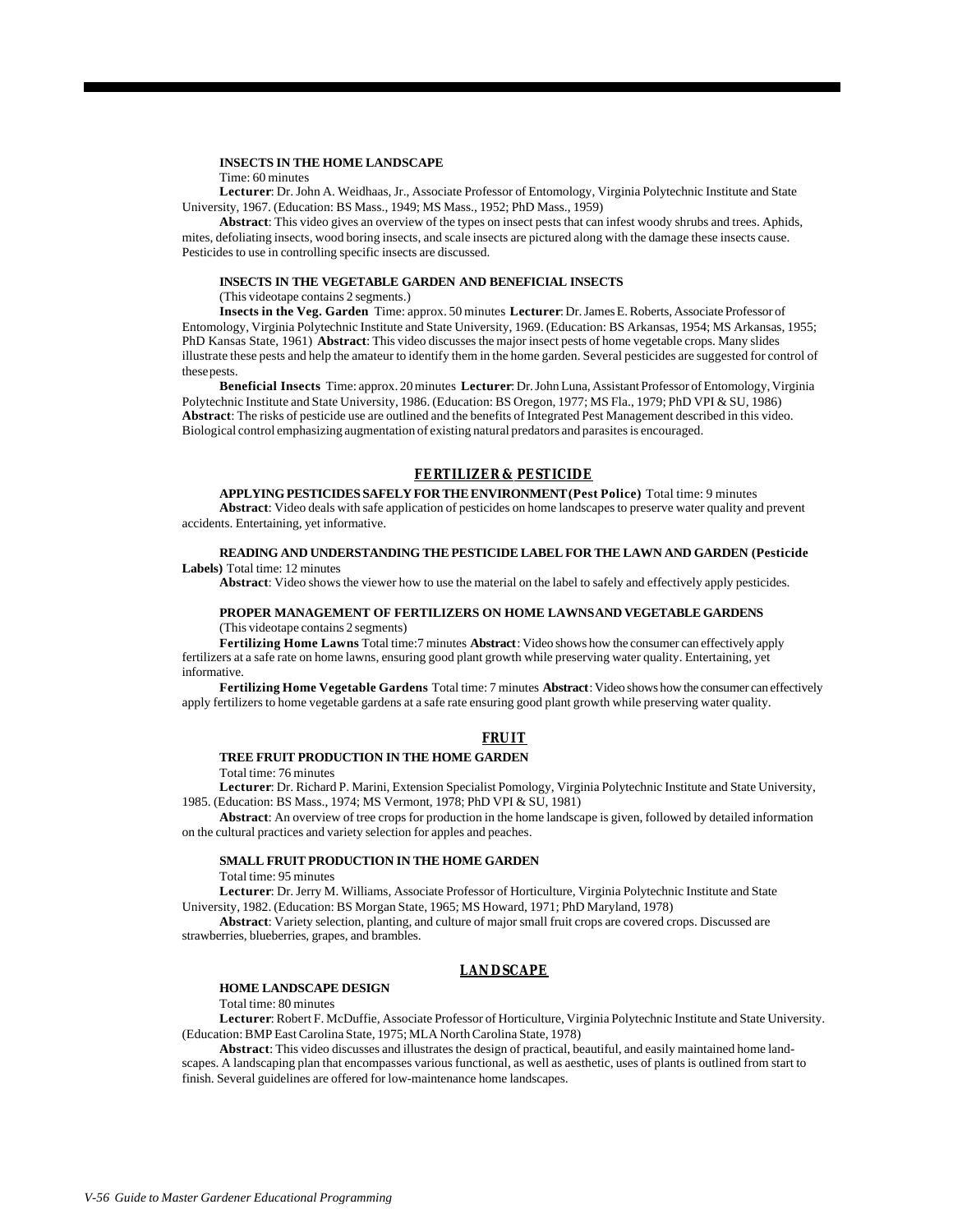#### **LAWN**

#### **HOME LAWN ESTABLISHMENT AND MAINTENANCE**

Total time: 112 minutes

**Lecturer**: Dr. John R. Hall, III, Extension Specialist Turfgrass, Virginia Polytechnic Institute and State University. (Education: BS & MS Illinois, 1965; PhD Ohio State, 1971)

**Abstract**: This tape covers the basic principles of home lawn establishment and maintenance, including information on variety selection.

#### **PLANT MATERIALS**

#### **HERBACEOUS PLANTS**

Total time: 120 minutes

**Lecturer**: Dr. Robert E. Lyons, Associate Professor of Horticulture, Virginia Polytechnic Institute and State University, 1981. (Education: BA Rutgers, 1976; MS & PhD Minnesota, 1981)

**Abstract**: The topic of this video is the use of herbaceous plants in the landscape. The characteristics of annual vs. biennial and perennial plants are compared. Many common selections are illustrated and discussed. Bulbs and lilies are handled in detail.

#### **HOUSE PLANTS (Interior Plants)**

Total time: 55 minutes

**Lecturer**: Susan Chambers (Education: BS Horticulture VPI & SU, 1985)

**Abstract**: This video presents the most commonly used plants for home and commercial interiors and gives suggested uses. Basic cultural practices are discussed, and a demonstration of planting a dish garden is included. A demonstration on transplanting a rootbound plant and discussion of soil and containers would be useful as an accompaniment to this tape.

#### **WOODY ORNAMENTALS**

Total time: 68 minutes

**Lecturer**: Dr. Bonnie Lee Appleton, Extension Specialist Nursery Crops, Hampton Roads Agricultural Experiment Station. (Education: BS & MS Delaware, 1975; PhD Ok. State, 1983)

**Abstract**: This videotape introduces the four major categories of landscape plants (trees, shrubs, vines, and ground covers) and emphasizes the major species for Virginia landscapes. It covers examining the environmental conditions for plant selection and matching the plant to the environment. Proper planting techniques for bareroot, container grown, and balled-andburlap stock are covered.

#### **PROPAGATION**

#### **ASEXUAL PROPAGATION**

Total time: 54 minutes

**Lecturer**: Dr. Diane Relf, Extension Specialist Consumer Horticulture, Virginia Polytechnic Institute and State University, 1976. (Education: BS Texas Tech, 1967; MS & PhD Univ. of Maryland, 1976)

**Abstract**: Video introduces the use of asexual means to propagate a variety of plants. Methods discussed and demonstrated include cuttings, layering, and division. Grafting and tissue culture are briefly mentioned.

#### **SEXUAL PLANT PROPAGATION**

Total time: 60 minutes

**Lecturer**: Dr. Diane Relf, Extension Specialist Consumer Horticulture, Virginia Polytechnic Institute and State University, 1976. (Education: BS Texas Tech, 1967; MS & PhD Univ. of Maryland, 1976)

**Abstract**: Video covers basic principles of growing plants from seed, starting with factors affecting germination. Includes demonstration of starting the seed, care and transplanting of the new seedling, and information on setting the transplants in the garden. Also discusses method for starting seed in the garden and ways to enhance germination.

#### **SOIL**

#### **UNDERSTANDING RESIDENTIAL SOILS**

One program, two tapes; Total time: 120 minutes

**Lecturer**: Dr. Thomas W. Simpson, Extension Specialist in Soils, Virginia Polytechnic Institute and State University, 1980. (Education: BS VPI & SU, 1971; MS & PhD Penn State, 1978)

**Abstract**: Video covers the basics of soil and its management, with emphasis on the urban setting. Chemical and physical properties of soil are discussed, as well as liming, organic amendments, fertilizers, and plant nutrients. The how's and why's of soil testing are included.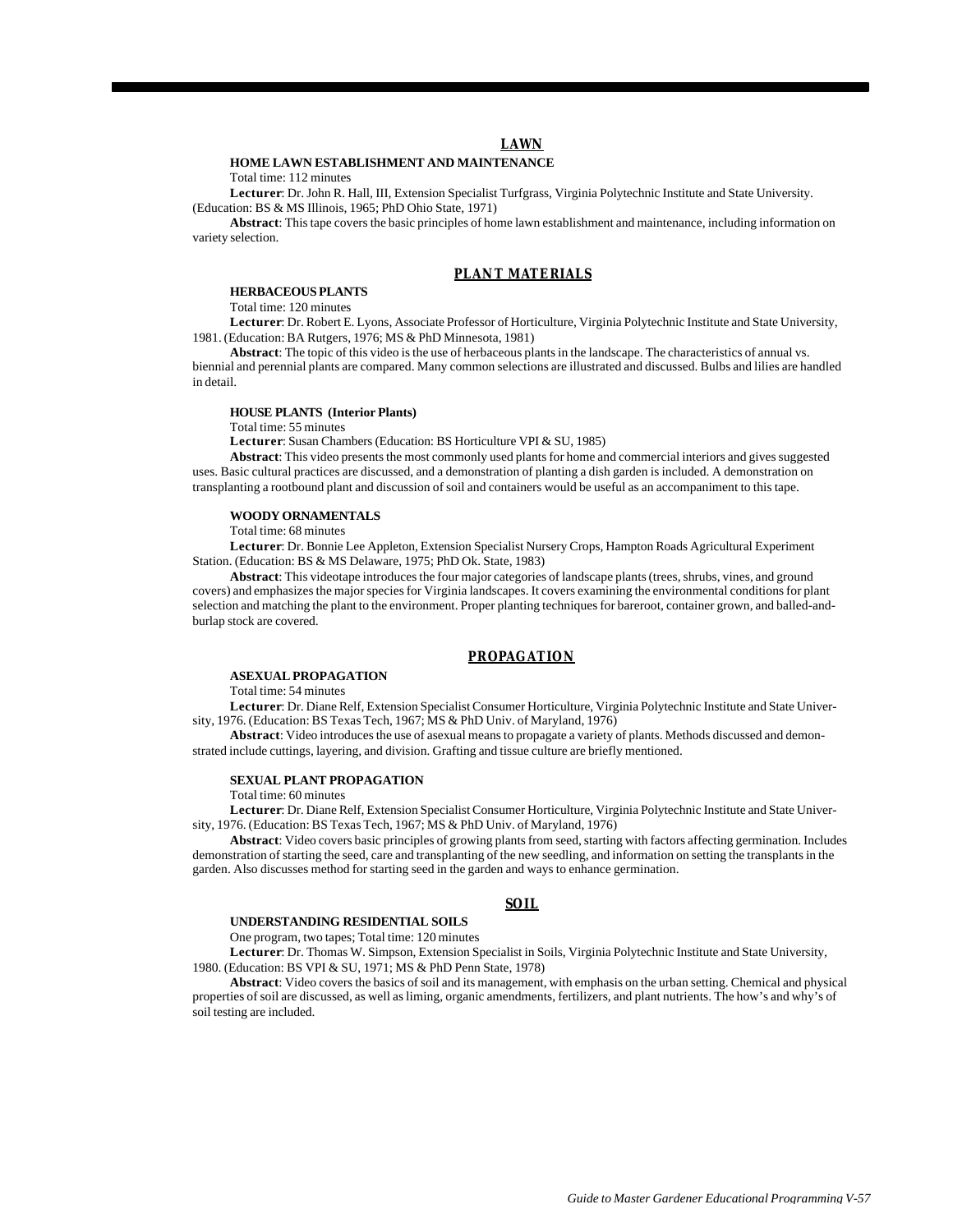#### **PRUNING**

**PRUNING SERIES** (one tape with 5 segments)

Total time: 54 minutes

A videotape with five segments was developed and produced in the field to illustrate the basic principles of pruning. Following are descriptions of each segment:

1. *INTRODUCTION TO PRUNING* Total time: 9 minutes

Resource Person: Dr. Diane Relf, Extension Specialist Consumer Horticulture, Virginia Polytechnic Institute and State University. (Education: BS Texas Tech, 1967; MS & PhD Univ. of Maryland, 1976)

Abstract: Offers a basic understanding of pruning: reasons, timing techniques, and tool selection.

2. *PRUNING SHADE TREES* Total time: 14 minutes

Resource Person: Dr. Alan R. McDaniel, Assistant Professor of Horticulture, Virginia Polytechnic Institute and State University, 1975. (Education: BS Iowa State, 1970; PhD Tennessee, 1975)

Abstract: Shade trees require little pruning if established and maintained correctly. Basic tools and techniques for proper maintenance are discussed.

3. *PRUNING SHRUBS* Total time: 10 minutes

Resource Person: Dr. Diane Relf, Extension Specialist, Consumer Horticulture, Virginia Polytechnic Institute and State University. (Education: BS Texas Tech, 1967; MS & PhD Univ. of Maryland, 1976)

Abstract: Many shrubs require annual pruning to maintain optimum vigor and flower production. Techniques and timing are important for the different types of shrubs and are discussed in this video tape.

4. *PRUNING FRUIT TREES* Total time: 13 minutes

Resource Person: Dr. Richard P. Marini, Assistant Professor of Horticulture, Virginia Polytechnic Institute and State University, 1985. (Education: BS Mass, 1974; MS Vermont, 1978; PhD VPI & SU, 1981)

Abstract: Fruit trees require an on-going program of pruning with the first few years of the tree's life being the most critical. Developing a strong framework and maintaining the health and vigor of a tree are discussed.

5. *PRUNING SMALL FRUIT* Total time: 8 minutes

Resource Person: Dr. Jerry M. Williams, Associate Professor of Horticulture, Virginia Polytechnic Institute and State University, 1982. (Education: BS Morgan State, 1965; MS Howard, 1971; PhD Maryland, 1978)

Abstract: This video contains a short overview of the techniques used in pruning grapevines, blueberry bushes, and brambles. Training systems for the major, woody, small fruit crops (grapes, blueberries, brambles) are emphasized.

#### **VEGETABLE**

There are two videotapes to cover the subject of home vegetable gardening. The first, Vegetable Production, was originally a series used throughout the growing season on commercial and cable television across the state. This series has been revised and edited for use in training Master Gardeners as well as for re-release for telecasting. The second tape, Vegetable Crops, was shot in the studio using a lecture and slide format to discuss crop selection.

#### **VEGETABLE PRODUCTION (The Virginia Gardener on Video)**

The Virginia Gardener (8 parts, 40 minutes)

**Lecturer**: Dr. Diane Relf, Extension Specialist Consumer Horticulture, Virginia Polytechnic Institute and State University, 1976. (Education: BS Texas Tech, 1967; MS & PhD Univ. of Maryland, 1976)

**Abstract**: This series of eight parts (each 7 to 10 minutes in length) covers the production of a home vegetable garden from initial planning and seed ordering in the winter through fall cleanup. Shot in the raised bed garden of Dr. Relf, production practices for high yield per square foot with the minimum use of chemicals is emphasized.

#### **SELECTING VEGETABLE CROPS**

Total time: 60 minutes

**Lecturer**: Dr. Diane Relf, Extension Specialist Consumer Horticulture, Virginia Polytechnic Institute and State University, 1976. (Education: BS Texas Tech, 1967; MS & PhD Univ. of Maryland, 1976)

**Abstract**: A lecture/slide format has been used to cover the key considerations in selecting vegetable crops for the home gardens of Virginia. Forty-six crops are covered by this presentation.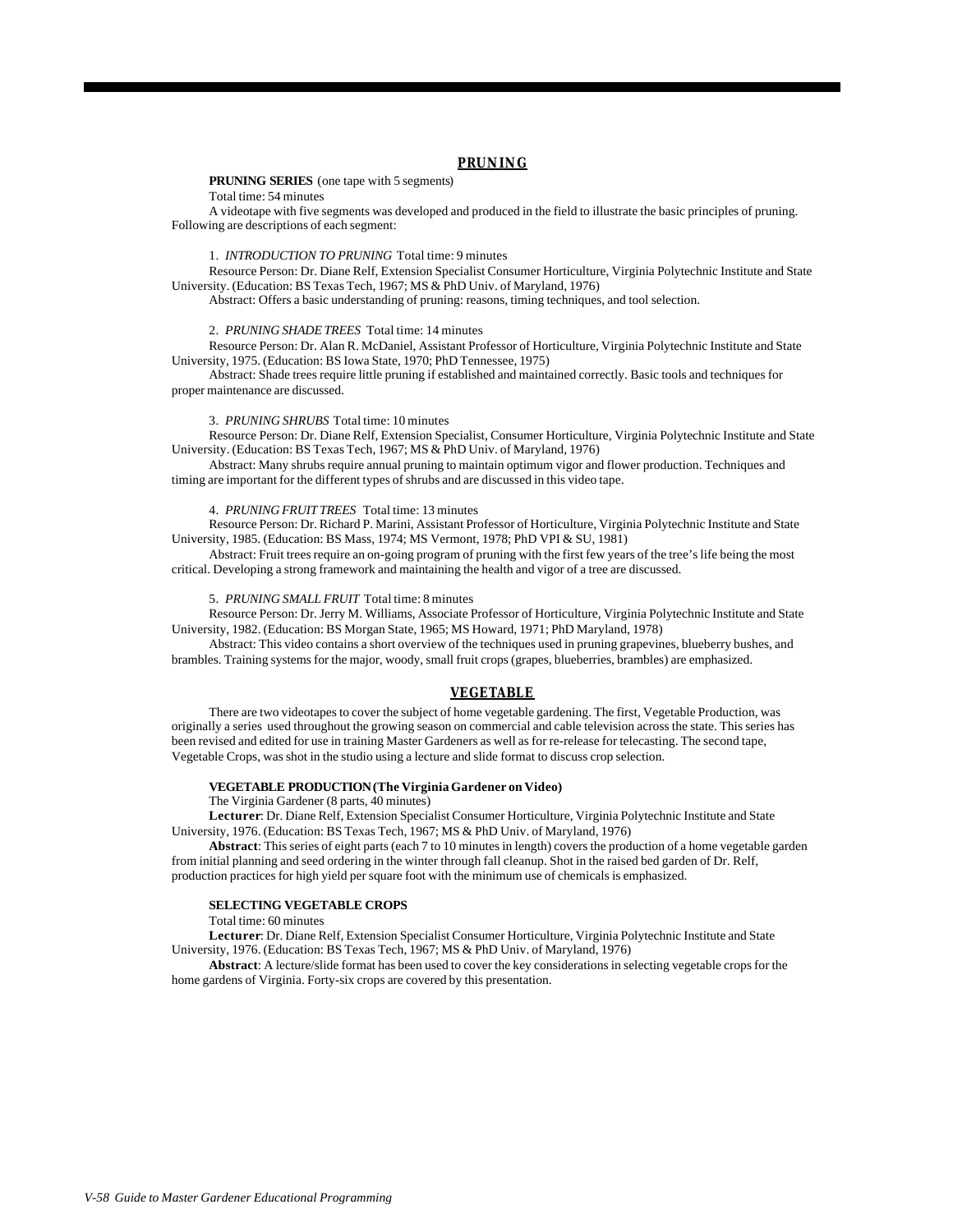# **THE VCE-MG EXHIBIT AND BANNER**

The exhibit consists of a 4'x 6' three-panel felt-covered display unit with photographs and captions of VCE-MG activities and services. The banner is a 6'x6' white vinyl sign bearing the VCE MG logo. The exhibit and banner are perfect for a plant clinic, a fair booth, or any other event where Master Gardeners need to display information about themselves and VCE.

These items are available to be loaned to any VCE unit on a first come, first served basis. **Contact the Extension Distribution Center at (540)231-6192 in order to reserve the exhibit and/ or banner.** Exact dates of use will need to be given in order for the exhibit and/or banner to be sent and picked up on the appropriate dates.